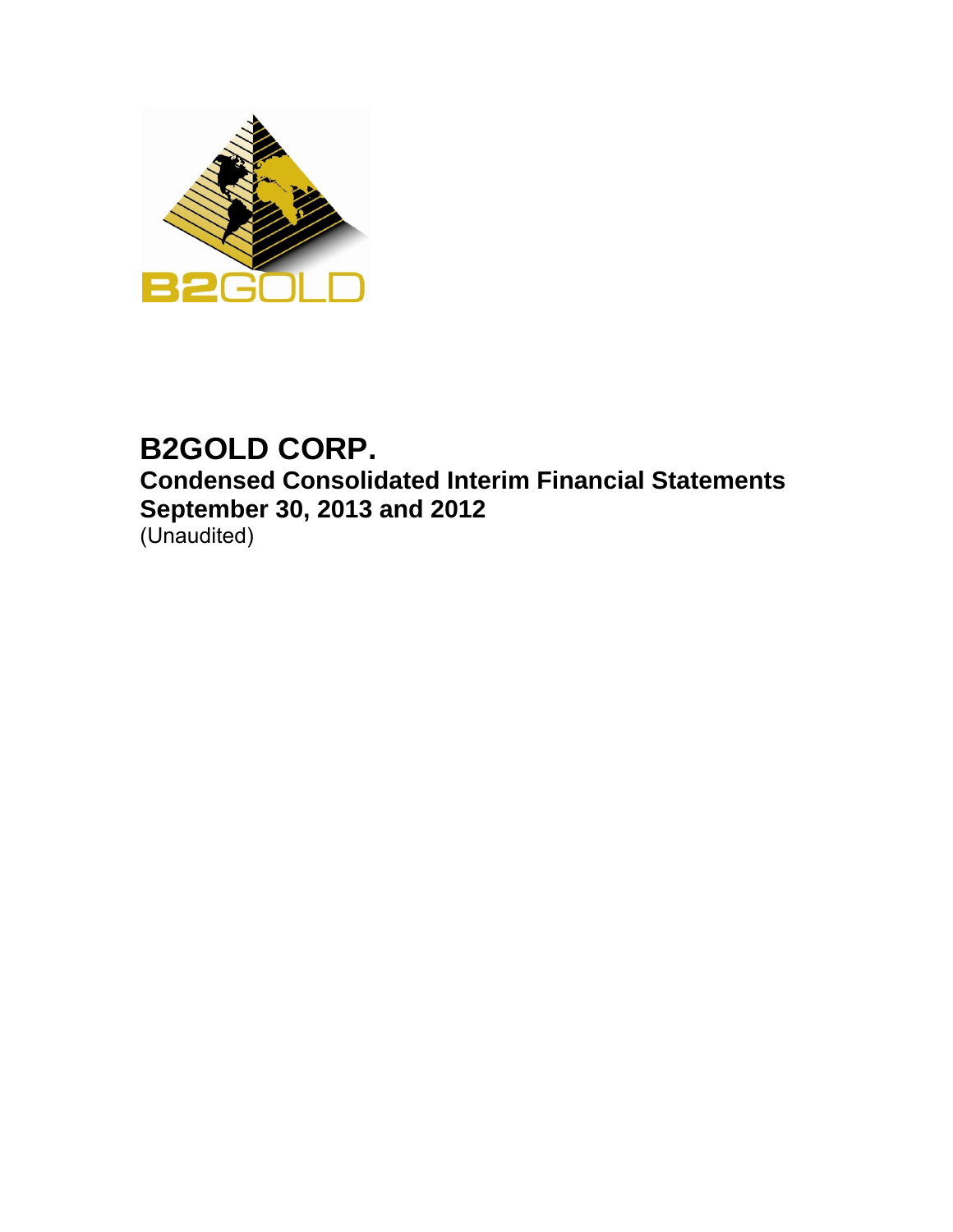# *CONSOLIDATED STATEMENTS OF OPERATIONS*

(Expressed in thousands of United States dollars, except shares and per share amounts) (Unaudited)

|                                                                                                                                                                                                                                                                                                                                             |          | For the three<br>months<br>ended<br>Sept. 30, 2013                 |          | For the three<br>months<br>ended<br>Sept. 30, 2012 |          | For the nine<br>months<br>ended<br>Sept. 30, 2013                                       |          | For the nine<br>months<br>ended<br>Sept. 30, 2012   |
|---------------------------------------------------------------------------------------------------------------------------------------------------------------------------------------------------------------------------------------------------------------------------------------------------------------------------------------------|----------|--------------------------------------------------------------------|----------|----------------------------------------------------|----------|-----------------------------------------------------------------------------------------|----------|-----------------------------------------------------|
| Gold revenue                                                                                                                                                                                                                                                                                                                                | \$       | 128,730                                                            | \$       | 67,065                                             | \$       | 406,218                                                                                 | \$       | 188,268                                             |
| Cost of sales                                                                                                                                                                                                                                                                                                                               |          |                                                                    |          |                                                    |          |                                                                                         |          |                                                     |
| Production costs<br>Depreciation and depletion<br>Royalties and production taxes<br>Inventory fair value adjustments on CGA acquisition                                                                                                                                                                                                     |          | (61, 782)<br>(21, 190)<br>(4,520)                                  |          | (23, 911)<br>(8, 255)<br>(2,256)                   |          | (195, 555)<br>(54, 327)<br>(12, 559)                                                    |          | (66,998)<br>(22, 309)<br>(6, 137)                   |
| (non-cash) $(Note 6)$                                                                                                                                                                                                                                                                                                                       |          |                                                                    |          |                                                    |          | (32, 869)                                                                               |          |                                                     |
| <b>Total cost of sales</b>                                                                                                                                                                                                                                                                                                                  |          | (87, 492)                                                          |          | (34, 422)                                          |          | (295, 310)                                                                              |          | (95, 444)                                           |
| <b>Gross profit</b>                                                                                                                                                                                                                                                                                                                         |          | 41,238                                                             |          | 32,643                                             |          | 110,908                                                                                 |          | 92,824                                              |
| Gain on sale of Brucejack royalty (Note 9)<br>General and administrative<br>Share-based payments (Note 13)<br>Write-off of mineral property interests (Note 9)<br>CGA acquisition costs (Note 6)<br>Accretion of mine restoration provisions<br>Foreign exchange (losses)/gains<br>Other                                                    |          | (6,656)<br>(4,656)<br>(9, 564)<br>(677)<br>(223)<br>(782)          |          | (4,013)<br>(2,951)<br>(441)<br>(396)<br>(1,073)    |          | 44,496<br>(23,945)<br>(13, 641)<br>(9, 564)<br>(5,859)<br>(2,032)<br>(1,656)<br>(3,088) |          | (13,092)<br>(13, 754)<br>(1, 334)<br>148<br>(2,790) |
| <b>Operating income</b>                                                                                                                                                                                                                                                                                                                     |          | 18,680                                                             |          | 23,769                                             |          | 95,619                                                                                  |          | 62,002                                              |
| Write-down of long-term investments (Note 8)<br>Gain on fair value of convertible notes (Note 11)<br>Convertible notes transaction costs (Note 11)<br>Unrealized gains/(losses) on derivative instruments (Note15)<br>Realized losses on derivative instruments (Note 15)<br>Community relations<br>Interest and financing expense<br>Other |          | 8,633<br>(9,026)<br>784<br>(2,046)<br>(1, 431)<br>(1, 136)<br>(37) |          | (108)<br>56<br>(1,070)<br>(65)<br>(303)            |          | (18, 481)<br>8,633<br>(9,026)<br>(5,665)<br>(3,241)<br>(4, 728)<br>(1, 911)<br>(281)    |          | 218<br>(144)<br>(3,229)<br>(130)<br>(136)           |
| Income before withholding and other taxes                                                                                                                                                                                                                                                                                                   |          | 14,421                                                             |          | 22,279                                             |          | 60,919                                                                                  |          | 58,581                                              |
| Current income tax, withholding and other taxes<br>Deferred income tax (Note 9)                                                                                                                                                                                                                                                             |          | (6, 742)<br>270                                                    |          | (6,050)<br>(1,753)                                 |          | (16, 358)<br>(3, 478)                                                                   |          | (10, 727)<br>(6,895)                                |
| Net income for the period                                                                                                                                                                                                                                                                                                                   | \$       | 7,949                                                              | \$       | 14,476                                             | \$       | 41,083                                                                                  | \$       | 40,959                                              |
| Attributable to:<br>Shareholders of the Company<br>Non-controlling interests                                                                                                                                                                                                                                                                | \$       | 7,949                                                              | \$       | 14,476                                             | \$       | 41,083                                                                                  | \$       | 40,959                                              |
| Net income for the period                                                                                                                                                                                                                                                                                                                   | \$       | 7,949                                                              | \$       | 14,476                                             | ¢        | 41,083                                                                                  | \$       | 40,959                                              |
| <b>Earnings per share</b> (attributable to shareholders of the<br>Company) (Note 13)<br>Basic<br>Diluted                                                                                                                                                                                                                                    | \$<br>\$ | 0.01<br>0.00                                                       | \$<br>\$ | 0.04<br>0.04                                       | \$<br>\$ | 0.07<br>0.05                                                                            | \$<br>\$ | 0.11<br>0.10                                        |
| Weighted average number of common shares<br>outstanding (in thousands) (Note 13)<br>Basic<br><b>Diluted</b>                                                                                                                                                                                                                                 |          | 647,787<br>679,159                                                 |          | 387,095<br>394,355                                 |          | 631,128<br>644,398                                                                      |          | 383.057<br>390,387                                  |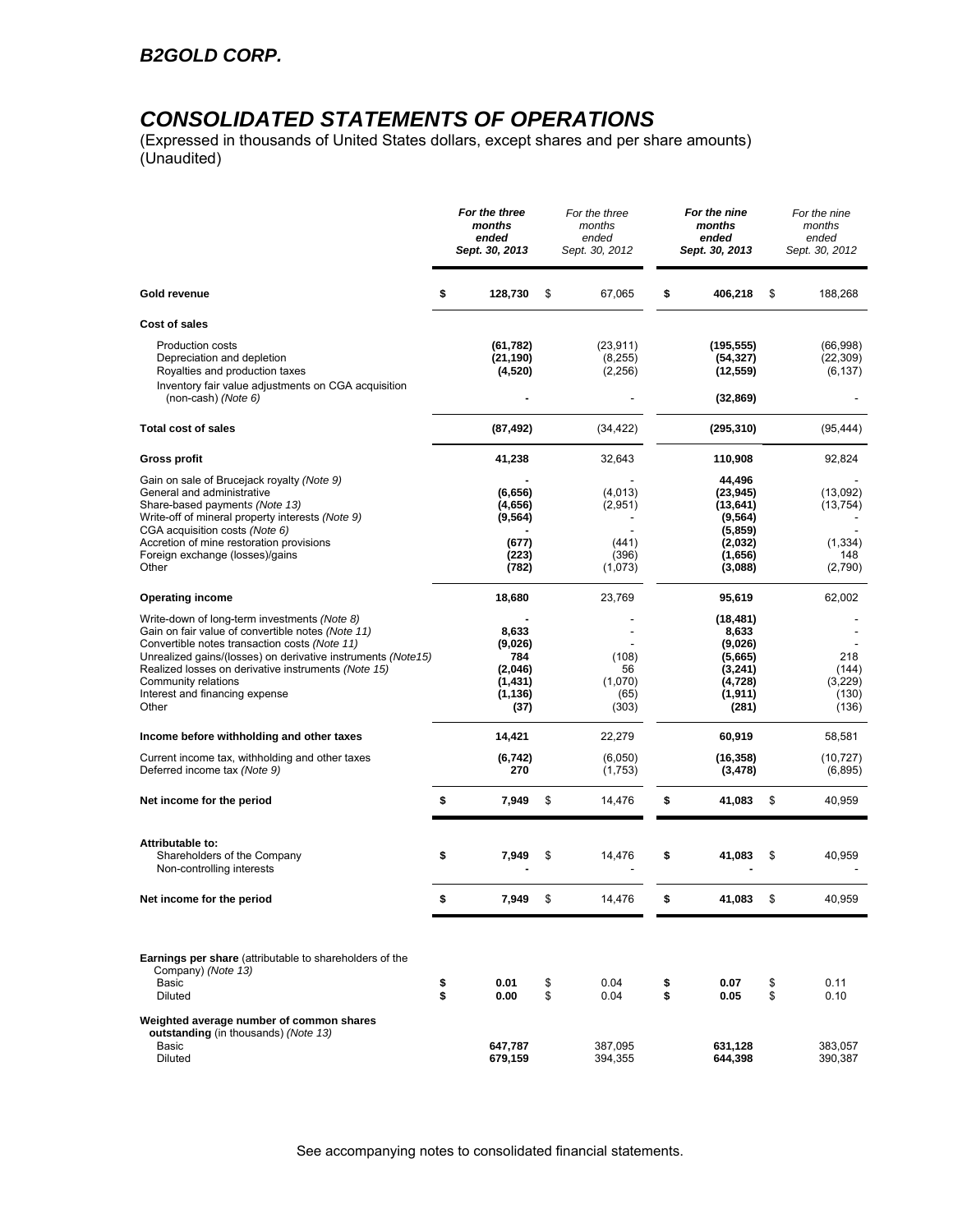# *CONSOLIDATED STATEMENTS OF COMPREHENSIVE INCOME*

(Expressed in thousands of United States dollars) (Unaudited)

|                                                                                                                  | For the three<br>months<br>ended<br>Sept. 30, 2013 |          | For the three<br>months<br>ended<br>Sept. 30, 2012 |    | For the nine<br>months<br>ended<br>Sept. 30, 2013 |    | For the nine<br>months<br>ended<br>Sept. 30, 2012 |
|------------------------------------------------------------------------------------------------------------------|----------------------------------------------------|----------|----------------------------------------------------|----|---------------------------------------------------|----|---------------------------------------------------|
| Net income for the period                                                                                        | \$                                                 | 7,949    | \$<br>14,476                                       | \$ | 41,083                                            | \$ | 40,959                                            |
| Other comprehensive loss                                                                                         |                                                    |          |                                                    |    |                                                   |    |                                                   |
| Items that may be reclassified subsequently to net<br>earnings:<br>- Exchange differences on translating foreign |                                                    |          |                                                    |    |                                                   |    |                                                   |
| operations                                                                                                       |                                                    | (3, 193) | (2, 288)                                           |    | (25, 207)                                         |    | (3,771)                                           |
| - Unrealized gain (loss) on investments (Note 8)<br>Reclassification adjustment for impairment loss on           |                                                    | 1,824    | 337                                                |    | (1, 314)                                          |    | (1,627)                                           |
| investment to net earnings (Note 8)                                                                              |                                                    |          |                                                    |    | 4,545                                             |    |                                                   |
| Other comprehensive loss for the period                                                                          |                                                    | (1, 369) | (1,951)                                            |    | (21, 976)                                         |    | (5,398)                                           |
| Total comprehensive income for the period                                                                        |                                                    | 6,580    | 12,525                                             |    | 19,107                                            |    | 35,561                                            |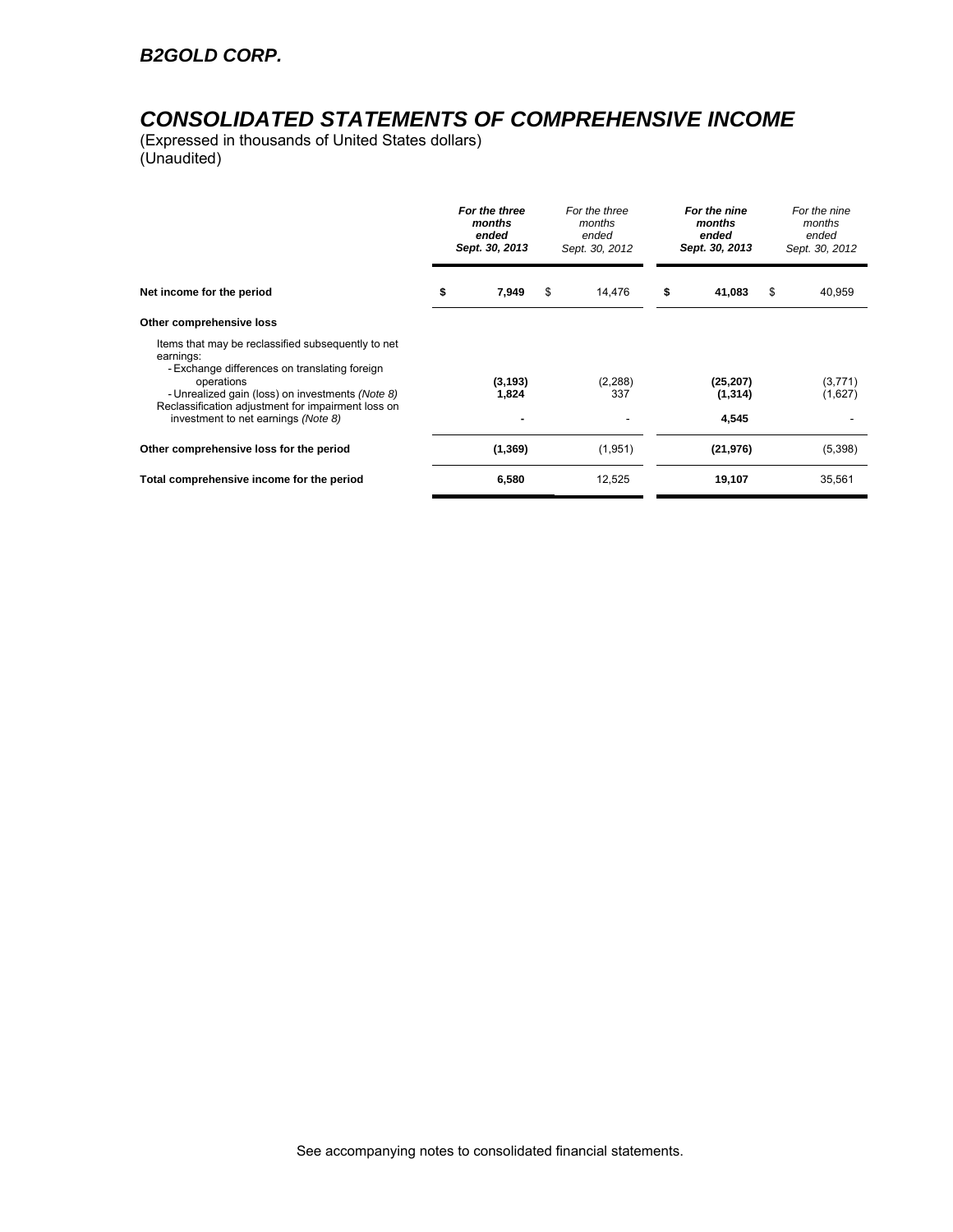# *CONSOLIDATED STATEMENTS OF CASH FLOWS*

(Expressed in thousands of United States dollars) (Unaudited)

| <b>Operating activities</b><br>\$<br>7,949<br>14,476<br>\$<br>41,083<br>40,959<br>Net income for the period<br>\$<br>\$<br>Mine restoration provisions settled<br>(210)<br>(804)<br>(3,230)<br>(337)<br>Non-cash charges (credits)<br>Gain on sale of Brucejack royalty (Note 9)<br>(44, 496)<br>Depreciation and depletion<br>21,190<br>8,255<br>54,327<br>22,309<br>Inventory fair value adjustments on CGA<br>acquisition (Note 6)<br>32,869<br>Amortization of deferred revenue (Note 14)<br>(9,368)<br>(28, 150)<br>Write-down of long-term investments (Note 8)<br>18,481<br>Share-based payments (Note 13)<br>2,951<br>4,656<br>13,641<br>13,754<br>Write-off of mineral property interests (Note 9)<br>9,564<br>9,564<br>Convertible notes transaction costs (Note 11)<br>9,026<br>9,026<br>Unrealized losses/(gains) on derivative instruments<br>108<br>5,665<br>(784)<br>(218)<br>Gain on fair value of convertible notes (Note 11)<br>(8,633)<br>(8,633)<br>Deferred income tax expense<br>1,753<br>3,478<br>6,895<br>(270)<br>1,334<br>Accretion of mine restoration provisions<br>677<br>441<br>2,032<br>Other<br>771<br>557<br>1,472<br>(1, 846)<br>Cash provided by operating activities before<br>changes in non-cash working capital<br>31,951<br>28,418<br>108,640<br>83,275<br>Changes in non-cash working capital<br>3,503<br>773<br>835<br>(12, 316)<br>Cash provided by operating activities after<br>29,191<br>70,959<br>changes in non-cash working capital<br>35,454<br>109,475<br><b>Financing activities</b><br>Convertible notes, net of transaction costs (Note 11)<br>249,724<br>249,724<br>50,000<br>Revolving credit facilities, proceeds (Note 11)<br>100.000<br>Revolving credit facilities, repayments (Note 11)<br>(50,000)<br>(50,000)<br>Masbate project loan repayments (Note 11)<br>(18, 524)<br>Restricted cash (Note 11)<br>9,000<br>Common shares issued for cash (Note 13)<br>177<br>415<br>8,969<br>7,390<br>Payment of finance lease obligations (Note 11)<br>(2,082)<br>(5,946)<br>Common shares issued by subsidiary to EVI for cash<br>(Note 9)<br>5,095<br>5,095<br>Credit facility transaction costs (Note 11)<br>(4,048)<br>(269)<br>(129)<br>Interest and commitment fees paid<br>(65)<br>(2, 159)<br>(859)<br>Other<br>(152)<br>(302)<br>(9)<br>251,872<br>112<br>7,252<br>Cash provided by financing activities<br>291,809<br><b>Investing activities</b><br>Cash acquired on CGA acquisition (Note 6)<br>56,088<br>CGA acquisition costs paid (Note 6)<br>(16, 012)<br>Cash proceeds from sale of Brucejack royalty (Note 9)<br>44,496<br>Otjikoto - mine construction<br>(25, 483)<br>(60, 775)<br>Otjikoto - mobile mine equipment<br>(18, 330)<br>(41, 223)<br>Otjikoto – power plant<br>(8,579)<br>(15, 545)<br>Otjikoto - prestripping<br>(3, 455)<br>(4,072)<br>Gramalote, prefeasibility and exploration<br>(11,536)<br>(10, 043)<br>(44,081)<br>(18, 887)<br>Masbate Mine, development and sustaining capital<br>(10, 033)<br>(20, 846)<br>Libertad Mine, development and sustaining capital<br>(5, 525)<br>(22, 890)<br>(2, 344)<br>(14, 449)<br>Libertad Mine, Jabali development<br>(3,176)<br>(3,894)<br>(11,303)<br>(8,54/)<br>Limon Mine, development and sustaining capital<br>(4,543)<br>(5, 449)<br>(12, 529)<br>(16,891)<br>Otjikoto, development and exploration<br>(1, 424)<br>(14, 974)<br>(2,731)<br>(5, 392)<br>Masbate Mine, exploration<br>(1,202)<br>(4,719)<br>Libertad Mine, exploration<br>(1, 369)<br>(819)<br>(5, 493)<br>(4,089)<br>Limon Mine, exploration<br>(1,055)<br>(1,046)<br>(3, 462)<br>(3, 484)<br>Loan to EVI (Note 9)<br>(5,000)<br>(11,600)<br>Purchase of EVI preference shares (Note 9)<br>(6,458)<br>Purchase of long-term investments (Note 8)<br>(3,997)<br>(5,068)<br>(1,706)<br>(3,977)<br>Other<br>(5,518)<br>(11, 112)<br>Cash used by investing activities<br>(99,235)<br>(33, 484)<br>(185,486)<br>(107,346)<br>Increase (decrease) in cash and cash equivalents<br>188,091<br>215,798<br>(4, 181)<br>(29, 135)<br>Cash and cash equivalents, beginning of period<br>77,338<br>95,656<br>67,949<br>102,292<br>\$<br>Cash and cash equivalents, end of period<br>\$<br>\$<br>283,747<br>283,747<br>73,157<br>\$<br>73,157 |  | For the three<br>months<br>ended<br>Sept. 30, 2013 | For the three<br>months<br>ended<br>Sept. 30, 2012 | For the nine<br>months<br>ended<br>Sept. 30, 2013 | For the nine<br>months<br>ended<br>Sept. 30, 2012 |
|-------------------------------------------------------------------------------------------------------------------------------------------------------------------------------------------------------------------------------------------------------------------------------------------------------------------------------------------------------------------------------------------------------------------------------------------------------------------------------------------------------------------------------------------------------------------------------------------------------------------------------------------------------------------------------------------------------------------------------------------------------------------------------------------------------------------------------------------------------------------------------------------------------------------------------------------------------------------------------------------------------------------------------------------------------------------------------------------------------------------------------------------------------------------------------------------------------------------------------------------------------------------------------------------------------------------------------------------------------------------------------------------------------------------------------------------------------------------------------------------------------------------------------------------------------------------------------------------------------------------------------------------------------------------------------------------------------------------------------------------------------------------------------------------------------------------------------------------------------------------------------------------------------------------------------------------------------------------------------------------------------------------------------------------------------------------------------------------------------------------------------------------------------------------------------------------------------------------------------------------------------------------------------------------------------------------------------------------------------------------------------------------------------------------------------------------------------------------------------------------------------------------------------------------------------------------------------------------------------------------------------------------------------------------------------------------------------------------------------------------------------------------------------------------------------------------------------------------------------------------------------------------------------------------------------------------------------------------------------------------------------------------------------------------------------------------------------------------------------------------------------------------------------------------------------------------------------------------------------------------------------------------------------------------------------------------------------------------------------------------------------------------------------------------------------------------------------------------------------------------------------------------------------------------------------------------------------------------------------------------------------------------------------------------------------------------------------------------------------------------------------------------------------------------------------------------------------------------------------------------------------------------------------------------------------------------------------------------------------------------------------------------------------------------------------------------------------------------------------------------------------------------------------------------------------------------------------------------------------------------|--|----------------------------------------------------|----------------------------------------------------|---------------------------------------------------|---------------------------------------------------|
|                                                                                                                                                                                                                                                                                                                                                                                                                                                                                                                                                                                                                                                                                                                                                                                                                                                                                                                                                                                                                                                                                                                                                                                                                                                                                                                                                                                                                                                                                                                                                                                                                                                                                                                                                                                                                                                                                                                                                                                                                                                                                                                                                                                                                                                                                                                                                                                                                                                                                                                                                                                                                                                                                                                                                                                                                                                                                                                                                                                                                                                                                                                                                                                                                                                                                                                                                                                                                                                                                                                                                                                                                                                                                                                                                                                                                                                                                                                                                                                                                                                                                                                                                                                                                                           |  |                                                    |                                                    |                                                   |                                                   |
|                                                                                                                                                                                                                                                                                                                                                                                                                                                                                                                                                                                                                                                                                                                                                                                                                                                                                                                                                                                                                                                                                                                                                                                                                                                                                                                                                                                                                                                                                                                                                                                                                                                                                                                                                                                                                                                                                                                                                                                                                                                                                                                                                                                                                                                                                                                                                                                                                                                                                                                                                                                                                                                                                                                                                                                                                                                                                                                                                                                                                                                                                                                                                                                                                                                                                                                                                                                                                                                                                                                                                                                                                                                                                                                                                                                                                                                                                                                                                                                                                                                                                                                                                                                                                                           |  |                                                    |                                                    |                                                   |                                                   |
|                                                                                                                                                                                                                                                                                                                                                                                                                                                                                                                                                                                                                                                                                                                                                                                                                                                                                                                                                                                                                                                                                                                                                                                                                                                                                                                                                                                                                                                                                                                                                                                                                                                                                                                                                                                                                                                                                                                                                                                                                                                                                                                                                                                                                                                                                                                                                                                                                                                                                                                                                                                                                                                                                                                                                                                                                                                                                                                                                                                                                                                                                                                                                                                                                                                                                                                                                                                                                                                                                                                                                                                                                                                                                                                                                                                                                                                                                                                                                                                                                                                                                                                                                                                                                                           |  |                                                    |                                                    |                                                   |                                                   |
|                                                                                                                                                                                                                                                                                                                                                                                                                                                                                                                                                                                                                                                                                                                                                                                                                                                                                                                                                                                                                                                                                                                                                                                                                                                                                                                                                                                                                                                                                                                                                                                                                                                                                                                                                                                                                                                                                                                                                                                                                                                                                                                                                                                                                                                                                                                                                                                                                                                                                                                                                                                                                                                                                                                                                                                                                                                                                                                                                                                                                                                                                                                                                                                                                                                                                                                                                                                                                                                                                                                                                                                                                                                                                                                                                                                                                                                                                                                                                                                                                                                                                                                                                                                                                                           |  |                                                    |                                                    |                                                   |                                                   |
|                                                                                                                                                                                                                                                                                                                                                                                                                                                                                                                                                                                                                                                                                                                                                                                                                                                                                                                                                                                                                                                                                                                                                                                                                                                                                                                                                                                                                                                                                                                                                                                                                                                                                                                                                                                                                                                                                                                                                                                                                                                                                                                                                                                                                                                                                                                                                                                                                                                                                                                                                                                                                                                                                                                                                                                                                                                                                                                                                                                                                                                                                                                                                                                                                                                                                                                                                                                                                                                                                                                                                                                                                                                                                                                                                                                                                                                                                                                                                                                                                                                                                                                                                                                                                                           |  |                                                    |                                                    |                                                   |                                                   |
|                                                                                                                                                                                                                                                                                                                                                                                                                                                                                                                                                                                                                                                                                                                                                                                                                                                                                                                                                                                                                                                                                                                                                                                                                                                                                                                                                                                                                                                                                                                                                                                                                                                                                                                                                                                                                                                                                                                                                                                                                                                                                                                                                                                                                                                                                                                                                                                                                                                                                                                                                                                                                                                                                                                                                                                                                                                                                                                                                                                                                                                                                                                                                                                                                                                                                                                                                                                                                                                                                                                                                                                                                                                                                                                                                                                                                                                                                                                                                                                                                                                                                                                                                                                                                                           |  |                                                    |                                                    |                                                   |                                                   |
|                                                                                                                                                                                                                                                                                                                                                                                                                                                                                                                                                                                                                                                                                                                                                                                                                                                                                                                                                                                                                                                                                                                                                                                                                                                                                                                                                                                                                                                                                                                                                                                                                                                                                                                                                                                                                                                                                                                                                                                                                                                                                                                                                                                                                                                                                                                                                                                                                                                                                                                                                                                                                                                                                                                                                                                                                                                                                                                                                                                                                                                                                                                                                                                                                                                                                                                                                                                                                                                                                                                                                                                                                                                                                                                                                                                                                                                                                                                                                                                                                                                                                                                                                                                                                                           |  |                                                    |                                                    |                                                   |                                                   |
|                                                                                                                                                                                                                                                                                                                                                                                                                                                                                                                                                                                                                                                                                                                                                                                                                                                                                                                                                                                                                                                                                                                                                                                                                                                                                                                                                                                                                                                                                                                                                                                                                                                                                                                                                                                                                                                                                                                                                                                                                                                                                                                                                                                                                                                                                                                                                                                                                                                                                                                                                                                                                                                                                                                                                                                                                                                                                                                                                                                                                                                                                                                                                                                                                                                                                                                                                                                                                                                                                                                                                                                                                                                                                                                                                                                                                                                                                                                                                                                                                                                                                                                                                                                                                                           |  |                                                    |                                                    |                                                   |                                                   |
|                                                                                                                                                                                                                                                                                                                                                                                                                                                                                                                                                                                                                                                                                                                                                                                                                                                                                                                                                                                                                                                                                                                                                                                                                                                                                                                                                                                                                                                                                                                                                                                                                                                                                                                                                                                                                                                                                                                                                                                                                                                                                                                                                                                                                                                                                                                                                                                                                                                                                                                                                                                                                                                                                                                                                                                                                                                                                                                                                                                                                                                                                                                                                                                                                                                                                                                                                                                                                                                                                                                                                                                                                                                                                                                                                                                                                                                                                                                                                                                                                                                                                                                                                                                                                                           |  |                                                    |                                                    |                                                   |                                                   |
|                                                                                                                                                                                                                                                                                                                                                                                                                                                                                                                                                                                                                                                                                                                                                                                                                                                                                                                                                                                                                                                                                                                                                                                                                                                                                                                                                                                                                                                                                                                                                                                                                                                                                                                                                                                                                                                                                                                                                                                                                                                                                                                                                                                                                                                                                                                                                                                                                                                                                                                                                                                                                                                                                                                                                                                                                                                                                                                                                                                                                                                                                                                                                                                                                                                                                                                                                                                                                                                                                                                                                                                                                                                                                                                                                                                                                                                                                                                                                                                                                                                                                                                                                                                                                                           |  |                                                    |                                                    |                                                   |                                                   |
|                                                                                                                                                                                                                                                                                                                                                                                                                                                                                                                                                                                                                                                                                                                                                                                                                                                                                                                                                                                                                                                                                                                                                                                                                                                                                                                                                                                                                                                                                                                                                                                                                                                                                                                                                                                                                                                                                                                                                                                                                                                                                                                                                                                                                                                                                                                                                                                                                                                                                                                                                                                                                                                                                                                                                                                                                                                                                                                                                                                                                                                                                                                                                                                                                                                                                                                                                                                                                                                                                                                                                                                                                                                                                                                                                                                                                                                                                                                                                                                                                                                                                                                                                                                                                                           |  |                                                    |                                                    |                                                   |                                                   |
|                                                                                                                                                                                                                                                                                                                                                                                                                                                                                                                                                                                                                                                                                                                                                                                                                                                                                                                                                                                                                                                                                                                                                                                                                                                                                                                                                                                                                                                                                                                                                                                                                                                                                                                                                                                                                                                                                                                                                                                                                                                                                                                                                                                                                                                                                                                                                                                                                                                                                                                                                                                                                                                                                                                                                                                                                                                                                                                                                                                                                                                                                                                                                                                                                                                                                                                                                                                                                                                                                                                                                                                                                                                                                                                                                                                                                                                                                                                                                                                                                                                                                                                                                                                                                                           |  |                                                    |                                                    |                                                   |                                                   |
|                                                                                                                                                                                                                                                                                                                                                                                                                                                                                                                                                                                                                                                                                                                                                                                                                                                                                                                                                                                                                                                                                                                                                                                                                                                                                                                                                                                                                                                                                                                                                                                                                                                                                                                                                                                                                                                                                                                                                                                                                                                                                                                                                                                                                                                                                                                                                                                                                                                                                                                                                                                                                                                                                                                                                                                                                                                                                                                                                                                                                                                                                                                                                                                                                                                                                                                                                                                                                                                                                                                                                                                                                                                                                                                                                                                                                                                                                                                                                                                                                                                                                                                                                                                                                                           |  |                                                    |                                                    |                                                   |                                                   |
|                                                                                                                                                                                                                                                                                                                                                                                                                                                                                                                                                                                                                                                                                                                                                                                                                                                                                                                                                                                                                                                                                                                                                                                                                                                                                                                                                                                                                                                                                                                                                                                                                                                                                                                                                                                                                                                                                                                                                                                                                                                                                                                                                                                                                                                                                                                                                                                                                                                                                                                                                                                                                                                                                                                                                                                                                                                                                                                                                                                                                                                                                                                                                                                                                                                                                                                                                                                                                                                                                                                                                                                                                                                                                                                                                                                                                                                                                                                                                                                                                                                                                                                                                                                                                                           |  |                                                    |                                                    |                                                   |                                                   |
|                                                                                                                                                                                                                                                                                                                                                                                                                                                                                                                                                                                                                                                                                                                                                                                                                                                                                                                                                                                                                                                                                                                                                                                                                                                                                                                                                                                                                                                                                                                                                                                                                                                                                                                                                                                                                                                                                                                                                                                                                                                                                                                                                                                                                                                                                                                                                                                                                                                                                                                                                                                                                                                                                                                                                                                                                                                                                                                                                                                                                                                                                                                                                                                                                                                                                                                                                                                                                                                                                                                                                                                                                                                                                                                                                                                                                                                                                                                                                                                                                                                                                                                                                                                                                                           |  |                                                    |                                                    |                                                   |                                                   |
|                                                                                                                                                                                                                                                                                                                                                                                                                                                                                                                                                                                                                                                                                                                                                                                                                                                                                                                                                                                                                                                                                                                                                                                                                                                                                                                                                                                                                                                                                                                                                                                                                                                                                                                                                                                                                                                                                                                                                                                                                                                                                                                                                                                                                                                                                                                                                                                                                                                                                                                                                                                                                                                                                                                                                                                                                                                                                                                                                                                                                                                                                                                                                                                                                                                                                                                                                                                                                                                                                                                                                                                                                                                                                                                                                                                                                                                                                                                                                                                                                                                                                                                                                                                                                                           |  |                                                    |                                                    |                                                   |                                                   |
|                                                                                                                                                                                                                                                                                                                                                                                                                                                                                                                                                                                                                                                                                                                                                                                                                                                                                                                                                                                                                                                                                                                                                                                                                                                                                                                                                                                                                                                                                                                                                                                                                                                                                                                                                                                                                                                                                                                                                                                                                                                                                                                                                                                                                                                                                                                                                                                                                                                                                                                                                                                                                                                                                                                                                                                                                                                                                                                                                                                                                                                                                                                                                                                                                                                                                                                                                                                                                                                                                                                                                                                                                                                                                                                                                                                                                                                                                                                                                                                                                                                                                                                                                                                                                                           |  |                                                    |                                                    |                                                   |                                                   |
|                                                                                                                                                                                                                                                                                                                                                                                                                                                                                                                                                                                                                                                                                                                                                                                                                                                                                                                                                                                                                                                                                                                                                                                                                                                                                                                                                                                                                                                                                                                                                                                                                                                                                                                                                                                                                                                                                                                                                                                                                                                                                                                                                                                                                                                                                                                                                                                                                                                                                                                                                                                                                                                                                                                                                                                                                                                                                                                                                                                                                                                                                                                                                                                                                                                                                                                                                                                                                                                                                                                                                                                                                                                                                                                                                                                                                                                                                                                                                                                                                                                                                                                                                                                                                                           |  |                                                    |                                                    |                                                   |                                                   |
|                                                                                                                                                                                                                                                                                                                                                                                                                                                                                                                                                                                                                                                                                                                                                                                                                                                                                                                                                                                                                                                                                                                                                                                                                                                                                                                                                                                                                                                                                                                                                                                                                                                                                                                                                                                                                                                                                                                                                                                                                                                                                                                                                                                                                                                                                                                                                                                                                                                                                                                                                                                                                                                                                                                                                                                                                                                                                                                                                                                                                                                                                                                                                                                                                                                                                                                                                                                                                                                                                                                                                                                                                                                                                                                                                                                                                                                                                                                                                                                                                                                                                                                                                                                                                                           |  |                                                    |                                                    |                                                   |                                                   |
|                                                                                                                                                                                                                                                                                                                                                                                                                                                                                                                                                                                                                                                                                                                                                                                                                                                                                                                                                                                                                                                                                                                                                                                                                                                                                                                                                                                                                                                                                                                                                                                                                                                                                                                                                                                                                                                                                                                                                                                                                                                                                                                                                                                                                                                                                                                                                                                                                                                                                                                                                                                                                                                                                                                                                                                                                                                                                                                                                                                                                                                                                                                                                                                                                                                                                                                                                                                                                                                                                                                                                                                                                                                                                                                                                                                                                                                                                                                                                                                                                                                                                                                                                                                                                                           |  |                                                    |                                                    |                                                   |                                                   |
|                                                                                                                                                                                                                                                                                                                                                                                                                                                                                                                                                                                                                                                                                                                                                                                                                                                                                                                                                                                                                                                                                                                                                                                                                                                                                                                                                                                                                                                                                                                                                                                                                                                                                                                                                                                                                                                                                                                                                                                                                                                                                                                                                                                                                                                                                                                                                                                                                                                                                                                                                                                                                                                                                                                                                                                                                                                                                                                                                                                                                                                                                                                                                                                                                                                                                                                                                                                                                                                                                                                                                                                                                                                                                                                                                                                                                                                                                                                                                                                                                                                                                                                                                                                                                                           |  |                                                    |                                                    |                                                   |                                                   |
|                                                                                                                                                                                                                                                                                                                                                                                                                                                                                                                                                                                                                                                                                                                                                                                                                                                                                                                                                                                                                                                                                                                                                                                                                                                                                                                                                                                                                                                                                                                                                                                                                                                                                                                                                                                                                                                                                                                                                                                                                                                                                                                                                                                                                                                                                                                                                                                                                                                                                                                                                                                                                                                                                                                                                                                                                                                                                                                                                                                                                                                                                                                                                                                                                                                                                                                                                                                                                                                                                                                                                                                                                                                                                                                                                                                                                                                                                                                                                                                                                                                                                                                                                                                                                                           |  |                                                    |                                                    |                                                   |                                                   |
|                                                                                                                                                                                                                                                                                                                                                                                                                                                                                                                                                                                                                                                                                                                                                                                                                                                                                                                                                                                                                                                                                                                                                                                                                                                                                                                                                                                                                                                                                                                                                                                                                                                                                                                                                                                                                                                                                                                                                                                                                                                                                                                                                                                                                                                                                                                                                                                                                                                                                                                                                                                                                                                                                                                                                                                                                                                                                                                                                                                                                                                                                                                                                                                                                                                                                                                                                                                                                                                                                                                                                                                                                                                                                                                                                                                                                                                                                                                                                                                                                                                                                                                                                                                                                                           |  |                                                    |                                                    |                                                   |                                                   |
|                                                                                                                                                                                                                                                                                                                                                                                                                                                                                                                                                                                                                                                                                                                                                                                                                                                                                                                                                                                                                                                                                                                                                                                                                                                                                                                                                                                                                                                                                                                                                                                                                                                                                                                                                                                                                                                                                                                                                                                                                                                                                                                                                                                                                                                                                                                                                                                                                                                                                                                                                                                                                                                                                                                                                                                                                                                                                                                                                                                                                                                                                                                                                                                                                                                                                                                                                                                                                                                                                                                                                                                                                                                                                                                                                                                                                                                                                                                                                                                                                                                                                                                                                                                                                                           |  |                                                    |                                                    |                                                   |                                                   |
|                                                                                                                                                                                                                                                                                                                                                                                                                                                                                                                                                                                                                                                                                                                                                                                                                                                                                                                                                                                                                                                                                                                                                                                                                                                                                                                                                                                                                                                                                                                                                                                                                                                                                                                                                                                                                                                                                                                                                                                                                                                                                                                                                                                                                                                                                                                                                                                                                                                                                                                                                                                                                                                                                                                                                                                                                                                                                                                                                                                                                                                                                                                                                                                                                                                                                                                                                                                                                                                                                                                                                                                                                                                                                                                                                                                                                                                                                                                                                                                                                                                                                                                                                                                                                                           |  |                                                    |                                                    |                                                   |                                                   |
|                                                                                                                                                                                                                                                                                                                                                                                                                                                                                                                                                                                                                                                                                                                                                                                                                                                                                                                                                                                                                                                                                                                                                                                                                                                                                                                                                                                                                                                                                                                                                                                                                                                                                                                                                                                                                                                                                                                                                                                                                                                                                                                                                                                                                                                                                                                                                                                                                                                                                                                                                                                                                                                                                                                                                                                                                                                                                                                                                                                                                                                                                                                                                                                                                                                                                                                                                                                                                                                                                                                                                                                                                                                                                                                                                                                                                                                                                                                                                                                                                                                                                                                                                                                                                                           |  |                                                    |                                                    |                                                   |                                                   |
|                                                                                                                                                                                                                                                                                                                                                                                                                                                                                                                                                                                                                                                                                                                                                                                                                                                                                                                                                                                                                                                                                                                                                                                                                                                                                                                                                                                                                                                                                                                                                                                                                                                                                                                                                                                                                                                                                                                                                                                                                                                                                                                                                                                                                                                                                                                                                                                                                                                                                                                                                                                                                                                                                                                                                                                                                                                                                                                                                                                                                                                                                                                                                                                                                                                                                                                                                                                                                                                                                                                                                                                                                                                                                                                                                                                                                                                                                                                                                                                                                                                                                                                                                                                                                                           |  |                                                    |                                                    |                                                   |                                                   |
|                                                                                                                                                                                                                                                                                                                                                                                                                                                                                                                                                                                                                                                                                                                                                                                                                                                                                                                                                                                                                                                                                                                                                                                                                                                                                                                                                                                                                                                                                                                                                                                                                                                                                                                                                                                                                                                                                                                                                                                                                                                                                                                                                                                                                                                                                                                                                                                                                                                                                                                                                                                                                                                                                                                                                                                                                                                                                                                                                                                                                                                                                                                                                                                                                                                                                                                                                                                                                                                                                                                                                                                                                                                                                                                                                                                                                                                                                                                                                                                                                                                                                                                                                                                                                                           |  |                                                    |                                                    |                                                   |                                                   |
|                                                                                                                                                                                                                                                                                                                                                                                                                                                                                                                                                                                                                                                                                                                                                                                                                                                                                                                                                                                                                                                                                                                                                                                                                                                                                                                                                                                                                                                                                                                                                                                                                                                                                                                                                                                                                                                                                                                                                                                                                                                                                                                                                                                                                                                                                                                                                                                                                                                                                                                                                                                                                                                                                                                                                                                                                                                                                                                                                                                                                                                                                                                                                                                                                                                                                                                                                                                                                                                                                                                                                                                                                                                                                                                                                                                                                                                                                                                                                                                                                                                                                                                                                                                                                                           |  |                                                    |                                                    |                                                   |                                                   |
|                                                                                                                                                                                                                                                                                                                                                                                                                                                                                                                                                                                                                                                                                                                                                                                                                                                                                                                                                                                                                                                                                                                                                                                                                                                                                                                                                                                                                                                                                                                                                                                                                                                                                                                                                                                                                                                                                                                                                                                                                                                                                                                                                                                                                                                                                                                                                                                                                                                                                                                                                                                                                                                                                                                                                                                                                                                                                                                                                                                                                                                                                                                                                                                                                                                                                                                                                                                                                                                                                                                                                                                                                                                                                                                                                                                                                                                                                                                                                                                                                                                                                                                                                                                                                                           |  |                                                    |                                                    |                                                   |                                                   |
|                                                                                                                                                                                                                                                                                                                                                                                                                                                                                                                                                                                                                                                                                                                                                                                                                                                                                                                                                                                                                                                                                                                                                                                                                                                                                                                                                                                                                                                                                                                                                                                                                                                                                                                                                                                                                                                                                                                                                                                                                                                                                                                                                                                                                                                                                                                                                                                                                                                                                                                                                                                                                                                                                                                                                                                                                                                                                                                                                                                                                                                                                                                                                                                                                                                                                                                                                                                                                                                                                                                                                                                                                                                                                                                                                                                                                                                                                                                                                                                                                                                                                                                                                                                                                                           |  |                                                    |                                                    |                                                   |                                                   |
|                                                                                                                                                                                                                                                                                                                                                                                                                                                                                                                                                                                                                                                                                                                                                                                                                                                                                                                                                                                                                                                                                                                                                                                                                                                                                                                                                                                                                                                                                                                                                                                                                                                                                                                                                                                                                                                                                                                                                                                                                                                                                                                                                                                                                                                                                                                                                                                                                                                                                                                                                                                                                                                                                                                                                                                                                                                                                                                                                                                                                                                                                                                                                                                                                                                                                                                                                                                                                                                                                                                                                                                                                                                                                                                                                                                                                                                                                                                                                                                                                                                                                                                                                                                                                                           |  |                                                    |                                                    |                                                   |                                                   |
|                                                                                                                                                                                                                                                                                                                                                                                                                                                                                                                                                                                                                                                                                                                                                                                                                                                                                                                                                                                                                                                                                                                                                                                                                                                                                                                                                                                                                                                                                                                                                                                                                                                                                                                                                                                                                                                                                                                                                                                                                                                                                                                                                                                                                                                                                                                                                                                                                                                                                                                                                                                                                                                                                                                                                                                                                                                                                                                                                                                                                                                                                                                                                                                                                                                                                                                                                                                                                                                                                                                                                                                                                                                                                                                                                                                                                                                                                                                                                                                                                                                                                                                                                                                                                                           |  |                                                    |                                                    |                                                   |                                                   |
|                                                                                                                                                                                                                                                                                                                                                                                                                                                                                                                                                                                                                                                                                                                                                                                                                                                                                                                                                                                                                                                                                                                                                                                                                                                                                                                                                                                                                                                                                                                                                                                                                                                                                                                                                                                                                                                                                                                                                                                                                                                                                                                                                                                                                                                                                                                                                                                                                                                                                                                                                                                                                                                                                                                                                                                                                                                                                                                                                                                                                                                                                                                                                                                                                                                                                                                                                                                                                                                                                                                                                                                                                                                                                                                                                                                                                                                                                                                                                                                                                                                                                                                                                                                                                                           |  |                                                    |                                                    |                                                   |                                                   |
|                                                                                                                                                                                                                                                                                                                                                                                                                                                                                                                                                                                                                                                                                                                                                                                                                                                                                                                                                                                                                                                                                                                                                                                                                                                                                                                                                                                                                                                                                                                                                                                                                                                                                                                                                                                                                                                                                                                                                                                                                                                                                                                                                                                                                                                                                                                                                                                                                                                                                                                                                                                                                                                                                                                                                                                                                                                                                                                                                                                                                                                                                                                                                                                                                                                                                                                                                                                                                                                                                                                                                                                                                                                                                                                                                                                                                                                                                                                                                                                                                                                                                                                                                                                                                                           |  |                                                    |                                                    |                                                   |                                                   |
|                                                                                                                                                                                                                                                                                                                                                                                                                                                                                                                                                                                                                                                                                                                                                                                                                                                                                                                                                                                                                                                                                                                                                                                                                                                                                                                                                                                                                                                                                                                                                                                                                                                                                                                                                                                                                                                                                                                                                                                                                                                                                                                                                                                                                                                                                                                                                                                                                                                                                                                                                                                                                                                                                                                                                                                                                                                                                                                                                                                                                                                                                                                                                                                                                                                                                                                                                                                                                                                                                                                                                                                                                                                                                                                                                                                                                                                                                                                                                                                                                                                                                                                                                                                                                                           |  |                                                    |                                                    |                                                   |                                                   |
|                                                                                                                                                                                                                                                                                                                                                                                                                                                                                                                                                                                                                                                                                                                                                                                                                                                                                                                                                                                                                                                                                                                                                                                                                                                                                                                                                                                                                                                                                                                                                                                                                                                                                                                                                                                                                                                                                                                                                                                                                                                                                                                                                                                                                                                                                                                                                                                                                                                                                                                                                                                                                                                                                                                                                                                                                                                                                                                                                                                                                                                                                                                                                                                                                                                                                                                                                                                                                                                                                                                                                                                                                                                                                                                                                                                                                                                                                                                                                                                                                                                                                                                                                                                                                                           |  |                                                    |                                                    |                                                   |                                                   |
|                                                                                                                                                                                                                                                                                                                                                                                                                                                                                                                                                                                                                                                                                                                                                                                                                                                                                                                                                                                                                                                                                                                                                                                                                                                                                                                                                                                                                                                                                                                                                                                                                                                                                                                                                                                                                                                                                                                                                                                                                                                                                                                                                                                                                                                                                                                                                                                                                                                                                                                                                                                                                                                                                                                                                                                                                                                                                                                                                                                                                                                                                                                                                                                                                                                                                                                                                                                                                                                                                                                                                                                                                                                                                                                                                                                                                                                                                                                                                                                                                                                                                                                                                                                                                                           |  |                                                    |                                                    |                                                   |                                                   |
|                                                                                                                                                                                                                                                                                                                                                                                                                                                                                                                                                                                                                                                                                                                                                                                                                                                                                                                                                                                                                                                                                                                                                                                                                                                                                                                                                                                                                                                                                                                                                                                                                                                                                                                                                                                                                                                                                                                                                                                                                                                                                                                                                                                                                                                                                                                                                                                                                                                                                                                                                                                                                                                                                                                                                                                                                                                                                                                                                                                                                                                                                                                                                                                                                                                                                                                                                                                                                                                                                                                                                                                                                                                                                                                                                                                                                                                                                                                                                                                                                                                                                                                                                                                                                                           |  |                                                    |                                                    |                                                   |                                                   |
|                                                                                                                                                                                                                                                                                                                                                                                                                                                                                                                                                                                                                                                                                                                                                                                                                                                                                                                                                                                                                                                                                                                                                                                                                                                                                                                                                                                                                                                                                                                                                                                                                                                                                                                                                                                                                                                                                                                                                                                                                                                                                                                                                                                                                                                                                                                                                                                                                                                                                                                                                                                                                                                                                                                                                                                                                                                                                                                                                                                                                                                                                                                                                                                                                                                                                                                                                                                                                                                                                                                                                                                                                                                                                                                                                                                                                                                                                                                                                                                                                                                                                                                                                                                                                                           |  |                                                    |                                                    |                                                   |                                                   |
|                                                                                                                                                                                                                                                                                                                                                                                                                                                                                                                                                                                                                                                                                                                                                                                                                                                                                                                                                                                                                                                                                                                                                                                                                                                                                                                                                                                                                                                                                                                                                                                                                                                                                                                                                                                                                                                                                                                                                                                                                                                                                                                                                                                                                                                                                                                                                                                                                                                                                                                                                                                                                                                                                                                                                                                                                                                                                                                                                                                                                                                                                                                                                                                                                                                                                                                                                                                                                                                                                                                                                                                                                                                                                                                                                                                                                                                                                                                                                                                                                                                                                                                                                                                                                                           |  |                                                    |                                                    |                                                   |                                                   |
|                                                                                                                                                                                                                                                                                                                                                                                                                                                                                                                                                                                                                                                                                                                                                                                                                                                                                                                                                                                                                                                                                                                                                                                                                                                                                                                                                                                                                                                                                                                                                                                                                                                                                                                                                                                                                                                                                                                                                                                                                                                                                                                                                                                                                                                                                                                                                                                                                                                                                                                                                                                                                                                                                                                                                                                                                                                                                                                                                                                                                                                                                                                                                                                                                                                                                                                                                                                                                                                                                                                                                                                                                                                                                                                                                                                                                                                                                                                                                                                                                                                                                                                                                                                                                                           |  |                                                    |                                                    |                                                   |                                                   |
|                                                                                                                                                                                                                                                                                                                                                                                                                                                                                                                                                                                                                                                                                                                                                                                                                                                                                                                                                                                                                                                                                                                                                                                                                                                                                                                                                                                                                                                                                                                                                                                                                                                                                                                                                                                                                                                                                                                                                                                                                                                                                                                                                                                                                                                                                                                                                                                                                                                                                                                                                                                                                                                                                                                                                                                                                                                                                                                                                                                                                                                                                                                                                                                                                                                                                                                                                                                                                                                                                                                                                                                                                                                                                                                                                                                                                                                                                                                                                                                                                                                                                                                                                                                                                                           |  |                                                    |                                                    |                                                   |                                                   |
|                                                                                                                                                                                                                                                                                                                                                                                                                                                                                                                                                                                                                                                                                                                                                                                                                                                                                                                                                                                                                                                                                                                                                                                                                                                                                                                                                                                                                                                                                                                                                                                                                                                                                                                                                                                                                                                                                                                                                                                                                                                                                                                                                                                                                                                                                                                                                                                                                                                                                                                                                                                                                                                                                                                                                                                                                                                                                                                                                                                                                                                                                                                                                                                                                                                                                                                                                                                                                                                                                                                                                                                                                                                                                                                                                                                                                                                                                                                                                                                                                                                                                                                                                                                                                                           |  |                                                    |                                                    |                                                   |                                                   |
|                                                                                                                                                                                                                                                                                                                                                                                                                                                                                                                                                                                                                                                                                                                                                                                                                                                                                                                                                                                                                                                                                                                                                                                                                                                                                                                                                                                                                                                                                                                                                                                                                                                                                                                                                                                                                                                                                                                                                                                                                                                                                                                                                                                                                                                                                                                                                                                                                                                                                                                                                                                                                                                                                                                                                                                                                                                                                                                                                                                                                                                                                                                                                                                                                                                                                                                                                                                                                                                                                                                                                                                                                                                                                                                                                                                                                                                                                                                                                                                                                                                                                                                                                                                                                                           |  |                                                    |                                                    |                                                   |                                                   |
|                                                                                                                                                                                                                                                                                                                                                                                                                                                                                                                                                                                                                                                                                                                                                                                                                                                                                                                                                                                                                                                                                                                                                                                                                                                                                                                                                                                                                                                                                                                                                                                                                                                                                                                                                                                                                                                                                                                                                                                                                                                                                                                                                                                                                                                                                                                                                                                                                                                                                                                                                                                                                                                                                                                                                                                                                                                                                                                                                                                                                                                                                                                                                                                                                                                                                                                                                                                                                                                                                                                                                                                                                                                                                                                                                                                                                                                                                                                                                                                                                                                                                                                                                                                                                                           |  |                                                    |                                                    |                                                   |                                                   |
|                                                                                                                                                                                                                                                                                                                                                                                                                                                                                                                                                                                                                                                                                                                                                                                                                                                                                                                                                                                                                                                                                                                                                                                                                                                                                                                                                                                                                                                                                                                                                                                                                                                                                                                                                                                                                                                                                                                                                                                                                                                                                                                                                                                                                                                                                                                                                                                                                                                                                                                                                                                                                                                                                                                                                                                                                                                                                                                                                                                                                                                                                                                                                                                                                                                                                                                                                                                                                                                                                                                                                                                                                                                                                                                                                                                                                                                                                                                                                                                                                                                                                                                                                                                                                                           |  |                                                    |                                                    |                                                   |                                                   |
|                                                                                                                                                                                                                                                                                                                                                                                                                                                                                                                                                                                                                                                                                                                                                                                                                                                                                                                                                                                                                                                                                                                                                                                                                                                                                                                                                                                                                                                                                                                                                                                                                                                                                                                                                                                                                                                                                                                                                                                                                                                                                                                                                                                                                                                                                                                                                                                                                                                                                                                                                                                                                                                                                                                                                                                                                                                                                                                                                                                                                                                                                                                                                                                                                                                                                                                                                                                                                                                                                                                                                                                                                                                                                                                                                                                                                                                                                                                                                                                                                                                                                                                                                                                                                                           |  |                                                    |                                                    |                                                   |                                                   |
|                                                                                                                                                                                                                                                                                                                                                                                                                                                                                                                                                                                                                                                                                                                                                                                                                                                                                                                                                                                                                                                                                                                                                                                                                                                                                                                                                                                                                                                                                                                                                                                                                                                                                                                                                                                                                                                                                                                                                                                                                                                                                                                                                                                                                                                                                                                                                                                                                                                                                                                                                                                                                                                                                                                                                                                                                                                                                                                                                                                                                                                                                                                                                                                                                                                                                                                                                                                                                                                                                                                                                                                                                                                                                                                                                                                                                                                                                                                                                                                                                                                                                                                                                                                                                                           |  |                                                    |                                                    |                                                   |                                                   |
|                                                                                                                                                                                                                                                                                                                                                                                                                                                                                                                                                                                                                                                                                                                                                                                                                                                                                                                                                                                                                                                                                                                                                                                                                                                                                                                                                                                                                                                                                                                                                                                                                                                                                                                                                                                                                                                                                                                                                                                                                                                                                                                                                                                                                                                                                                                                                                                                                                                                                                                                                                                                                                                                                                                                                                                                                                                                                                                                                                                                                                                                                                                                                                                                                                                                                                                                                                                                                                                                                                                                                                                                                                                                                                                                                                                                                                                                                                                                                                                                                                                                                                                                                                                                                                           |  |                                                    |                                                    |                                                   |                                                   |
|                                                                                                                                                                                                                                                                                                                                                                                                                                                                                                                                                                                                                                                                                                                                                                                                                                                                                                                                                                                                                                                                                                                                                                                                                                                                                                                                                                                                                                                                                                                                                                                                                                                                                                                                                                                                                                                                                                                                                                                                                                                                                                                                                                                                                                                                                                                                                                                                                                                                                                                                                                                                                                                                                                                                                                                                                                                                                                                                                                                                                                                                                                                                                                                                                                                                                                                                                                                                                                                                                                                                                                                                                                                                                                                                                                                                                                                                                                                                                                                                                                                                                                                                                                                                                                           |  |                                                    |                                                    |                                                   |                                                   |

**Supplementary cash flow information** *(Note 17)*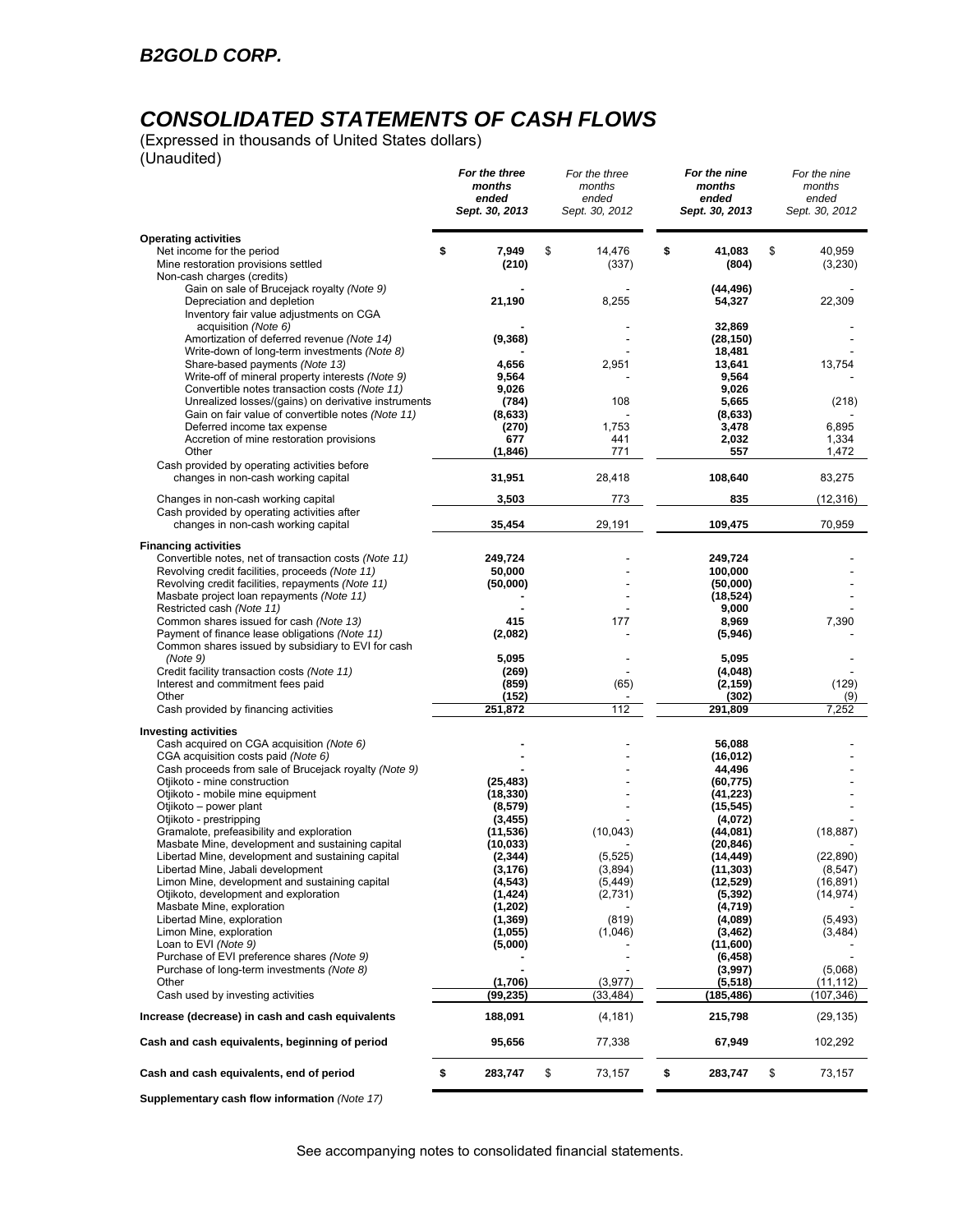## *B2GOLD CORP.*

# *CONSOLIDATED BALANCE SHEETS*

(Expressed in thousands of United States dollars) (Unaudited)

|                                                                                                                                                                                                                                                                                            |          | As at<br>September 30,<br>2013                       | As at<br>December 31,<br>2012 |                                     |
|--------------------------------------------------------------------------------------------------------------------------------------------------------------------------------------------------------------------------------------------------------------------------------------------|----------|------------------------------------------------------|-------------------------------|-------------------------------------|
| Assets                                                                                                                                                                                                                                                                                     |          |                                                      |                               |                                     |
| <b>Current</b>                                                                                                                                                                                                                                                                             |          |                                                      |                               |                                     |
| Cash and cash equivalents<br>Accounts receivable and prepaids<br>Value-added and other tax receivables<br>Inventories (Note 7)                                                                                                                                                             | \$       | 283,747<br>17,780<br>17,863<br>72,804                | \$                            | 67,949<br>7,695<br>18,737<br>41,608 |
|                                                                                                                                                                                                                                                                                            |          | 392,194                                              |                               | 135,989                             |
| Long-term investments (carried at quoted market values) (Note 8)                                                                                                                                                                                                                           |          | 23,446                                               |                               | 3,661                               |
| Value-added tax receivables                                                                                                                                                                                                                                                                |          | 25,006                                               |                               |                                     |
| Mining interests (Note 9 and Note 21 - Schedules)                                                                                                                                                                                                                                          |          | 1,640,311                                            |                               | 534,724                             |
| Goodwill (Note 6)                                                                                                                                                                                                                                                                          |          | 151,716                                              |                               |                                     |
| Other assets (Note 10)                                                                                                                                                                                                                                                                     |          | 42,008                                               |                               | 2,091                               |
|                                                                                                                                                                                                                                                                                            | \$       | 2,274,681                                            | \$                            | 676,465                             |
| <b>Liabilities</b>                                                                                                                                                                                                                                                                         |          |                                                      |                               |                                     |
| Current                                                                                                                                                                                                                                                                                    |          |                                                      |                               |                                     |
| Accounts payable and accrued liabilities<br>Current taxes payable<br>Deferred revenue (Note 14)<br>Current portion of long-term debt (Note 11)<br>Current portion of mine restoration provisions (Note 12)<br>Current portion of unrealized fair value of derivative instruments (Note 15) | \$       | 39,363<br>12,497<br>9,254<br>9,391<br>4,217<br>2,835 | \$                            | 24,223<br>13,797<br>4,217<br>143    |
| Other                                                                                                                                                                                                                                                                                      |          | 447<br>78,004                                        |                               | 1,501<br>43,881                     |
| Unrealized fair value of derivative instruments (Note 15)                                                                                                                                                                                                                                  |          | 2,945                                                |                               |                                     |
| Long-term debt (Note 11)                                                                                                                                                                                                                                                                   |          | 309,732                                              |                               |                                     |
| Mine restoration provisions (Note 12)                                                                                                                                                                                                                                                      |          | 52,520                                               |                               | 27,659                              |
| Deferred income taxes                                                                                                                                                                                                                                                                      |          | 221,735                                              |                               | 34,148                              |
| <b>Employee benefits obligation</b>                                                                                                                                                                                                                                                        |          | 5,991                                                |                               | 4,458                               |
|                                                                                                                                                                                                                                                                                            |          | 670,927                                              |                               | 110,146                             |
| Equity                                                                                                                                                                                                                                                                                     |          |                                                      |                               |                                     |
| Shareholders' equity<br>Share capital (Note 13)                                                                                                                                                                                                                                            |          |                                                      |                               |                                     |
| Issued: 651,380,950 common shares (Dec 31, 2012 - 393,307,942)                                                                                                                                                                                                                             |          | 1,472,771                                            |                               | 468,550                             |
| Contributed surplus                                                                                                                                                                                                                                                                        |          | 45,381                                               |                               | 35,383                              |
| Accumulated other comprehensive loss                                                                                                                                                                                                                                                       |          | (28, 769)                                            |                               | (6, 793)                            |
| Retained earnings                                                                                                                                                                                                                                                                          |          | 106,420                                              |                               | 62,807                              |
|                                                                                                                                                                                                                                                                                            |          | 1,595,803                                            |                               | 559,947                             |
| <b>Non-controlling interests</b>                                                                                                                                                                                                                                                           |          | 7,951                                                |                               | 6,372                               |
|                                                                                                                                                                                                                                                                                            |          | 1,603,754                                            |                               | 566,319                             |
|                                                                                                                                                                                                                                                                                            | \$       | 2,274,681                                            | \$                            | 676,465                             |
| Acquisition of CGA Mining Limited (Note 6)<br>Subsequent event (Note 20)                                                                                                                                                                                                                   |          |                                                      |                               |                                     |
| Approved by the Board<br>"Clive T. Johnson"                                                                                                                                                                                                                                                | Director | "Robert J. Gayton"                                   |                               | Director                            |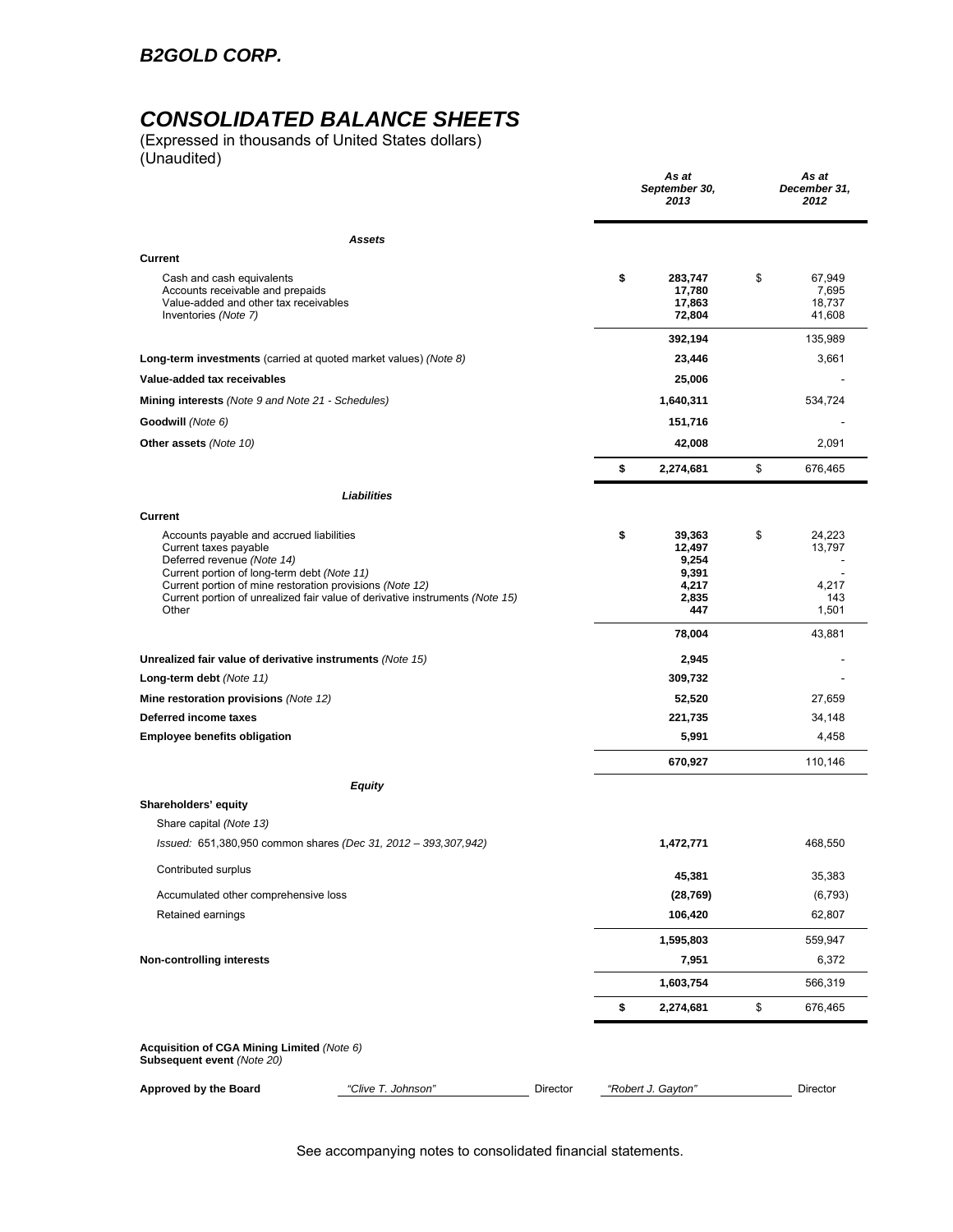# *CONSOLIDATED STATEMENTS OF CHANGES IN EQUITY*

(Expressed in thousands of United States dollars) (Unaudited)

| $\sqrt{2}$                                                                                                                                                                                                                                                                                                                                                                                                                                                                                                                                                                                                                                                                                         |   |                                                      |    |                                         |    |                          | 2013                                          |                                  |    |                                                                                                            |
|----------------------------------------------------------------------------------------------------------------------------------------------------------------------------------------------------------------------------------------------------------------------------------------------------------------------------------------------------------------------------------------------------------------------------------------------------------------------------------------------------------------------------------------------------------------------------------------------------------------------------------------------------------------------------------------------------|---|------------------------------------------------------|----|-----------------------------------------|----|--------------------------|-----------------------------------------------|----------------------------------|----|------------------------------------------------------------------------------------------------------------|
|                                                                                                                                                                                                                                                                                                                                                                                                                                                                                                                                                                                                                                                                                                    |   | Share<br>capital                                     |    | Contributed<br>surplus                  |    | <b>Retained earnings</b> | Accumulated<br>other<br>comprehensive<br>loss | Non-<br>controlling<br>interests |    | <b>Total</b><br>equity                                                                                     |
| Balance at December 31, 2012                                                                                                                                                                                                                                                                                                                                                                                                                                                                                                                                                                                                                                                                       | S | 468,550                                              | \$ | 35,383                                  | S  | 62.807                   | \$<br>(6, 793)                                | \$<br>6,372                      | S  | 566,319                                                                                                    |
| January 1, 2013 to September 30, 2013:<br>Net income for the period<br>Shares issued for CGA Mining acquisition<br>Exercise of EVI option for 2% (Note 9)<br>Cumulative translation adjustment<br>Reclassify unrealized loss on investment from<br>AOCL to income statement<br>Unrealized loss on investments<br>Shares issued for cash on exercise of stock<br>options<br>Shares issued on vesting of RSU<br>Shares issued to EVI (Note 9)<br>Share-based payments - expensed<br>Share-based payments - capitalized to mining<br>interests<br>Tax benefit related to share issue costs (Note 9)<br>Transfer to share capital the fair value assigned<br>to stock options from contributed surplus |   | 984,870<br>2.369<br>6,289<br>7,600<br>1.972<br>1,121 |    | (6, 289)<br>13,641<br>3.767<br>(1, 121) |    | 41,083<br>2,530          | (25, 207)<br>4.545<br>(1, 314)                | 2,565<br>(986)                   |    | 41.083<br>984,870<br>5,095<br>(26, 193)<br>4.545<br>(1, 314)<br>2,369<br>7.600<br>13,641<br>3.767<br>1,972 |
| Balance at September 30, 2013                                                                                                                                                                                                                                                                                                                                                                                                                                                                                                                                                                                                                                                                      | S | 1,472,771                                            | s  | 45,381                                  | \$ | 106,420                  | \$<br>(28, 769)                               | \$<br>7,951                      | \$ | 1,603,754                                                                                                  |

|                                                                                                                                                                                                                                                                                                                               | 2012 |                     |    |                        |    |                          |    |                                               |                                  |     |                              |
|-------------------------------------------------------------------------------------------------------------------------------------------------------------------------------------------------------------------------------------------------------------------------------------------------------------------------------|------|---------------------|----|------------------------|----|--------------------------|----|-----------------------------------------------|----------------------------------|-----|------------------------------|
|                                                                                                                                                                                                                                                                                                                               |      | Share<br>capital    |    | Contributed<br>surplus |    | <b>Retained earnings</b> |    | Accumulated<br>other<br>comprehensive<br>loss | Non-<br>controlling<br>interests |     | Total<br>equity              |
| Balance at December 31, 2011                                                                                                                                                                                                                                                                                                  | \$   | 435.048             | \$ | 22.712                 | \$ | 13.631                   | \$ |                                               | \$<br>3.943                      | \$. | 475.334                      |
| January 1, 2012 to September 30, 2012:<br>Net income for the period<br>Cumulative translation adjustment<br>Unrealized loss on investment<br>Shares issued for cash:                                                                                                                                                          |      |                     |    |                        |    | 40.959                   |    | (3.771)<br>(1,627)                            | (131)                            |     | 40.959<br>(3,902)<br>(1,627) |
| Exercise of stock options<br>Exercise of warrants<br>Incentive Plan                                                                                                                                                                                                                                                           |      | 3,923<br>3,458<br>9 |    |                        |    |                          |    |                                               |                                  |     | 3.923<br>3,458<br>9          |
| Shares issued for Trebol & Pavon<br>Shares issued on vesting of RSU<br>Share-based payments - expensed<br>Share-based payments - capitalized to                                                                                                                                                                               |      | 16.814<br>2.902     |    | (2,902)<br>13,754      |    |                          |    |                                               |                                  |     | 16,814<br>13.754             |
| mining interests<br>Transfer to share capital the fair value assigned<br>to stock options & warrants from contributed<br>surplus                                                                                                                                                                                              |      | 4,591               |    | 3,281<br>(4,591)       |    |                          |    |                                               |                                  |     | 3,281                        |
| Balance at September 30, 2012                                                                                                                                                                                                                                                                                                 | \$   | 466.745             | \$ | 32,254                 | \$ | 54,590                   | \$ | (5, 398)                                      | \$<br>3,812                      | \$. | 552,003                      |
| October 1, 2012 to December 31, 2012:<br>Net income for the period<br>Cumulative translation adjustment<br>Funding of non-controlling interests<br>Unrealized loss on investment<br>Shares issued for cash on exercise of stock<br>options<br>Share based payments - expensed<br>Share based payments - capitalized to mining |      |                     |    |                        |    | 10.948<br>(2,731)        |    | (1,615)<br>220                                | (171)<br>2,731                   |     | 10.948<br>(1,786)<br>220     |
|                                                                                                                                                                                                                                                                                                                               |      | 1.227               |    | 2,881                  |    |                          |    |                                               |                                  |     | 1.227<br>2,881               |
| interests<br>Transfer to share capital the fair value assigned<br>to stock options & warrants from contributed<br>surplus                                                                                                                                                                                                     |      | 578                 |    | 826<br>(578)           |    |                          |    |                                               |                                  |     | 826                          |
| Balance at December 31, 2012                                                                                                                                                                                                                                                                                                  | \$   | 468.550             | \$ | 35,383                 | \$ | 62.807                   | \$ | (6, 793)                                      | \$<br>6.372                      | \$  | 566,319                      |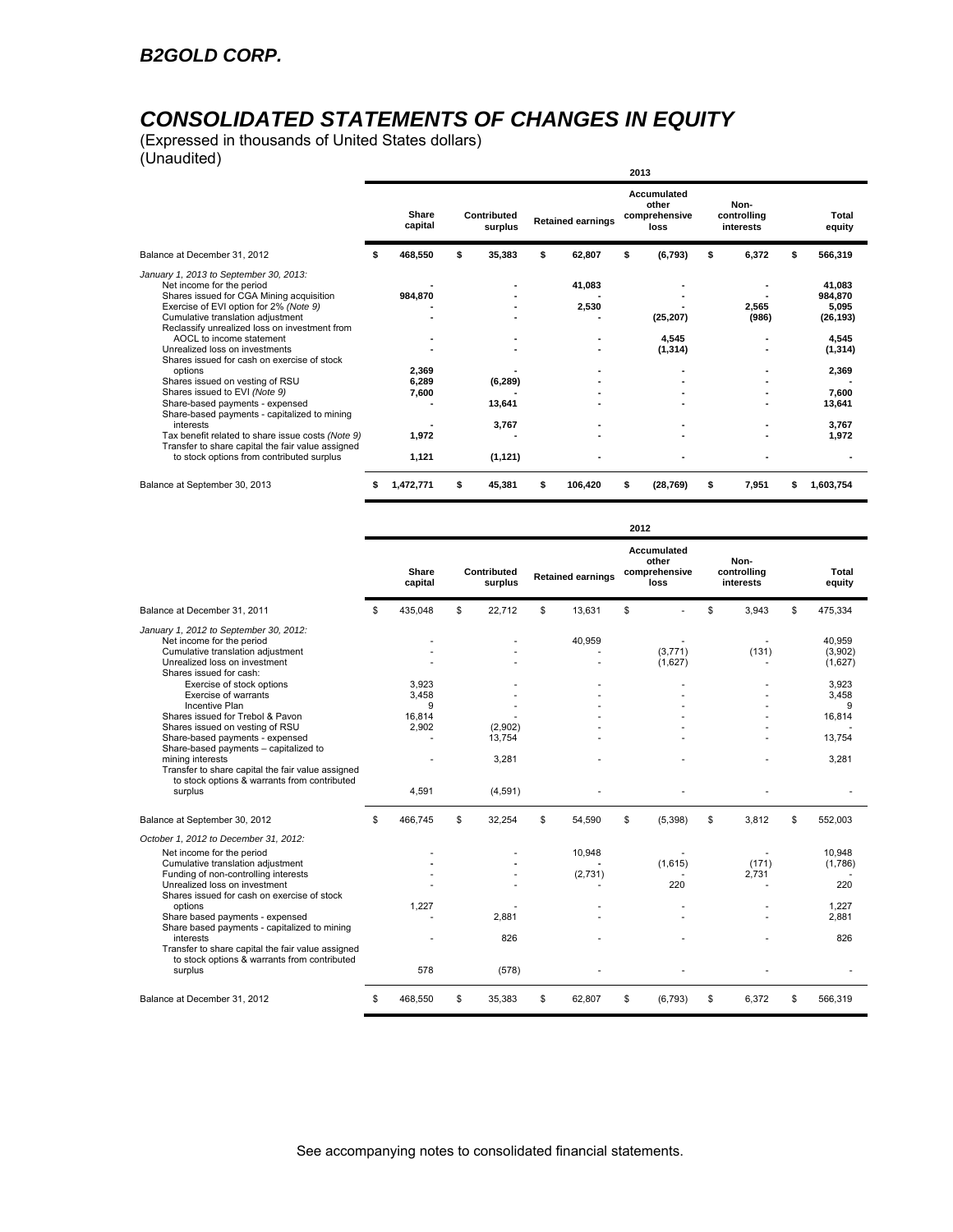## *September 30, 2013*

(All tabular amounts are in thousands of United States dollars unless otherwise stated) (Unaudited)

## *1 Nature of operations*

B2Gold Corp. ("B2Gold" or the "Company") is a Vancouver-based gold producer with three operating mines (two in Nicaragua and one in the Philippines) and a portfolio of development and exploration assets in Namibia , Nicaragua, Colombia, and Uruguay. The Company acquired control of CGA Mining Limited ("CGA") on January 16, 2013, including its producing mine, the Masbate Mine, in the Philippines (Note 6).

The Company operates the Libertad Mine and the Limon Mine in Nicaragua and, commencing on January 16, 2013, the Masbate Mine in the Philippines. The Company has a 90% interest in the Otjikoto gold project in Namibia (Note 9), a 49% interest in the Gramalote property in Colombia, a 51% interest in the Primavera project in Nicaragua (Note 9), and an interest in the Quebradona property in Colombia. The Company owns the Trebol and Pavon properties in Nicaragua and the Bellavista property in Costa Rica. The Company also has a 51% interest in a joint venture in Nicaragua with Calibre Mining Corp. ("Calibre"), with an option to acquire an additional 19% interest, and a 60% interest in two joint ventures in Nicaragua with Radius Gold Inc. ("Radius").

On June 4, 2013, the Company announced that its common shares had been approved to list on the NYSE MKT LLC ("NYSE MKT") and subsequently began trading under symbol "BTG" on June 6, 2013. The Company's shares will continue to be listed on the Toronto Stock Exchange under symbol "BTO" and on the Namibian Stock Exchange under the symbol "B2G". The Company withdrew its shares from listing on the OTCQX concurrent with listing its shares on the NYSE MKT.

B2Gold's head office is located at Suite 3100, Three Bentall Centre, 595 Burrard Street, Vancouver, British Columbia, V7X 1J1.

## *2 Basis of preparation*

These condensed interim consolidated financial statements have been prepared in accordance with International Financial Reporting Standards ("IFRS") as issued by the International Accounting Standards Board ("IASB") applicable to the preparation of interim financial statements, including IAS 34, Interim Financial Reporting. These condensed interim consolidated financial statements should be read in conjunction with the audited consolidated financial statements for the year ended December 31, 2012, which have been prepared in accordance with IFRS as issued by the IASB.

These condensed consolidated interim financial statements were authorized for issue by the Board of Directors on November 12, 2013.

These interim consolidated financial statements follow the same accounting policies and methods of application as the most recent audited consolidated financial statements of the Company, with the exception to the changes in accounting policies as described in Notes 3 and 4 below.

## *3 Changes in accounting policies*

The Company has adopted the following policies in 2013, in conjunction with the issuance of its convertible senior subordinated notes on August 23, 2013 (Note 11) and the acquisition of CGA on January 13, 2013 (Note 6):

### *Interest capitalization*

Pursuant to IAS 23 "Borrowing Costs", interest expense on the convertible senior subordinated notes is required to be capitalized to the carrying amount of the Otjikoto property (under development) by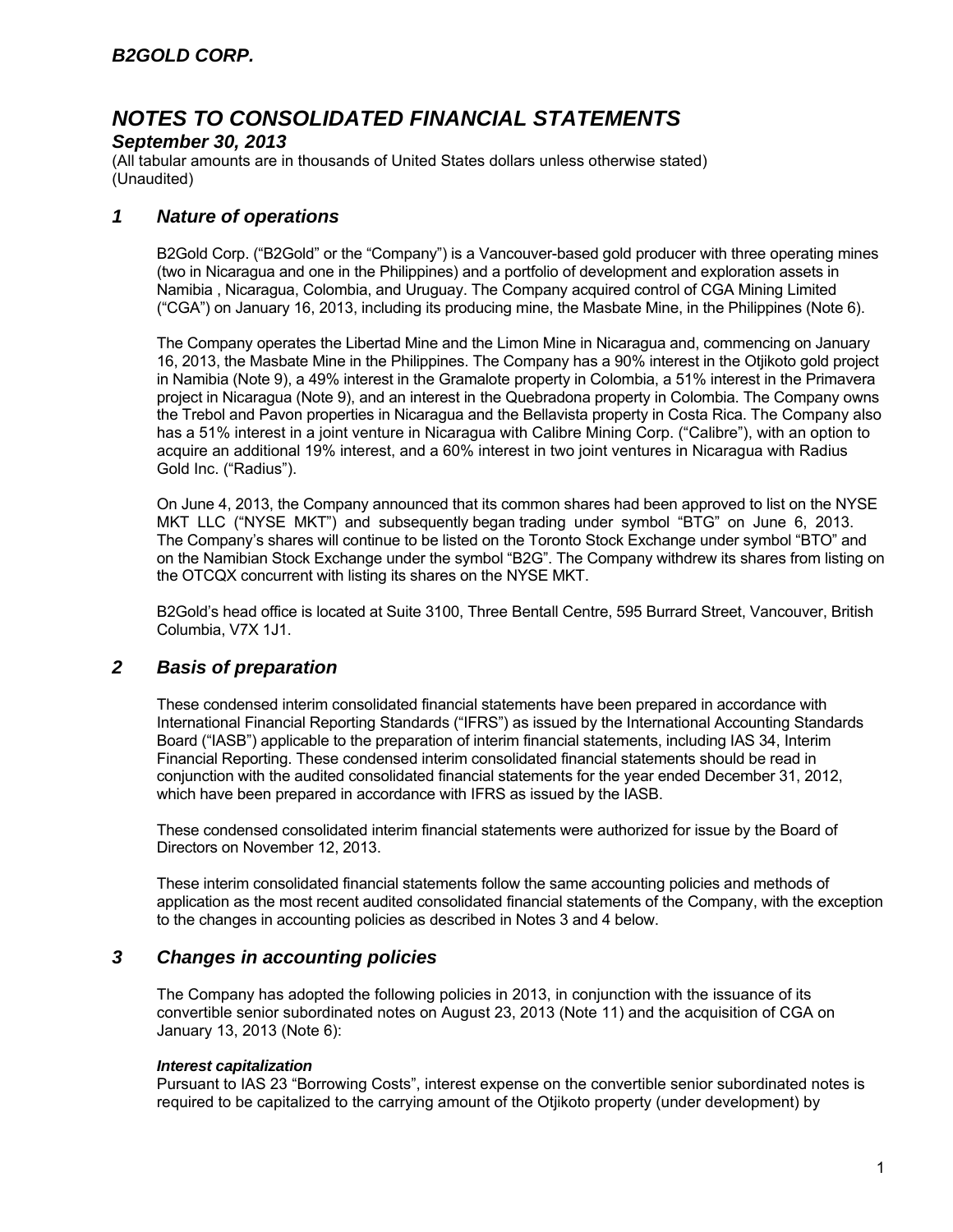## *September 30, 2013*

(All tabular amounts are in thousands of United States dollars unless otherwise stated) (Unaudited)

reference to the amount of related eligible expenditures capitalized to the property subsequent to the issuance of the notes. However, the amount of interest expense is calculated using the effective interest rate method, rather than using the contractual rate of interest on the notes which is 3.25% per annum. The annual effective interest rate on the notes was calculated to be 9% which includes the transaction costs attributable to the issuance of the notes. The effective rate was calculated based upon management's estimate of the interest rate which would have been obtained on similar borrowings without the equity conversion feature at the issuance date of the notes. The Company also has other borrowings in the form of a revolving credit facility. The calculation of interest for capitalization purposes on the Otjikoto property is carried out in reference to the weighted average borrowing rate of the Company, which takes account of interest attributable to both the notes and the revolving corporate credit facility (Note 11).

### *Financial instruments*

### *Lease liabilities*

Lease liabilities are interest bearing and are initially measured at fair value, subsequently recorded at amortized cost. Lease liabilities are designated as financial liabilities.

### *Leases*

The determination of whether an arrangement is, or contains, a lease is based on the substance of the arrangement at inception date. It requires consideration as to whether the fulfilment of the arrangement is dependent on the use of a specific asset or assets or the arrangement conveys a right to use the asset.

A reassessment is made after inception of the lease only if one of the following applies:

- (a) There is a change in contractual terms, other than a renewal or extension of the arrangement
- (b) A renewal option is exercised or extension granted, unless the term of the renewal or extension was initially included in the lease term;
- (c) There is a change in the determination of whether fulfilment is dependent on a specified asset; or
- (d) There is a substantial change to the asset.

Where a reassessment is made, lease accounting shall commence or cease from the date when the change in circumstances gave rise to the reassessment for scenarios (a), (c) or (d) and at the date of the renewal or extension period for scenario (b).

### *Company as a lessee*

Finance leases, which transfer to the Company substantially all the risks and rewards incidental to ownership of the leased item, are capitalized at the inception of the lease at the fair value of the leased asset or, if lower, at the present value of the minimum lease payments. Lease payments are apportioned between finance charges and the reduction of the lease liability so as to achieve a constant periodic rate of interest on the remaining balance of the liability. Finance charges are recognized in the statements of operations.

Capitalized leased assets are depreciated over the shorter of the estimated useful life of the asset and the lease term, if there is no reasonable certainty that the Company will obtain ownership by the end of the lease term.

A lease is classified as an operating lease if it does not transfer substantially all of the risks and rewards incidental to ownership.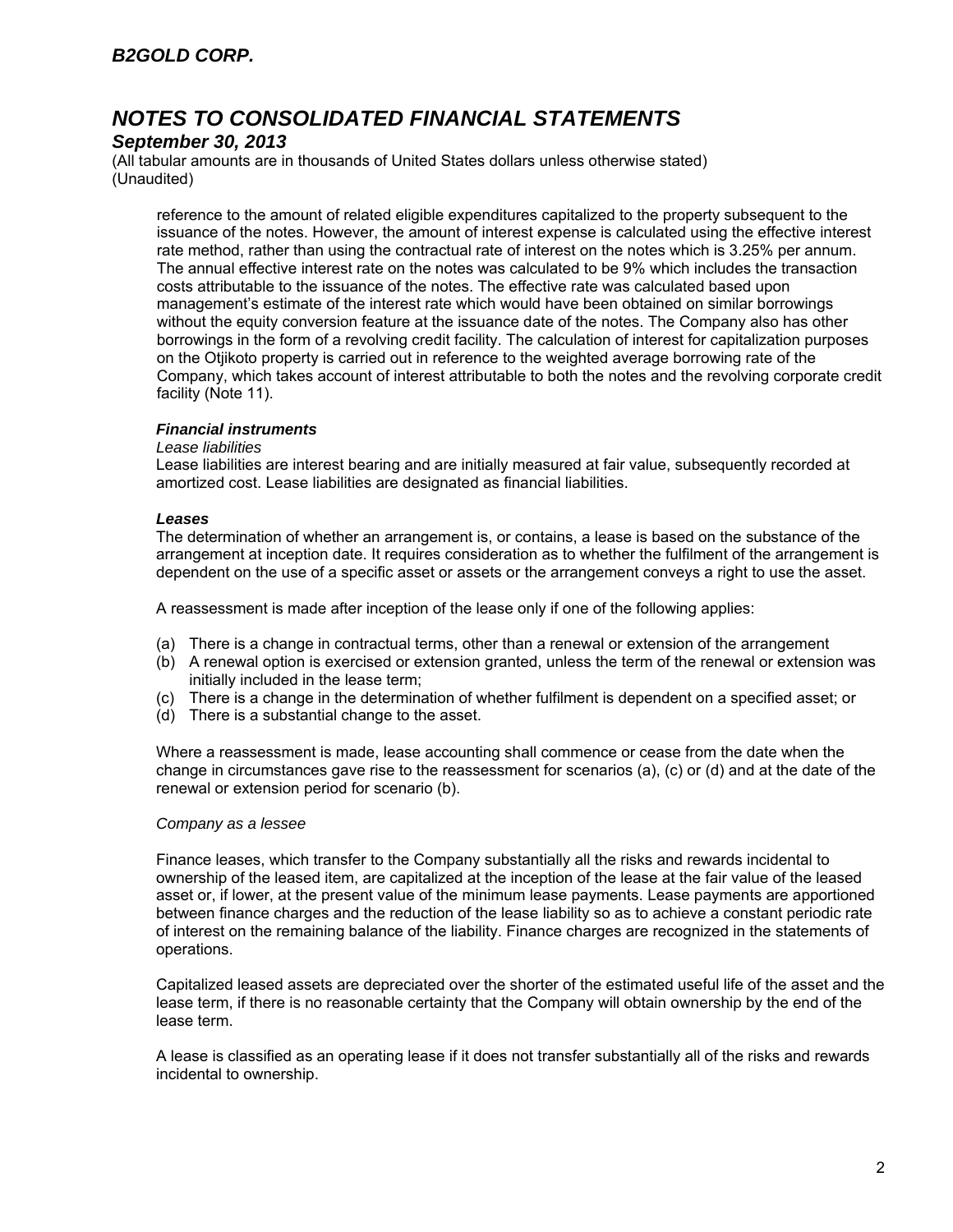### *September 30, 2013*

(All tabular amounts are in thousands of United States dollars unless otherwise stated) (Unaudited)

Operating lease payments are recognized as an expense in the statement of operations on a straight line basis over the lease term.

### *4 New accounting policies effective January 1, 2013*

### *Consolidated Financial Statements – IFRS 10*

This standard establishes control as the basis for an investor to consolidate its investee; it defines control as an investor's power over the investee with exposure, or rights, to variable returns from the investee and the ability to affect the investor's return through its power over the investee. At January 1, 2013, the Company adopted this standard and there was no impact on its comparative unaudited condensed interim consolidated financial statements.

### *Joint Arrangements – IFRS 11*

This standard replaces the guidance in IAS 31 Interests in Joint Ventures. Under IFRS 11, joint arrangements are classified as either joint operations (the Company presently does not have any joint operations) or joint ventures. Joint venture entities are now accounted for using the equity method.

Upon application of IFRS 11, entities which had previously accounted for joint ventures using proportionate consolidation shall present the proportionately consolidated net asset value as a single investment balance at the beginning of the earliest period presented. The investment's opening balance is tested for impairment in accordance with IAS 28 and IAS 36 "Impairment of Assets".

Any impairment losses are recognized as an adjustment to opening retained earnings at the beginning of the earliest period presented. At January 1, 2013, the Company adopted this standard and there was no impact on its unaudited condensed interim consolidated financial statements.

### *Disclosure of Interests in Other Entities – IFRS 12*

This IFRS shall be applied by companies with an interest in subsidiaries, joint arrangements, associates or unconsolidated structured entities. The application of this standard intends to enable users of the financial statements to evaluate the nature of and risks associated with a Company's interests in other entities, and the effects of those interests on its financial position, financial performance and cash flows. Companies will be required to disclose information about significant judgments and assumptions made in determining the control of another entity, the joint control of an arrangement or significant influence over another entity and the type of joint arrangement when the arrangement has been structured through a separate vehicle. This standard is effective for years beginning on or after January 1, 2013. At January 1, 2013, the Company adopted this standard and there was no impact on its unaudited condensed interim consolidated financial statements.

### *Fair value measurement – IFRS 13*

This IFRS aims to improve consistency and reduce complexity by providing a precise definition of fair value and a single source of fair value measurement and disclosure requirements for use across IFRS. The requirements do not extend the use of fair value accounting but provide guidance on how it should be applied where its use is already required or permitted by other standards within IFRS. This standard is effective for years beginning on or after January 1, 2013. At January 1, 2013, the Company adopted this standard and the required interim disclosures are included in Note 16 of these unaudited condensed interim consolidated financial statements.

### *Stripping Costs in the Production Phase of a Surface Mine – IFRIC 20*

This interpretation applies to waste removal costs that are incurred in open pit mining activity during the production phase of the mine. Recognition of a stripping activity asset requires the asset to be related to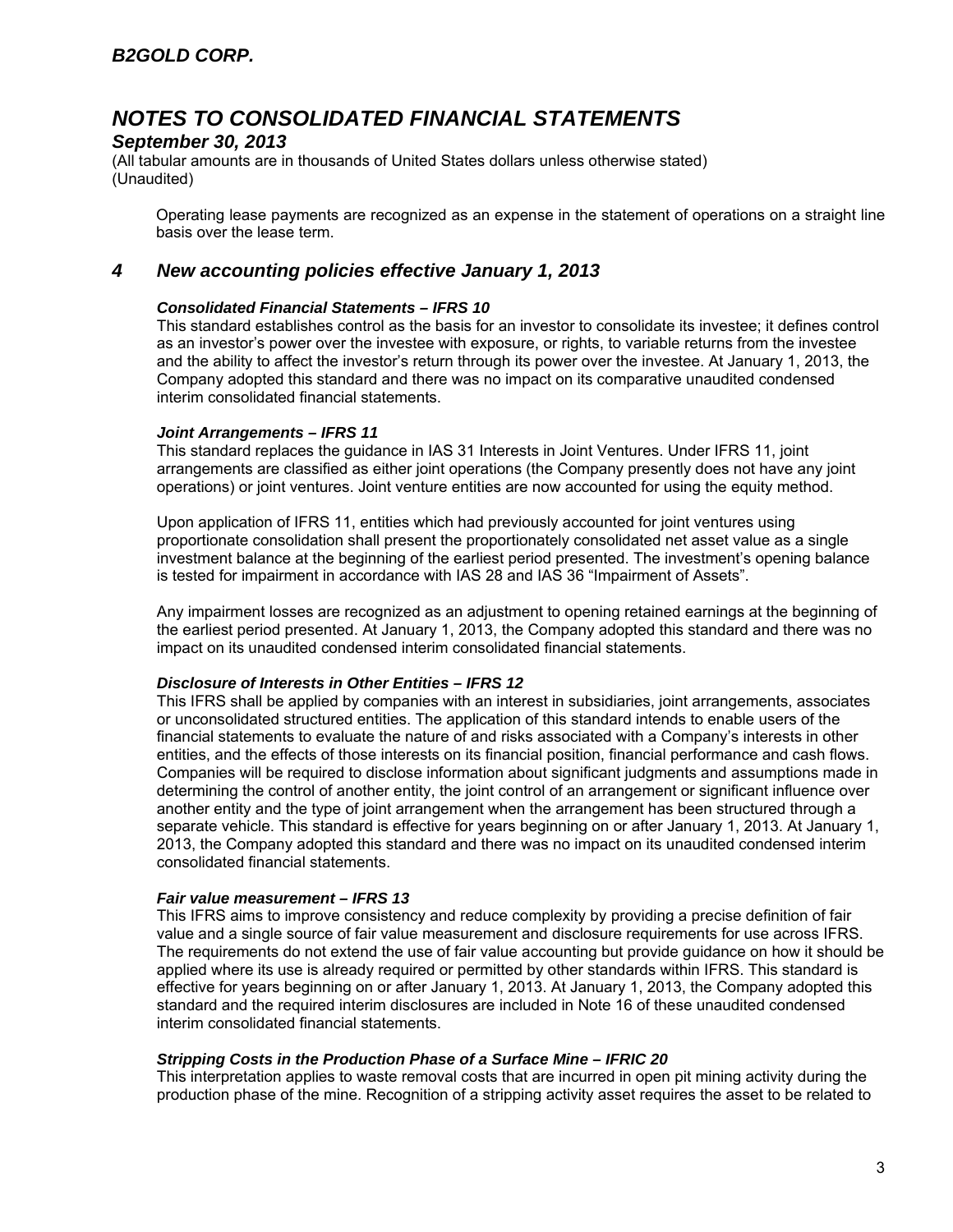## *September 30, 2013*

(All tabular amounts are in thousands of United States dollars unless otherwise stated) (Unaudited)

an identifiable component of the ore body. Stripping costs that relate to inventory produced should be accounted for as a current production cost in accordance with IAS 2, "Inventories". Stripping costs that generate a benefit of improved access and meet the definition of an asset should be accounted for as an addition to an existing asset. Existing stripping costs on the balance sheet at transition that do not relate to a specific ore body should be written off to opening retained earnings. The stripping activity asset shall be depreciated on a systematic basis, over the expected useful life of the identified component of the ore body that becomes more accessible as a result of the stripping activity. This interpretation is effective for years beginning on or after January 1, 2013. At January 1, 2013, the Company adopted this standard and there was no impact on its unaudited condensed interim consolidated financial statements.

## *5 Changes in accounting standards not yet effective*

### *Financial Instruments: Classification and Measurement – IFRS 9*

This is the first part of a new standard on classification and measurement of financial assets that will replace IAS 39, "Financial Instruments: Recognition and Measurement". IFRS 9 has two measurement categories: amortized cost and fair value. All equity instruments are measured at fair value. A debt instrument is recorded at amortized cost only if the entity is holding it to collect contractual cash flows and the cash flows represent principal and interest. Otherwise it is measured at fair value with changes in fair value through profit or loss. In addition, this new standard has been updated to include guidance on financial liabilities and derecognition of financial instruments. This standard is effective for years beginning on or after January 1, 2015. The extent of the impact of adoption of IFRS 9 has not yet been determined.

## *6 Acquisition of CGA Mining Limited*

On January 31, 2013, the Company and CGA announced that they had completed the combination of the two companies (the "Merger") by way of a court-approved scheme of arrangement (the "Scheme of Arrangement") and the merger implementation agreement dated September 18, 2012 between the Company and CGA (the "Merger Implementation Agreement"). Under the terms of the Merger, the Company acquired all of the issued and outstanding ordinary shares of CGA based on an exchange ratio of 0.74 of a common share of B2Gold for each CGA ordinary share. In addition, all of the outstanding stock options of CGA were cancelled and the former holders thereof received that number of B2Gold shares that corresponded to the value of the "in-the-money" portion of their CGA options. Upon closing of the Merger, CGA became a wholly-owned subsidiary of B2Gold.

As a result, B2Gold issued an aggregate of 250,039,641 common shares to the former CGA shareholders, representing approximately 39% of B2Gold's common shares issued and outstanding upon closing the Merger. An additional 1,933,557 common shares of B2Gold were issued to former CGA option holders upon cancellation of their stock options. As at January 31, 2013, following completion of the Merger, there were approximately 645,382,471 issued and outstanding common shares of B2Gold.

The business combination was accounted for using the acquisition method, with B2Gold as the acquirer of CGA. For accounting purposes, the Acquisition Date was determined to be January 16, 2013, the date at which the Company obtained control of CGA. The primary asset acquired was CGA's Masbate Mine located in the Philippines.

The cost of the acquisition was approximately \$985 million, being the fair value of B2Gold shares issued, based on the issuance of 251,973,198 B2Gold shares at Cdn.\$3.85 per share (the opening share price on the TSX on January 16, 2013) and a foreign exchange rate of Cdn.\$0.985 to \$1.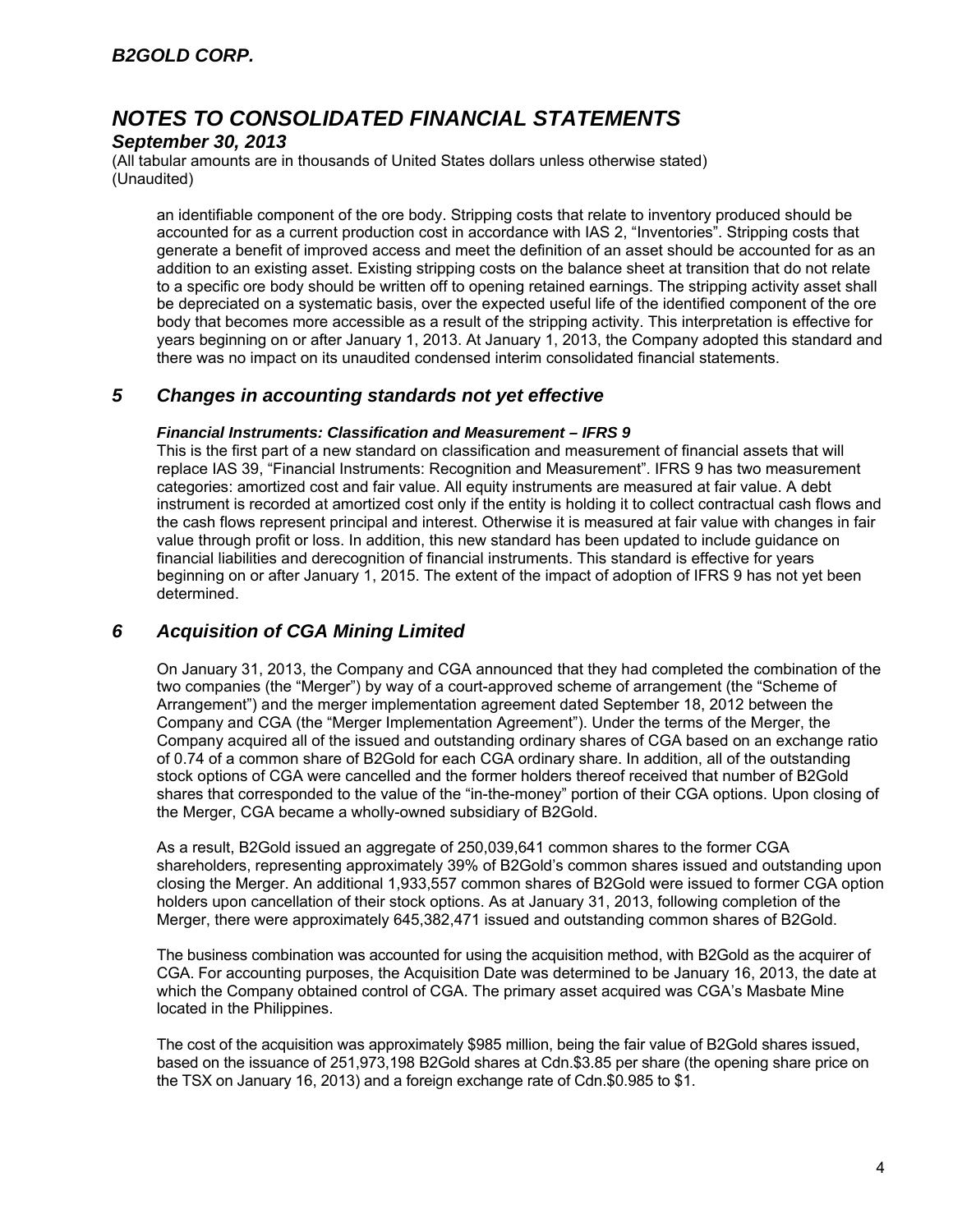### *September 30, 2013*

(All tabular amounts are in thousands of United States dollars unless otherwise stated) (Unaudited)

B2Gold's acquisition related costs of \$5.9 million have been charged to acquisition costs in the unaudited condensed consolidated statement of operations for the nine months ended September 30, 2013.

These consolidated financial statements include CGA's results commencing from January 16, 2013. The revenue included in the consolidated statement of operations since January 16, 2013 contributed by CGA was \$59.5 million and \$209.1 million, respectively, for the three and nine months ended September 30, 2013. Had CGA been consolidated from the start of January 1, 2013, the consolidated statement of operations would include additional revenue of \$nil (no gold sales were made by CGA from January 1, 2013 to January 15, 2013).

The following table sets forth a preliminary allocation of the purchase price to assets and liabilities acquired, based on preliminary estimates of fair value. This is a preliminary purchase price allocation and therefore subject to adjustment over the course of 2013 on completion of the valuation process and analysis of resulting tax effects.

**\$** 

| Preliminary purchase price allocation:                                     |            |
|----------------------------------------------------------------------------|------------|
| Cash and cash equivalents                                                  | 56,088     |
| Restricted cash                                                            | 9,000      |
| Accounts receivable and prepaids                                           | 11,368     |
| Inventories                                                                |            |
| - Product inventory                                                        | 55,036     |
| Ore stockpile inventory, current portion<br>$\overline{\phantom{a}}$       | 6,955      |
| Supplies inventory<br>$\overline{\phantom{a}}$                             | 11,677     |
| Note receivable from RTG Mining Inc.                                       | 2,560      |
| Mining interests                                                           |            |
| - Masbate Mine                                                             | 526,280    |
| Masbate undeveloped mineral interest                                       | 389,673    |
| - Pajo exploration property                                                | 15,128     |
| Long-term Investments                                                      |            |
| - St. Augustine Gold & Copper Limited                                      | 20,193     |
| - Sierra Mining Limited                                                    | 6,038      |
| - RTG Mining Inc.                                                          | 4,806      |
| Value-added tax receivables, long-term                                     | 17,129     |
| Other long-term assets                                                     |            |
| - Ore stockpile inventory                                                  | 22,800     |
| - Other                                                                    | 150        |
| Accounts payable and accrued liabilities                                   | (31, 982)  |
| Current tax payable                                                        | (1,674)    |
| Masbate project loan facility                                              | (18, 524)  |
| Deferred revenue - fair value of gold contracts (Note 14)                  | (37, 404)  |
| Finance lease obligations, including current portion                       | (25, 228)  |
| Mine restoration provisions, including current portion                     | (20, 261)  |
| Deferred income taxes                                                      | (186, 082) |
| Other long-term liabilities                                                | (572)      |
| Goodwill                                                                   | 151,716    |
| Purchase price - 251,973,198 common shares of B2Gold issued on acquisition | 984,870    |

Included in CGA's accounts payable and accrued liabilities on January 16, 2013 was \$10.1 million for CGA's transaction costs relating to the business combination, all paid subsequently in the first quarter of 2013.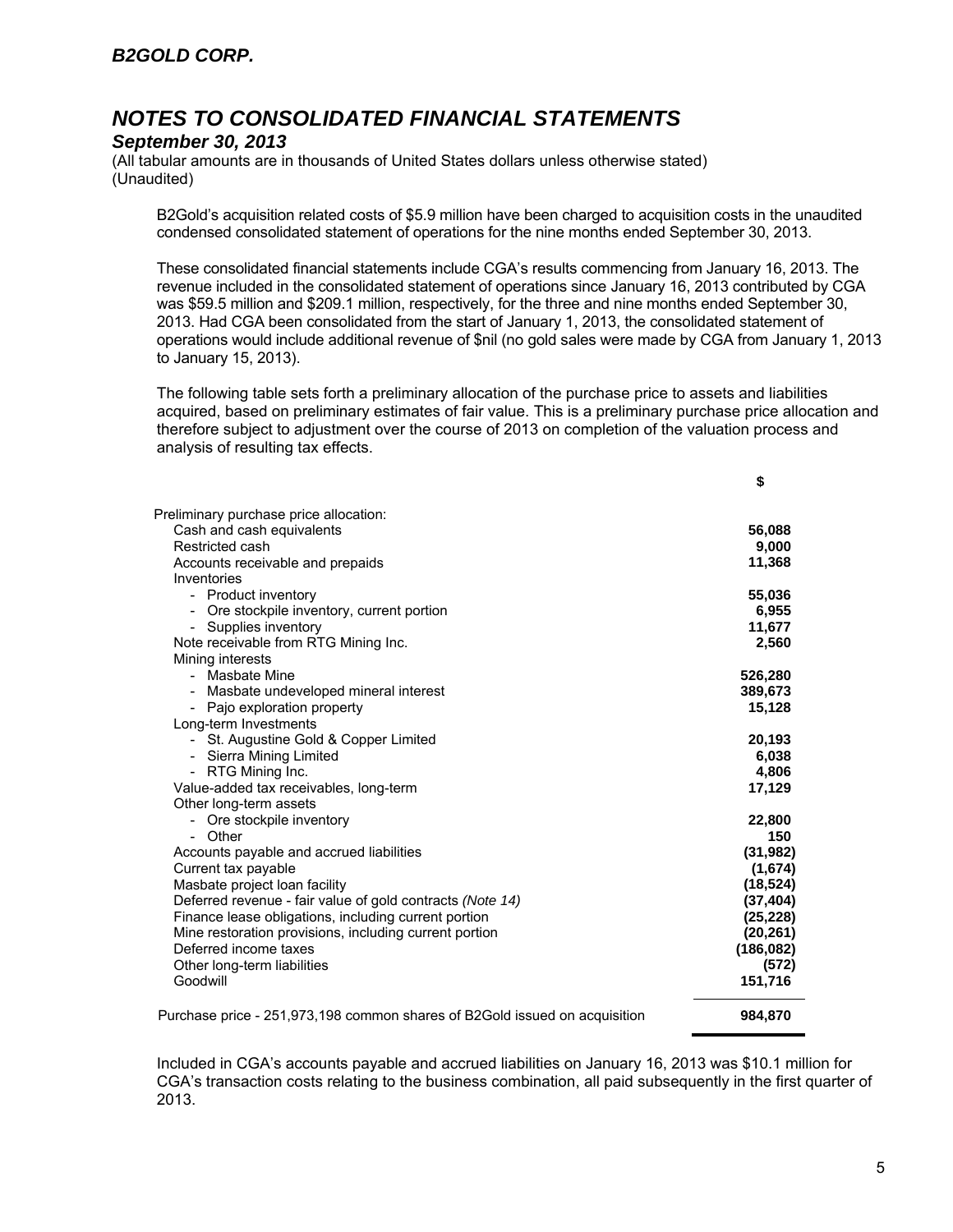### *September 30, 2013*

(All tabular amounts are in thousands of United States dollars unless otherwise stated) (Unaudited)

The Masbate Mine's gold bullion inventory and current portion of ore stockpile inventory were increased by \$32.9 million to reflect their fair values on acquisition, of which \$32.4 million and \$0.5 million was expensed and included in cost of sales in the first and second quarter of 2013, respectively.

Preliminary valuations, which may be adjusted prior to year-end indicated that goodwill of \$151.7 million resulting from the acquisition arises fully on the recognition of deferred income tax liabilities on the transaction. None of the goodwill is deductible for tax purposes.

A preliminary value of approximately \$390 million assigned to undeveloped mineral interest at the Masbate Mine was attributable to (i) mineralized material within mineral resources that management believes can be brought into production and (ii) exploration potential for deposits the Company has the legal right to access, and based on interpretation of information and results, including geological data, that were available at the acquisition date. Amounts assigned to undeveloped mineral interest are not expensed (or depreciated) until the undeveloped mineral interest either becomes associated with additional proven and probable reserves and the reserves are produced or the undeveloped mineral interest is determined to be impaired.

## *7 Inventories*

|                          | As at<br>September 30,<br>2013<br>\$ | As at<br>December 31,<br>2012<br>\$ |
|--------------------------|--------------------------------------|-------------------------------------|
| Gold and silver bullion  | 23,981                               | 11,554                              |
| In-process inventory     | 7,097                                | 4,128                               |
| Ore stock-pile inventory | 3,785                                | 543                                 |
| Materials and supplies   | 37,941                               | 25,383                              |
|                          | 72,804                               | 41,608                              |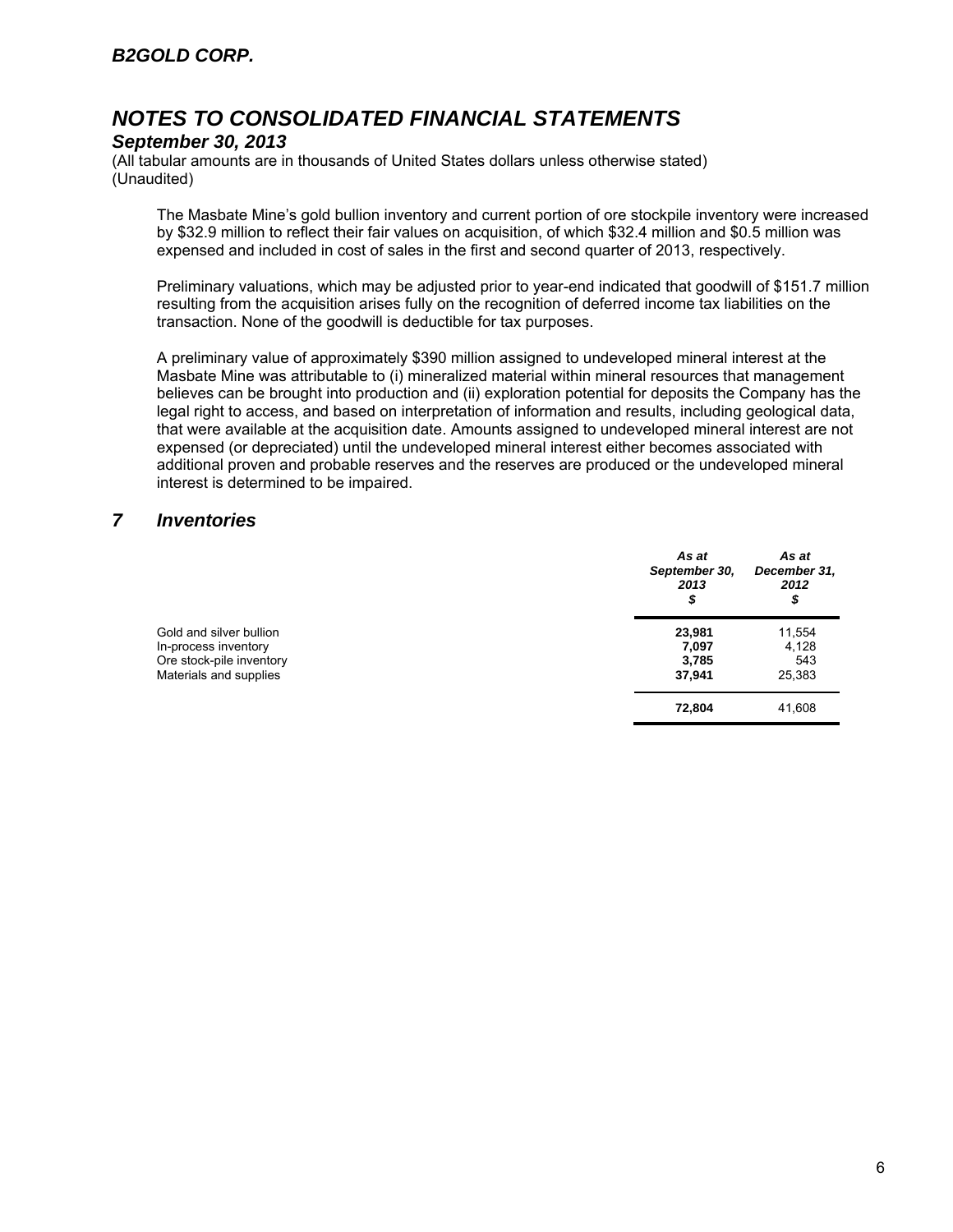## *September 30, 2013*

(All tabular amounts are in thousands of United States dollars unless otherwise stated) (Unaudited)

## *8 Long-term investments*

|                                                            | As at September 30, 2013 |                |                       |                   |                     |                |            | As at December 31, 2012 |                     |
|------------------------------------------------------------|--------------------------|----------------|-----------------------|-------------------|---------------------|----------------|------------|-------------------------|---------------------|
|                                                            | Ownership<br>%           | Cost<br>\$     | Impair-<br>ment<br>\$ | <b>AOCL</b><br>\$ | Fair<br>Value<br>\$ | Ownership<br>℅ | Cost<br>\$ | <b>AOCL</b><br>\$       | Fair<br>Value<br>\$ |
| Available-for-sale<br>investments:<br>St. Augustine Gold & |                          |                |                       |                   |                     |                |            |                         |                     |
| Copper Ltd.                                                | 13.8%                    | 20,193         | (7, 351)              | 260               | 13,103              |                |            |                         |                     |
| RTG Mining Inc.<br>Sierra Mining Limited                   | 18.2%<br>8.5%            | 8,803<br>6,038 | (3, 145)<br>(3,867)   | 117<br>1,233      | 5.774<br>3,404      |                |            |                         |                     |
| Calibre Mining Corp.                                       | 10.6%                    | 5,068          | (4, 117)              | 214               | 1,165               | 10.6%          | 5,068      | (1,407)                 | 3,661               |
| Balance, end of period                                     |                          | 40,102         | (18, 480)             | 1,824             | 23,446              |                | 5,068      | (1,407)                 | 3,661               |

The Company holds available-for-sale investments in certain public companies, as disclosed in the table above. On January 16, 2013, the Company, through its acquisition of CGA, acquired investments in the securities of St. Augustine Gold & Copper Ltd., RTG Mining Inc. (formerly "Ratel Group Limited"), and Sierra Mining Limited (Note 6). In addition, the Company participated in a private placement of RTG Mining Inc. and purchased 30.8 million of its common shares for approximately \$4 million on February 2, 2013.

In the second quarter of 2013, the Company recorded an impairment loss totalling \$18.5 million (of which \$15 million related to an increase in the unrealized loss during the second quarter of 2013) in the statement of operations, as a result of a significant further decline in the fair value of each of its available-for-sale equity securities, including \$4.5 million that was reclassified from accumulated other comprehensive loss ("AOCL") to net earnings in the six month period (of which \$3.1 million related to the first quarter of 2013 and \$1.4 million to 2012).

At September 30, 2013, the Company recorded an unrealized gain totalling \$1.8 million in the statement of other comprehensive income ("OCI"), as a result of an increase in the fair value of each of its available-forsale equity securities in the third quarter of 2013.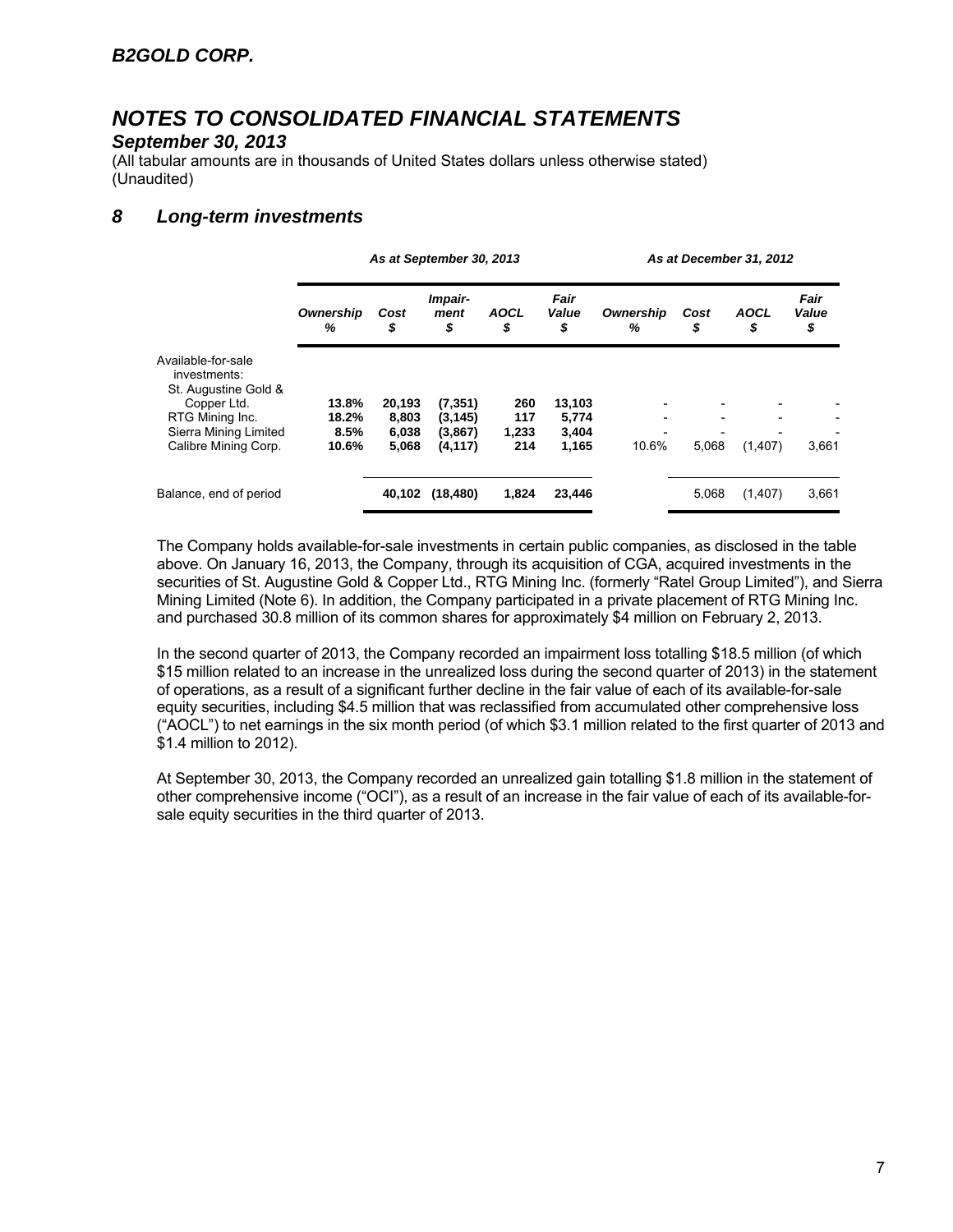## *B2GOLD CORP.*

# *NOTES TO CONSOLIDATED FINANCIAL STATEMENTS*

### *September 30, 2013*

(All tabular amounts are in thousands of United States dollars unless otherwise stated) (Unaudited)

## *9 Mining interests*

|                                                                                                                                   | As at<br>September 30,<br>2013<br>\$ | As at<br>December 31,<br>2012<br>\$ |
|-----------------------------------------------------------------------------------------------------------------------------------|--------------------------------------|-------------------------------------|
| Property, plant & equipment (depletable)<br>Masbate Mine, Philippines (Note 6)<br>Cost (includes leased assets of \$28.1 million) | 554,583                              |                                     |
| Accumulated depreciation and depletion                                                                                            | (26, 030)                            |                                     |
|                                                                                                                                   | 528,553                              |                                     |
| Libertad Mine (including Jabali), Nicaragua                                                                                       |                                      |                                     |
| Cost<br>Accumulated depreciation and depletion                                                                                    | 249,793<br>(71, 629)                 | 215,941<br>(51, 673)                |
|                                                                                                                                   | 178,164                              | 164,268                             |
| Limon Mine, Nicaragua                                                                                                             |                                      |                                     |
| Cost<br>Accumulated depreciation and depletion                                                                                    | 122,361<br>(39, 698)                 | 105,727<br>(27, 349)                |
|                                                                                                                                   | 82,663                               | 78,378                              |
| Masbate undeveloped mineral interests (Note 6)                                                                                    | 389,673                              |                                     |
| Mineral properties (non-depletable)                                                                                               |                                      |                                     |
| Otjikoto, Namibia                                                                                                                 | 232,595                              | 118,798                             |
| Mocoa, Colombia                                                                                                                   | 28,107                               | 27,539                              |
| Trebol & Pavon, Nicaragua<br>Pajo, Philippines (Note 6)                                                                           | 26,201<br>16,515                     | 24,333                              |
| Cebollati, Uruguay                                                                                                                |                                      | 9,051                               |
| Calibre, Nicaragua                                                                                                                | 8,131                                | 7,112                               |
|                                                                                                                                   | 311,549                              | 186,833                             |
| Corporate & other                                                                                                                 |                                      |                                     |
| Bellavista, Costa Rica<br>Office, furniture and equipment, net                                                                    | 2,608<br>878                         | 2,601<br>645                        |
|                                                                                                                                   | 3,486                                | 3,246                               |
|                                                                                                                                   | 1,494,088                            | 432,725                             |
| Investments (incorporated joint ventures)                                                                                         |                                      |                                     |
| accounted for using the equity method                                                                                             |                                      |                                     |
| Gramalote, Colombia<br>Quebradona, Colombia                                                                                       | 145,022<br>1,201                     | 100,798<br>1,201                    |
|                                                                                                                                   | 146,223                              | 101,999                             |
|                                                                                                                                   | 1,640,311                            | 534,724                             |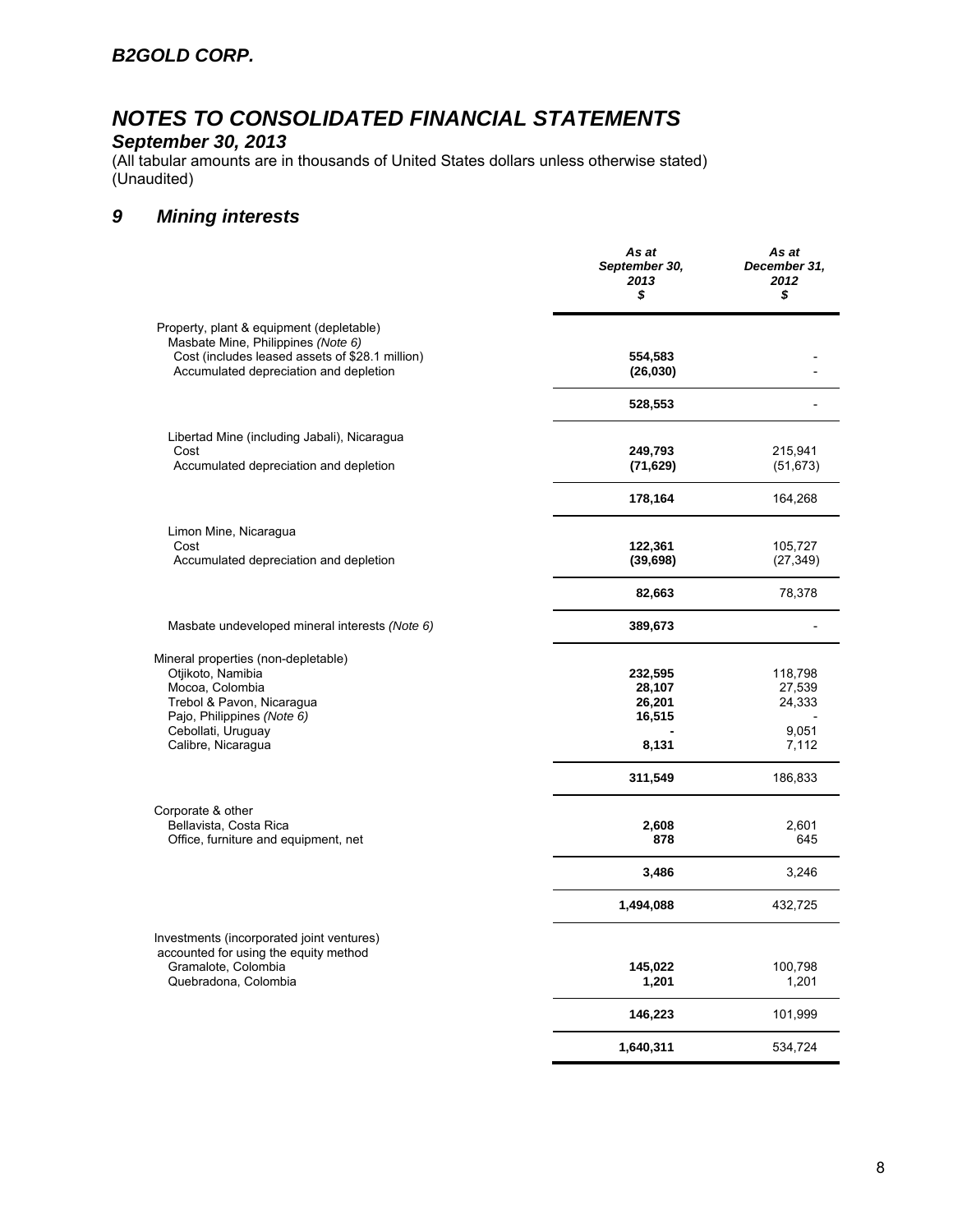### *September 30, 2013*

(All tabular amounts are in thousands of United States dollars unless otherwise stated) (Unaudited)

### *Sale of the Brucejack royalty*

On May 13, 2013, the Company completed the sale to Franco-Nevada Corporation of all of its right, title and interest in and to an existing 1.2% net smelter returns royalty ("NSR"), covering Pretium Resources Inc.'s ("Pretium") Brucejack gold project in northwestern British Columbia for \$45 million in cash. The sale was completed pursuant to the terms of a royalty purchase agreement between the Company and Franco-Nevada Corporation dated May 8, 2013.

The Brucejack royalty had been acquired by B2Gold in connection with the acquisition of Central Sun Mining Inc. ("Central Sun") in March 2009. For accounting purposes, no value of the total purchase price relating to the business combination with Central Sun had been allocated to the NSR, based upon an evaluation of the likely cash flows arising from the NSR. In the period since the original accounting for the business combination the Company previously determined that the NSR did not fulfil the threshold for recognition as an asset as it did not have sufficient assurance over the likelihood of future cash flows from the NSR to record an asset, consistent with the original business combination accounting. As a result, in the second quarter of 2013, the Company recorded a \$44.5 million pre-tax gain on disposal of the NSR, net of related transaction costs of \$0.5 million.

The Company has determined that for tax purposes it would utilize certain of its Canadian tax losses and past share issue costs to fully offset the gain on the sale of the NSR. In accordance with IAS 12 "Income Taxes", a deferred tax expense was recorded for \$2 million in the second quarter of 2013 which related to the portion of the past share issue costs that were utilized on the sale. As these share issue costs were originally recognized in equity, the deferred tax credit related to the utilization of these share issue costs was also recorded in equity.

### *Otjikoto*

On March 20, 2013, B2Gold Namibia (Proprietary) Limited ("B2Gold Namibia"), a subsidiary of the Company, acquired from two Namibian banks all of the issued and outstanding Class A and Class B preference shares in the capital of EVI Gold (Proprietary) Limited ("EVI") for total consideration of approximately \$6.5 million. B2Gold Namibia was then owned indirectly 92% by B2Gold and 8% by EVI, a Namibian black empowerment company.

On April 10, 2013, the Company entered into an investment agreement (the "Investment Agreement") with EVI pursuant to which, among other things, EVI agreed to purchase common shares of the Company with an aggregate subscription price of \$7.6 million. The subscription price was satisfied by a payment of \$6.6 million to the Company and a \$1 million payment as consideration for EVI assigning to the Company its existing right to acquire an additional 5% interest in the Otjikoto gold project. It is expected that the proceeds from the sale of the common shares of the Company will be used by EVI to redeem the preference shares held by B2Gold Namibia. In addition, EVI also agreed to exercise its right to acquire an additional 2% interest in the Otjikoto gold project for a purchase price of \$5 million.

On April 10, 2013, BKWE Ventures Limited ("BKWE"), a wholly-owned subsidiary of the Company, entered into a loan agreement with EVI pursuant to which BKWE agreed to loan up to \$11.6 million to EVI so that EVI could satisfy the payments required under the Investment Agreement, including the cash payment for the purchase for common shares and the acquisition of the additional 2% interest in the Otjikoto gold project. The loans accrue interest at a rate of up to 5% per annum and are secured by a pledge of the shares of the Company and B2Gold Namibia that are held by EVI. The loan is expected to be repaid from EVI's share of available cash from the operations of the Otjikoto gold mine.

On July 9, 2013, EVI exercised its right to acquire the additional 2% interest in the Otjikoto Project. Accordingly, the Company and EVI now hold a 90% and 10% interest, respectively, in the Otjikoto Project and EVI has no further right to increase its interest in the Otjikoto Project. For accounting purposes, as the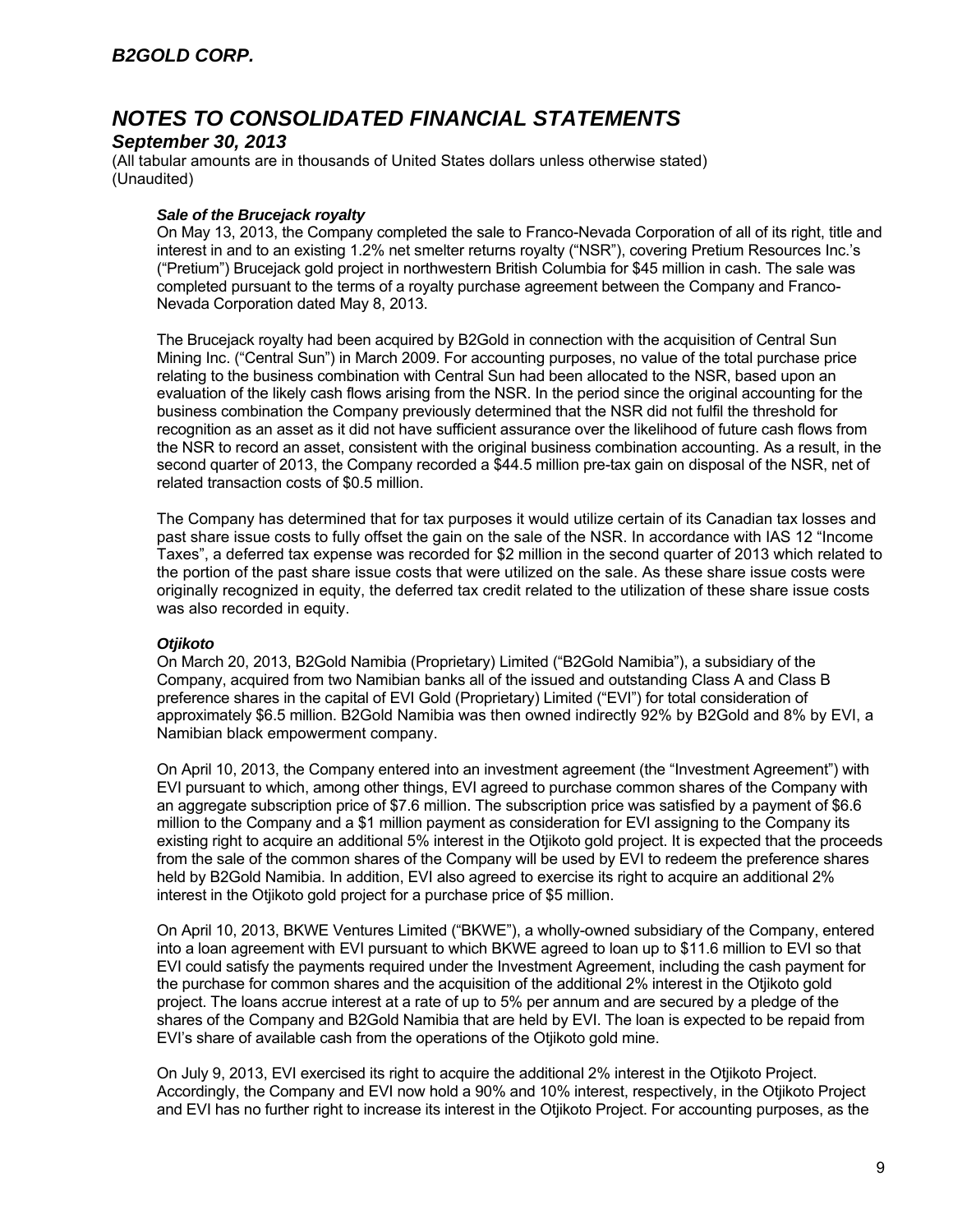### *September 30, 2013*

(All tabular amounts are in thousands of United States dollars unless otherwise stated) (Unaudited)

issuance of common shares in the Company's subsidiary, B2Gold Namibia, did not result in a loss of control, the dilution of the Company's aggregate interest in its subsidiary and corresponding increase in the non-controlling interest of \$2.6 million was accounted for within Shareholders' Equity in accordance with the consideration received.

During the three and nine months ended September 30, 2013, the Company capitalized interest costs on its borrowings attributable to funds spent on Otjikoto (subsequent to the issuance of the related loans) in the amount of \$0.3 million and \$1.1 million, respectively. This interest was calculated on an effective interest basis on the Company's aggregate borrowings which includes the convertible senior subordinated notes and the revolving corporate credit facility (Note 11).

### *Calibre*

On September 9, 2013, the Company and Calibre Mining Corp. ("Calibre") entered into a joint venture agreement (the "JV Agreement"), which superseded the letter agreement between the parties dated April 24, 2013 (the "Letter Agreement"), to govern the joint venture between the parties with respect to the operations at the Primavera Gold-Copper Porphyry Project in northeast Nicaragua. Calibre currently has a 49% interest in the project, while the Company has a 51% interest and is the project operator. Under the terms of the JV Agreement, the Company was granted an option to earn an additional 19% interest in and to the project, for a total interest of 70%, by spending Cdn.\$6 million in additional project expenditures on or prior to April 24, 2016. Upon entering into the JV Agreement, the original Option Agreement between the Company and Calibre (entered into in June 2009 and amended in July 2010 and October 2010) was terminated and superseded in its entirety by the JV Agreement.

In conjunction with the Letter Agreement, Calibre applied to the TSX Venture Exchange (the "Exchange") to approve amendments to the terms of 10 million common share purchase warrants (the "Warrants") of Calibre held by the Company. The Warrants were issued to the Company pursuant to a nonbrokered private placement of 20 million units at a price of Cdn.\$0.25 per unit, which closed on May 2, 2012. Each unit consisted of one common share and one-half of one Warrant, with each Warrant entitling the Company to purchase an additional common share of the Company until May 2, 2013 at an exercise price of Cdn.\$0.50. Pursuant to the amendments, the Warrants were amended by extending the term of the Warrants by one additional year from May 2, 2013 to May 2, 2014 (the "Amended Expiry Date") and by reducing the exercise price of the Warrants from Cdn.\$0.50 to Cdn.\$0.10 (the "Amended Exercise Price").

If during the term of the amended Warrants, the closing price of Calibre's common shares on the Exchange is equal to or greater than during a period of 10 consecutive trading days the Amended Exercise Price by 25%, then the Amended Expiry Date will be deemed to be automatically accelerated as a result of which the amended Warrants will expire on the earlier of the 37th calendar day following the tenth trading day and the Amended Expiry Date. All other terms and conditions of the Warrants remained unchanged.

### *Bellavista*

On June 21, 2013, the Company completed an option to purchase agreement with Alray Investments Inc. (the "Optionee"), a private company, pursuant to which the Company agreed to grant the Optionee an option to purchase a 100% interest in the Company's Bellavista project located in Miramar, Costa Rica. The Optionee has the right to exercise the option at any time prior to October 22, 2014. On the exercise of the option, the transaction will be structured as an acquisition by the Optionee of 100% of the issued and outstanding shares of Central Sun Mining Enterprises Ltd. ("CSME"), which indirectly holds the 100% interest in the Bellavista project. During the term of the option, the Optionee will be entitled to undertake project assessment work, including conducting diamond drilling, metallurgical testing and other exploration programs. In order to exercise the option, the Optionee is required to pay to the Company an administration fee, grant the Company a 2% net smelter returns royalty on the sale of minerals produced from the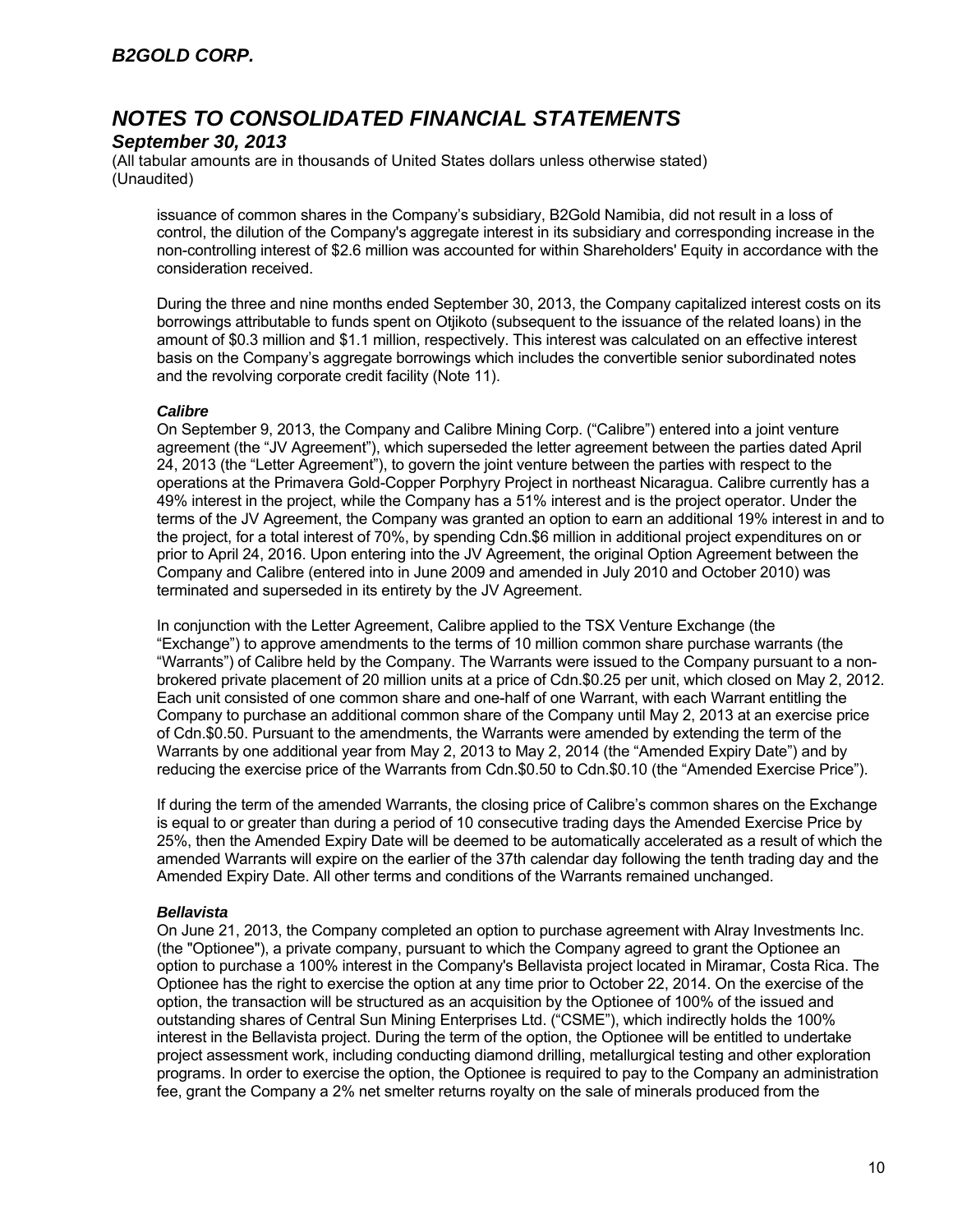## *September 30, 2013*

(All tabular amounts are in thousands of United States dollars unless otherwise stated) (Unaudited)

Bellavista project and pay certain amounts in respect of equipment that is owned by CSME and its subsidiaries at the time that the option is exercised.

### *Cebollati*

On September 2, 2010, the Company entered into an agreement (the "Cebollati Option Agreement") with Weeping Apple S.A., a private Uruguayan company, to option the Cebollati property located in Uruguay. Pursuant to the terms of the Cebollati Option Agreement, the Company earned an 80% interest in the Cebollati Property by paying an aggregate of \$1 million. On January 31, 2012, the Company made the final cash payment under the Cebollati Option Agreement and now holds an 80% interest in the Cebollati property. The Company was required to fund all exploration work through feasibility and was subject to the continuing obligations set out in the Cebollati Option Agreement.

In the third quarter of 2013, the Company made a decision not to continue exploring the Cebollati property. As a result, the carrying value of the Cebollati property was written off in the amount of \$9.6 million.

## *10 Other assets*

|                                                                                                                                 | As at<br>September 30,<br>2013<br>\$ | As at<br>December 31.<br>2012<br>\$ |
|---------------------------------------------------------------------------------------------------------------------------------|--------------------------------------|-------------------------------------|
| Low grade ore stockpiles (Note 6)<br>EVI loan receivable, including accrued interest (Note 9)<br>EVI preference shares (Note 9) | 22,800<br>11,754<br>6,458            |                                     |
| Other                                                                                                                           | 996                                  | 2,091                               |
|                                                                                                                                 | 42,008                               | 2,091                               |

Long-term ore in stockpiles represents low grade material not currently scheduled for processing at the Masbate Mine within the next twelve months.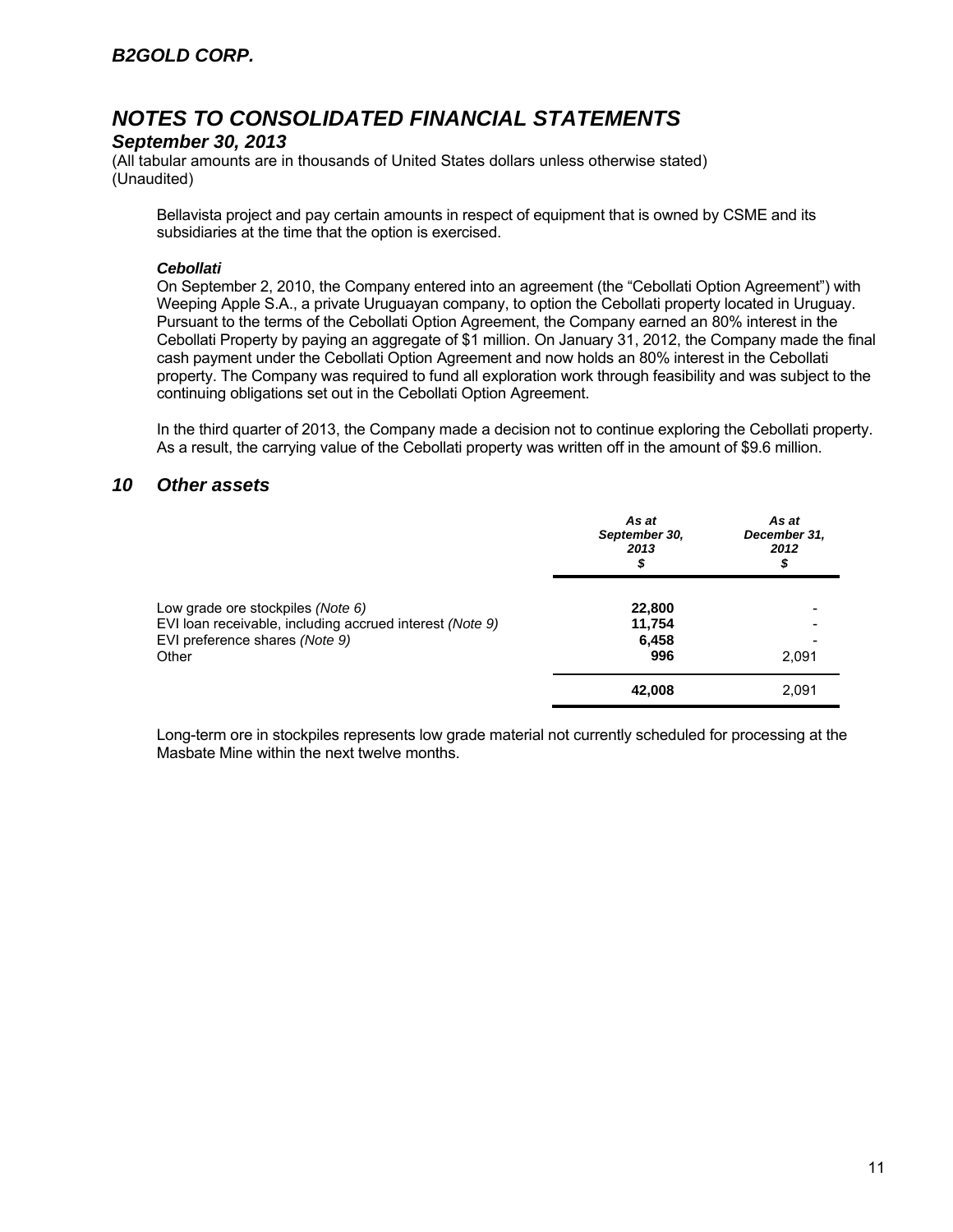## *B2GOLD CORP.*

## *NOTES TO CONSOLIDATED FINANCIAL STATEMENTS*

### *September 30, 2013*

(All tabular amounts are in thousands of United States dollars unless otherwise stated) (Unaudited)

## *11 Long-term debt*

|                                                                                                                                                          | As at<br>September 30,<br>2013<br>\$ | As at<br>December 31,<br>2012<br>\$ |
|----------------------------------------------------------------------------------------------------------------------------------------------------------|--------------------------------------|-------------------------------------|
| Convertible senior subordinated notes<br>- Principal amount owing at September 30, 2013<br>- Less: fair value adjustment                                 | 258,750<br>(8,277)                   |                                     |
|                                                                                                                                                          | 250,473                              |                                     |
| Revolving corporate credit facility<br>- Principal amount owing at September 30, 2013<br>Less: unamortized transaction costs<br>$\overline{\phantom{0}}$ | 50,000<br>(3,601)                    |                                     |
|                                                                                                                                                          | 46,399                               |                                     |
| Finance lease obligations (Note 6)                                                                                                                       | 19,282                               |                                     |
| Equipment loan                                                                                                                                           | 2,969                                |                                     |
|                                                                                                                                                          | 319,123                              |                                     |
| Less: current portion                                                                                                                                    | (9, 391)                             |                                     |
|                                                                                                                                                          | 309,732                              |                                     |

### *Convertible senior subordinated notes*

On August 23, 2013, the Company issued convertible senior subordinated notes ("the notes") with an aggregate principal amount of \$258.75 million. The notes bear interest at a rate of 3.25% per annum, payable semi-annually on April 1<sup>st</sup> and October 1<sup>st</sup> of each year commencing from April 1, 2014. The notes will mature on October 1, 2018. The notes are subordinated in right of payment to any existing and future senior indebtedness, including indebtedness under the senior secured credit facility. The notes will rank senior in right of payment to any future subordinated borrowings. The notes are effectively junior to any secured indebtedness and the notes are structurally subordinated to all indebtedness and other liabilities of the Company's subsidiaries.

Holders of the notes may convert the notes at their option at any time from July 1, 2018 to the maturity date. The notes will be convertible, at the holder's option, at a conversion rate of 254.2912 common shares for every \$1,000 principal amount of notes (equal to an initial conversion price of approximately \$3.93 per common share), subject to adjustments in certain events. In addition, the holder has the right to exercise the conversion option from January 1, 2014 to July 1, 2018, if (i) the market price of B2Gold common shares for at least 20 trading days during a period of 30 consecutive trading days is greater than or equal to 130% of the conversion price on each applicable trading day, (ii) during the 5 business day period after any consecutive 5 trading day period (the "measurement period") in which the trading price per \$1,000 principal amount of the notes for each trading day in the measurement period was less than 98% of the product of the last reported sales price of B2Gold common shares and the conversion rate on each such trading day, (iii) the notes are called for redemption or (iv) upon occurrence of certain corporate events. The Company may upon conversion by the holder, elect to settle in either cash, common shares, or a combination of cash and common shares, subject to certain circumstances.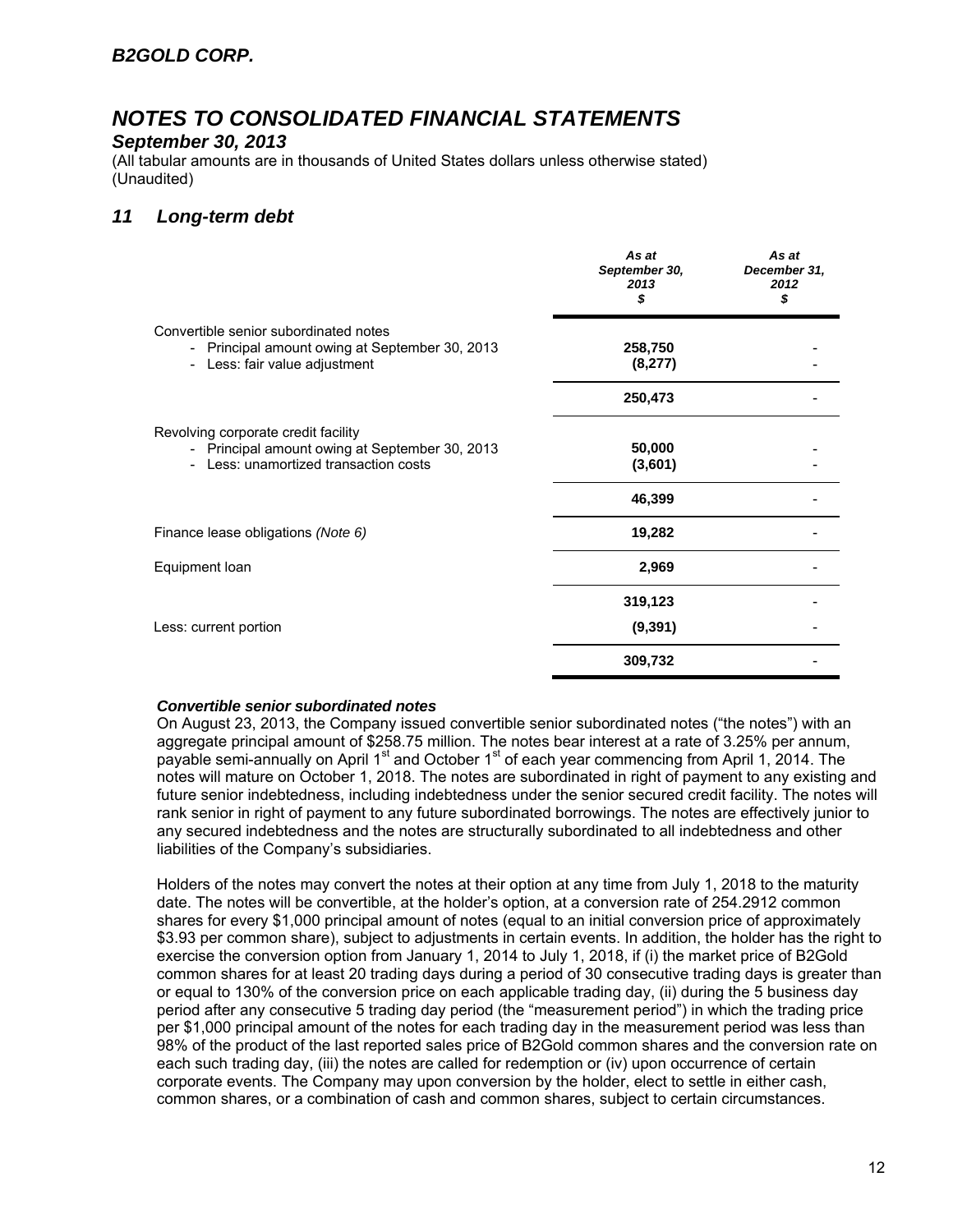### *September 30, 2013*

(All tabular amounts are in thousands of United States dollars unless otherwise stated) (Unaudited)

The Company may not redeem the notes prior to October 6, 2016, except in the event of certain changes in Canadian tax law. On or after October 6, 2016, the Company may redeem for cash, subject to certain conditions, any or all of the notes, at its option, if the last reported sales price of the Company's common shares for at least 20 trading days during any 30 consecutive trading day period ending within 5 trading days immediately preceding the date on which the Company provides notice of redemption exceeds 130% of the applicable conversion price on each applicable trading day. The Company may also redeem the notes, if tax laws related to Canadian withholding tax change subject to certain further conditions.

For accounting purposes, the Company has designated the notes at fair value through profit or loss ("FVTPL"). The equity conversion option was not separately classified as equity, since the Company has the ability to settle the option at fair value in cash, common shares or a combination of cash and common shares in certain circumstances. The Company does not separately account for the fair value of the equity conversion option as a derivative, as it has classified the entire notes as a liability accounted for at FVTPL. The notes were initially recognized at fair value on the balance sheet with all subsequent changes in fair value being recorded immediately in the statement of operations. Transaction costs directly attributable to the issuance of the notes were immediately expensed in the statement of operations in the amount of \$9 million.

The notes are measured at fair value on each financial reporting period-end date. The fair value of the notes is determined from the quoted price of the notes that are traded in an over-the-counter broker market. The fair value measurement is categorized in Level 2 of the fair value hierarchy for disclosure of the method used to estimate fair value under IFRS 13 "Fair Value Measurement" (as the Company is valuing the notes using the quoted price of the notes traded by other parties as assets in the over-thecounter broker market). Interest expense related to the notes is disclosed as part of the overall change in fair value of the notes in the statement of operations.

The overall change in fair value of the notes during the quarter ended September 30, 2013 was \$8.3 million which included accrued contractual interest of \$0.9 million. The change in fair value of the notes recognized in the statement of operations was reduced by \$0.3 million of interest expense which was attributable to eligible expenditures on the Ojikoto property and capitalized to the carrying amount of the property.

### *Revolving corporate credit facility*

On April 16, 2013, the Company announced the closing of a new senior secured revolving credit facility ("Senior Credit Facility") with a syndicate of banks. The Senior Credit Facility is comprised of three tranches of \$50 million each for a total of \$150 million and has replaced the prior \$25 million revolving credit facility with Macquarie Bank Limited. The term of the Senior Credit Facility will be for a period of four years with a final repayment date of March 28, 2017 and the facility has an interest rate of LIBOR plus a margin of 3.5%. The commitment fee on undrawn amounts under the Senior Credit Facility is 1.0% per annum calculated daily, provided that, if the conditions precedent to the first drawdown under tranche 2 or tranche 3 have been satisfied, and less than \$50 million is drawn under the Senior Credit Facility, the applicable rate for calculation of the commitment fees on all undrawn amounts shall be increased to 1.25% per annum.

The Senior Credit Facility is a revolving facility and is being used to fund construction and development costs related to the Otjikoto Project in Namibia and for general corporate purposes. The Senior Credit Facility is secured by a general security agreement from the Company granting a security interest over the Company's assets, pledges creating a charge over the shares of certain of the Company's direct and indirect subsidiaries and guarantees from certain of the Company's subsidiaries guaranteeing the obligations of the Company relating to the Senior Credit Facility and in certain cases, security from the guarantors, all in favour of the Lenders. Transaction costs relating to the Senior Credit Facility totalled \$4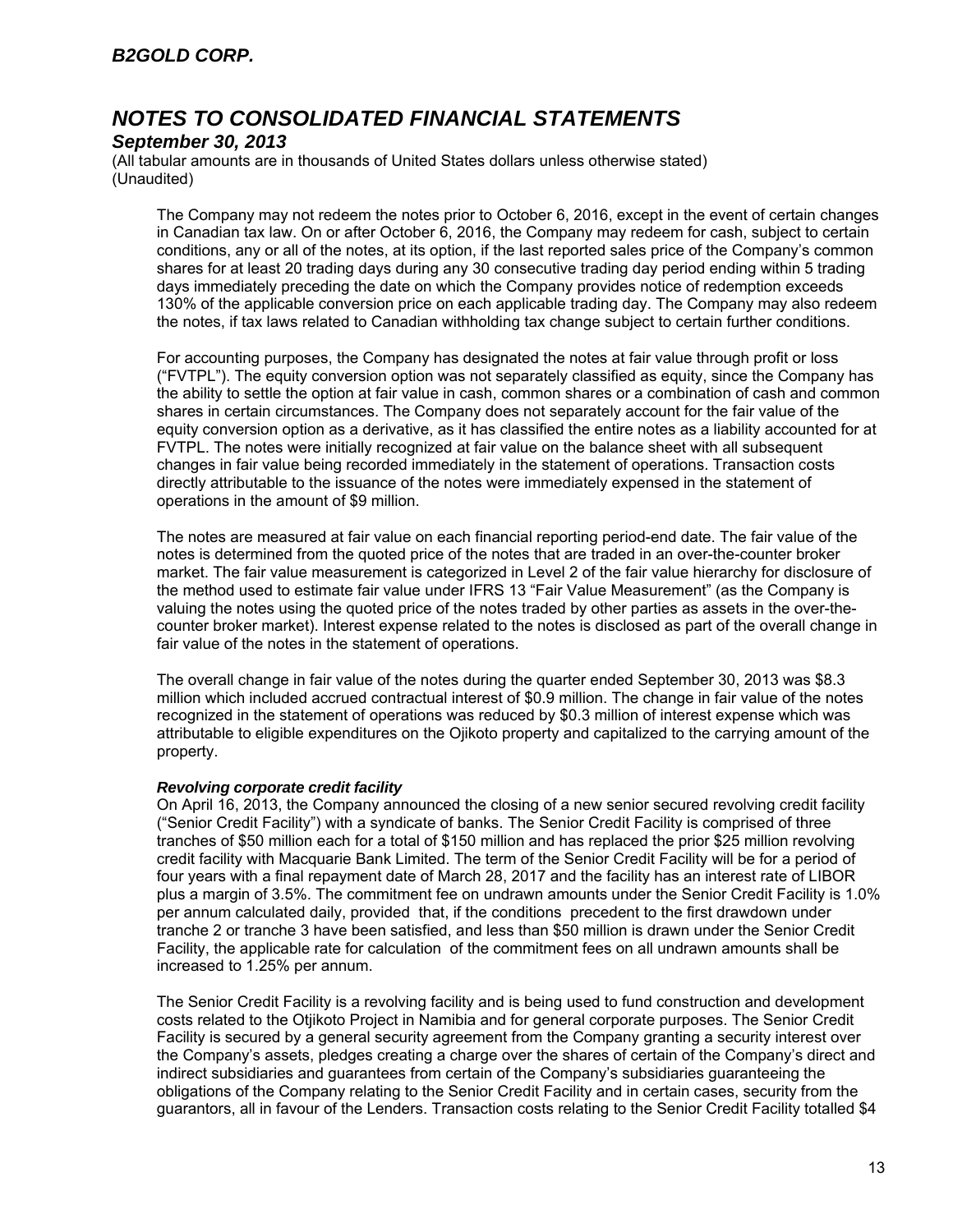### *September 30, 2013*

(All tabular amounts are in thousands of United States dollars unless otherwise stated) (Unaudited)

million and are being amortized over the term of the facility. The principal amount owing under the Senior Credit Facility has been presented on the Consolidated Balance Sheet net of the unamortized balance of transaction costs.

As at September 30, 2013, the Company had drawn down a net total of \$50 million under the Senior Credit Facility, leaving an unused balance of \$100 million. In the first quarter of 2013, the Company drew down \$25 million under its then existing revolving credit facility. This facility was repaid in April 2013 with drawdowns on the new \$150 million Senior Credit Facility. In addition, in the second and third quarters of 2013, the Company drew down another \$25 million and \$50 million, respectively. On August 26, 2013, the Company repaid \$50 million using a portion of the proceeds from the issuance of the convertible notes.

Availability of the third tranche of \$50 million remains subject to satisfaction of certain conditions at the time of drawing including conditions regarding security granted or to be granted to the lenders under this facility in Nicaragua and Namibia. The Company expects that it will be able to satisfy the conditions to proceed with drawing the third tranche of the Senior Credit Facility as needed.

### *Masbate project loan facility*

On May 26, 2008, CGA had secured an \$80.3 million project finance facility arranged by BNP Paribas Bank (as a syndicated facility) (the "Masbate Facility"), which was fully drawn during CGA's 2009 financial year to fund the development of the Masbate Mine. The Masbate Facility bore interest at a rate of LIBOR plus 3.15% per annum and was collateralized against the Masbate Mine. The Masbate Facility included customary covenants for debt financings of this type. On January 16, 2013, upon the acquisition of CGA, there was an outstanding balance of approximately \$18.5 million under the Masbate Facility.

On March 28, 2013, the Company made a principal repayment of \$4.5 million on the Masbate Facility. On June 28, 2013, the Company made a final repayment of approximately \$14 million, paying off the Masbate Facility in full. Restricted cash of \$9 million which had been held with BNP Paribas Bank as required under the Masbate Facility Project facility agreement was released to the Company.

### *Finance lease obligations*

CGA, through several of its subsidiaries, entered into a finance lease for certain mobile equipment at the Masbate operations. The lease details are specified in a mining services agreement with Leighton Contractors (Philippines) Incorporated and Leighton Holdings Limited. The leased assets have terms that are between three and six years, up to March 2017. The Company has determined that the lease represents a finance lease and that the risks and benefits under this lease arrangement reside with a subsidiary of CGA. The Company has assumed CGA's finance lease obligations as a result of the acquisition of CGA on January 16, 2013.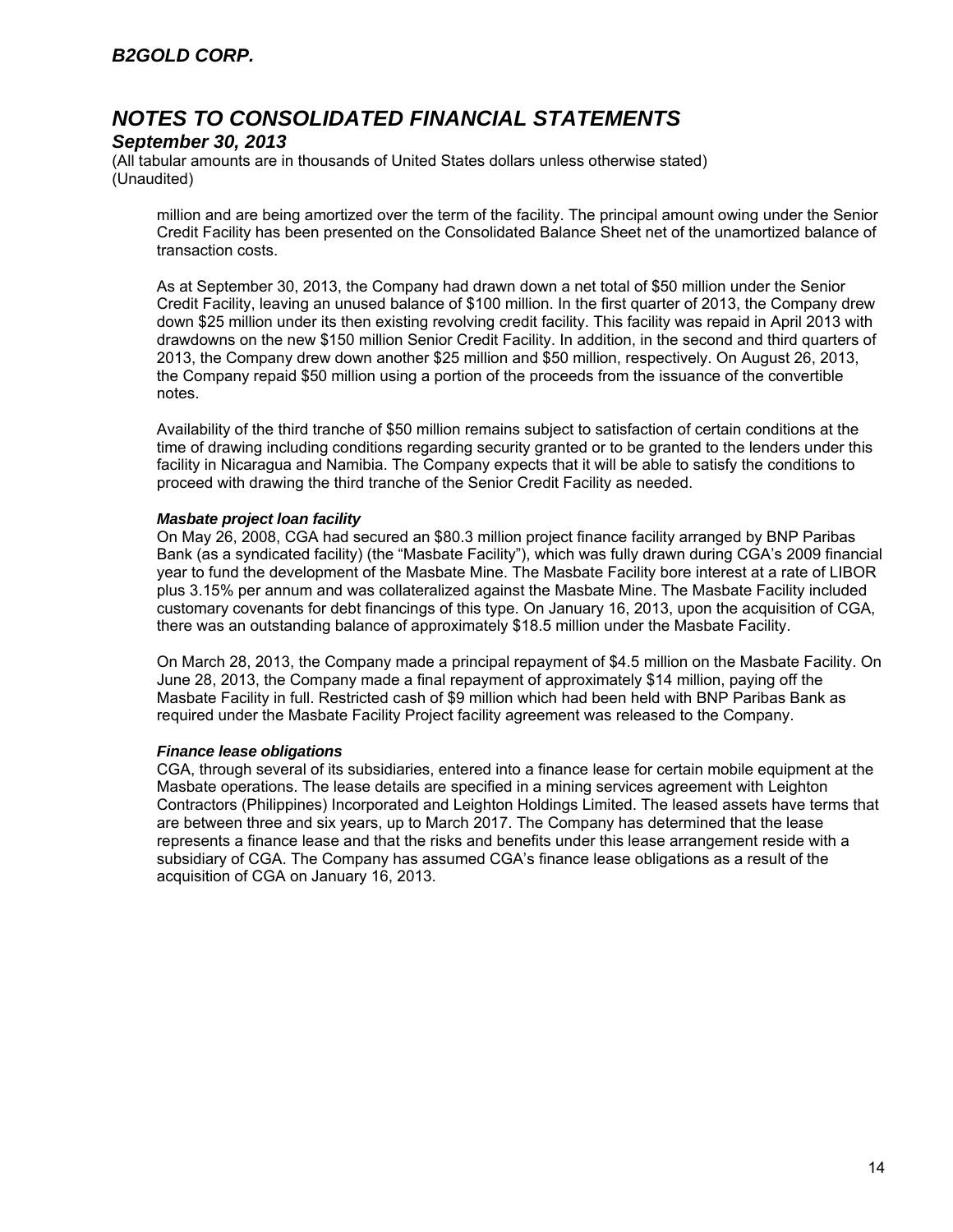### *September 30, 2013*

(All tabular amounts are in thousands of United States dollars unless otherwise stated) (Unaudited)

As at September 30, 2013, the finance lease was composed of the following obligations:

|                                                                              | <b>Minimum lease</b><br>payments | <b>Present value</b><br>of minimum lease<br>payments |
|------------------------------------------------------------------------------|----------------------------------|------------------------------------------------------|
| Not later than one year<br>Later than one year and not later than five years | 8,386<br>12.445                  | 7,763<br>11,519                                      |
| Less future finance charges                                                  | 20,831<br>(1, 549)               | 19,282                                               |
| Present value of minimum lease payments                                      | 19,282                           | 19,282                                               |

#### *Equipment loan*

During the first quarter of 2013, a subsidiary of the Company purchased mobile heavy equipment valued at \$4.2 million for its Libertad operation. The Company paid 20% of the value of the equipment in cash and entered into two credit contracts with Caterpillar Crédito S.A de C.V for the remaining 80%. The contracts have a sixty month term, with quarterly payments of principal and interest at a variable rate of LIBOR plus 4.1%. The loan is secured by the equipment.

The following table summarizes the Company's scheduled debt repayments on its outstanding debt as at September 30, 2013:

|                                                                                                                          | Q4<br>2013<br>\$ | 2014<br>\$   | 2015<br>\$   | 2016<br>\$   | 2017<br>\$                                           | 2018<br>\$                    | Total<br>\$       |
|--------------------------------------------------------------------------------------------------------------------------|------------------|--------------|--------------|--------------|------------------------------------------------------|-------------------------------|-------------------|
| Convertible senior subordinated<br>notes:                                                                                |                  |              |              |              |                                                      |                               |                   |
| Principal<br>$\overline{\phantom{a}}$<br>Interest<br>$\overline{\phantom{0}}$                                            |                  | 9,321        | 8,409        | 8,409        | 8,409                                                | 258,750<br>8,409              | 258,750<br>42,957 |
| Revolving corporate credit facility:<br>Principal<br>$\overline{\phantom{a}}$<br>Interest & commitment<br>$\overline{a}$ |                  |              |              |              | 50,000                                               | -                             | 50,000            |
| fees (estimated)                                                                                                         | 661              | 2,644        | 2,644        | 2,644        | 1,322                                                | -                             | 9,915             |
| Finance lease obligations:<br>Principal<br>$\overline{\phantom{a}}$<br>Interest<br>$\overline{\phantom{a}}$              | 2,009<br>233     | 7,172<br>692 | 5,268<br>378 | 4,833<br>246 | $\overline{\phantom{0}}$<br>$\overline{\phantom{a}}$ | -<br>$\overline{\phantom{a}}$ | 19,282<br>1,549   |
| Equipment loan:<br>Principal<br>$\overline{\phantom{a}}$<br>Interest (estimated)<br>$\overline{\phantom{a}}$             | 143<br>34        | 665<br>120   | 665<br>91    | 665<br>61    | 665<br>32                                            | 166<br>3                      | 2,969<br>341      |
|                                                                                                                          | 3,080            | 20,614       | 17,455       | 16,858       | 60,428                                               | 267,328                       | 385,763           |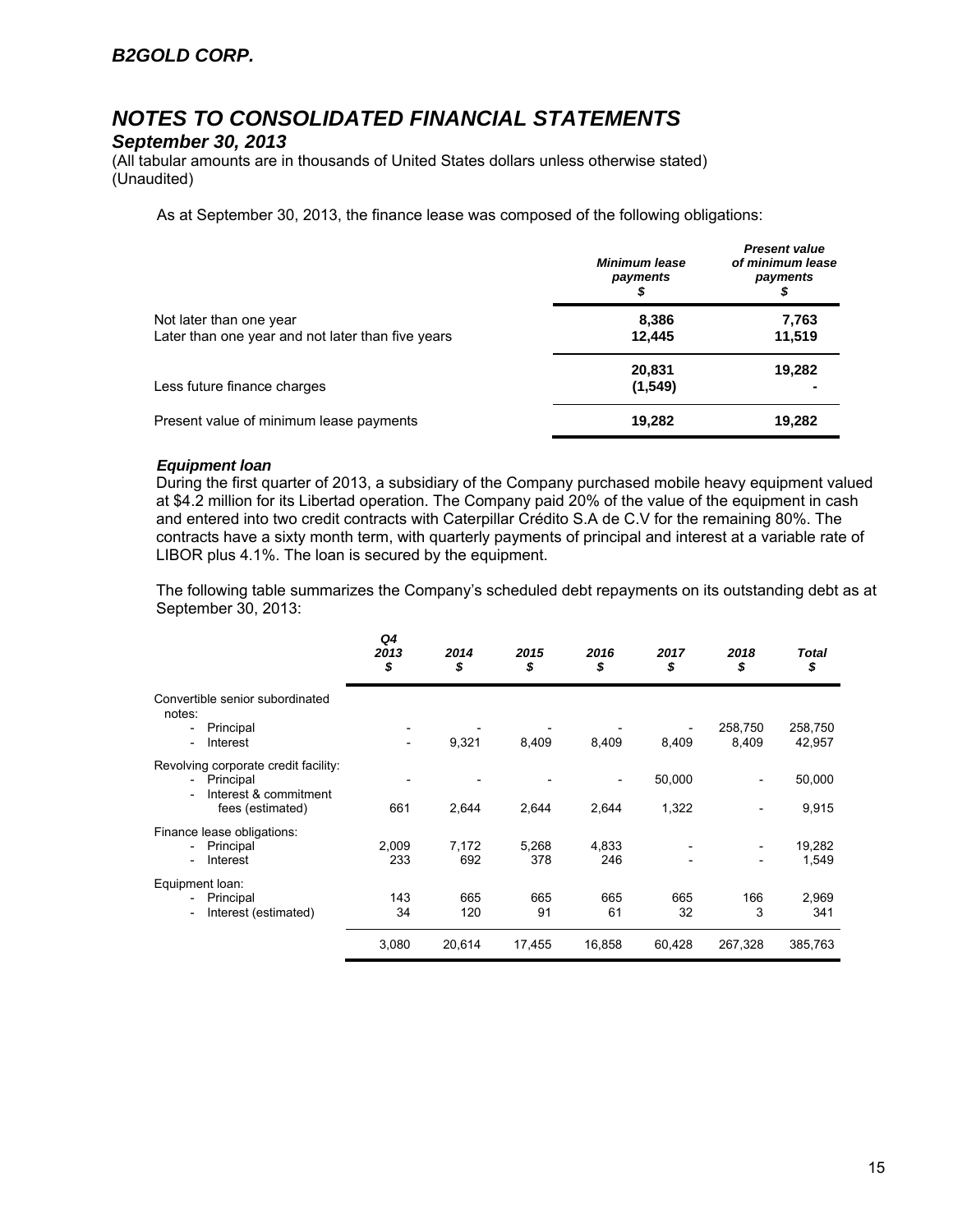## *September 30, 2013*

(All tabular amounts are in thousands of United States dollars unless otherwise stated) (Unaudited)

## *12 Mine restoration provisions*

The following table shows the movement in the liability for mine restoration provisions:

|                                                                                 | As at<br>September 30,<br>2013<br>\$ | As at<br>December 31,<br>2012<br>\$ |
|---------------------------------------------------------------------------------|--------------------------------------|-------------------------------------|
| Balance, beginning of period<br>Acquired during the period (Note 6)             | 31,876<br>20,261                     | 28,107                              |
| Reclamation spending<br>Accretion expense<br>Revisions to estimate of provision | (804)<br>2,032<br>3,372              | (3,486)<br>1,776<br>5.479           |
| Balance, end of period<br>Less: current portion                                 | 56,737<br>(4,217)                    | 31,876<br>(4,217)                   |
|                                                                                 | 52,520                               | 27,659                              |

## *13 Capital stock*

|                                                                                                                                                                                                                                                    | For the nine months<br>ended<br>September 30, 2013 |                                    | For the year<br>ended<br>December 31, 2012 |                                   |
|----------------------------------------------------------------------------------------------------------------------------------------------------------------------------------------------------------------------------------------------------|----------------------------------------------------|------------------------------------|--------------------------------------------|-----------------------------------|
|                                                                                                                                                                                                                                                    | <b>Shares</b><br>(000's)                           | <b>Amount</b><br>\$                | <b>Shares</b><br>(1000's)                  | <b>Amount</b><br>\$               |
| Balance, beginning of period                                                                                                                                                                                                                       | 393,308                                            | 468,550                            | 382,495                                    | 435,048                           |
| Issued during the period:<br>For CGA acquisition (Note 6)<br>Shares issued to EVI (Note 9)<br>For cash, on exercise of stock options<br>On vesting of Restricted Share Units<br>For Trebol & Pavon properties<br>For cash, on exercise of warrants | 251,973<br>2,513<br>1,600<br>1,987                 | 984,870<br>7,600<br>2,369<br>6,289 | 3,586<br>798<br>4,816<br>1,613             | 5,150<br>2,902<br>16,814<br>3,458 |
| For cash. Incentive Plan<br>Tax benefit related to share issue costs<br>(Note 9)<br>Transfer to share capital the fair value<br>assigned to stock options/share purchase<br>warrants exercised from contributed<br>surplus                         |                                                    | 1,972<br>1,121                     |                                            | 9<br>5,169                        |
|                                                                                                                                                                                                                                                    | 258,073                                            | 1,004,221                          | 10,813                                     | 33,502                            |
| Balance, end of period                                                                                                                                                                                                                             | 651,381                                            | 1,472,771                          | 393,308                                    | 468.550                           |

On June 14, 2013, pursuant to an Investment Agreement with EVI, the Company issued approximately 2.5 million common shares to EVI for total consideration of \$7.6 million, consisting of a payment of \$6.6 million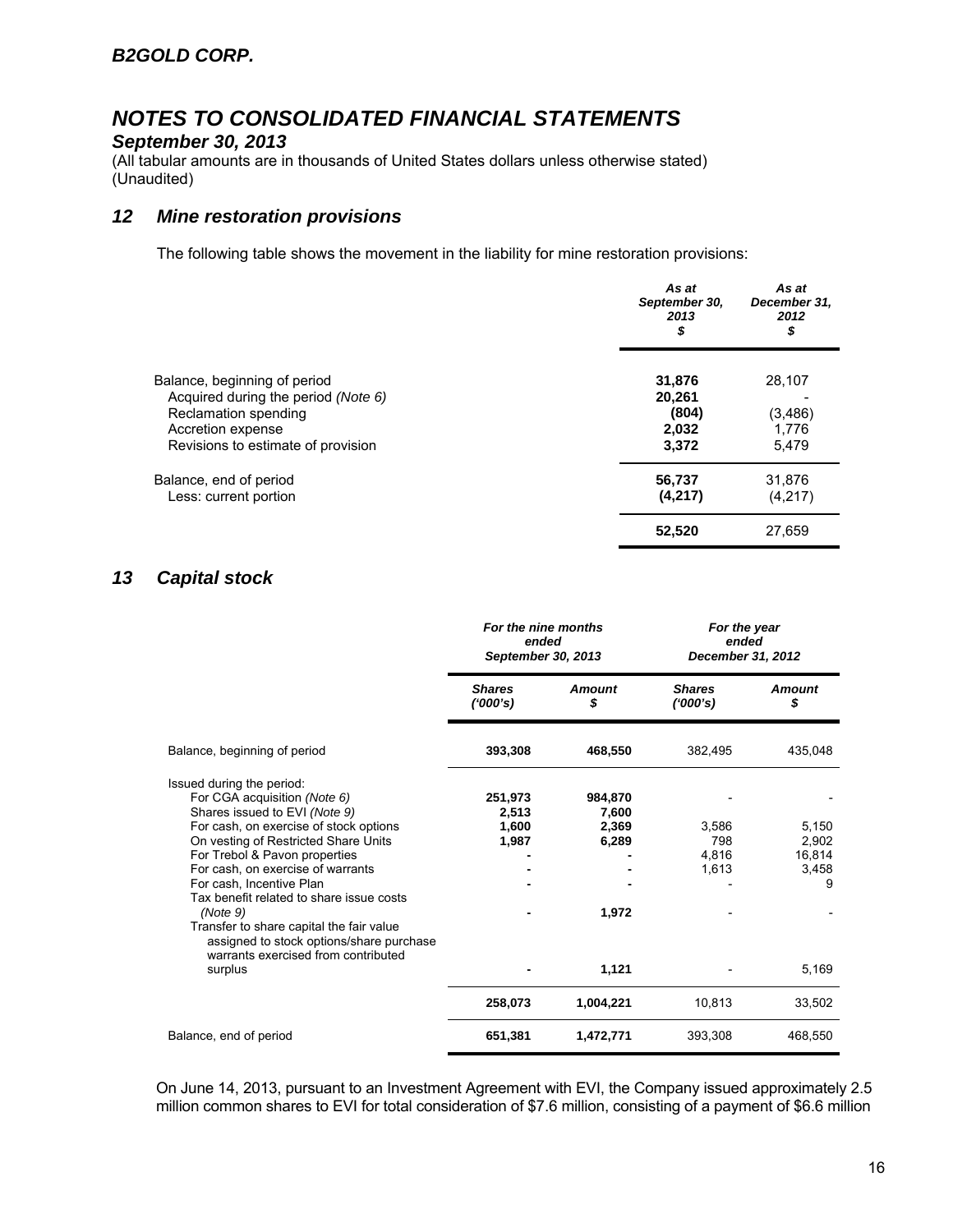### *September 30, 2013*

(All tabular amounts are in thousands of United States dollars unless otherwise stated) (Unaudited)

to the Company and a \$1 million payment as consideration for EVI assigning to the Company its existing right to acquire an additional 5% interest in the Otjikoto gold project (Note 9).

On January 31, 2013, upon closing of the Merger, B2Gold issued approximately 252 million common shares in exchange for all of the issued and outstanding shares of CGA (Note 6).

On August 10, 2012, pursuant to a share purchase agreement with Radius dated July 24, 2012, the Company acquired a 100% interest in the Trebol and Pavon exploration properties in Nicaragua by issuing approximately 4.8 million common shares to Radius.

### *Stock options*

During the three and nine months ended September 30, 2013, approximately 1.2 million and 16.8 million stock options, respectively, were granted to employees and directors with exercise prices ranging from Cdn.\$2.50 to Cdn.\$3.80 per share. These stock options have a term of five years and vest over a period of up to three years. The estimated fair value of these options totalling \$19.2 million is being recognized over the vesting period. The fair value was calculated using the Black-Scholes option pricing model based on a risk-free annual interest rate of up to 1.21%, an expected life of up to 3.5 years, an expected volatility ranging from 54% to 58%, and a dividend yield rate of nil.

During the three and nine months ended September 30, 2012, approximately 0.4 million and 10.6 million stock options, respectively, were granted to employees and directors with exercise prices ranging from Cdn.\$3.06 to Cdn.\$3.93 per share. These stock options have a term of five years and vest over a period of up to three years. The estimated fair value of these options totalling \$15.2 million is being recognized over the vesting period. The fair value was calculated using the Black-Scholes option pricing model based on a risk-free annual interest rate of up to 1.21%, an expected life of up to 3.5 years, an expected volatility ranging from 58% to 69%, and a dividend yield rate of nil.

It is the Company's policy to not grant stock options to executive directors and officers that were founders of the Company.

Option pricing models require the input of highly subjective assumptions regarding the expected volatility. Changes in assumptions can materially affect the fair value estimate.

For the three months ended September 30, 2013, share-based payments expense, relating to the vesting of stock options, was \$2.8 million (Q3 2012 - \$2 million), net of \$1.1 million (Q3 2012 - \$0.7 million) capitalized to mining interests.

For the nine months ended September 30, 2013, share-based payments expense, relating to the vesting of stock options, was \$6.9 million (2012 - \$8 million), net of \$2.7 million (2012 - \$2.6 million) capitalized to mining interests.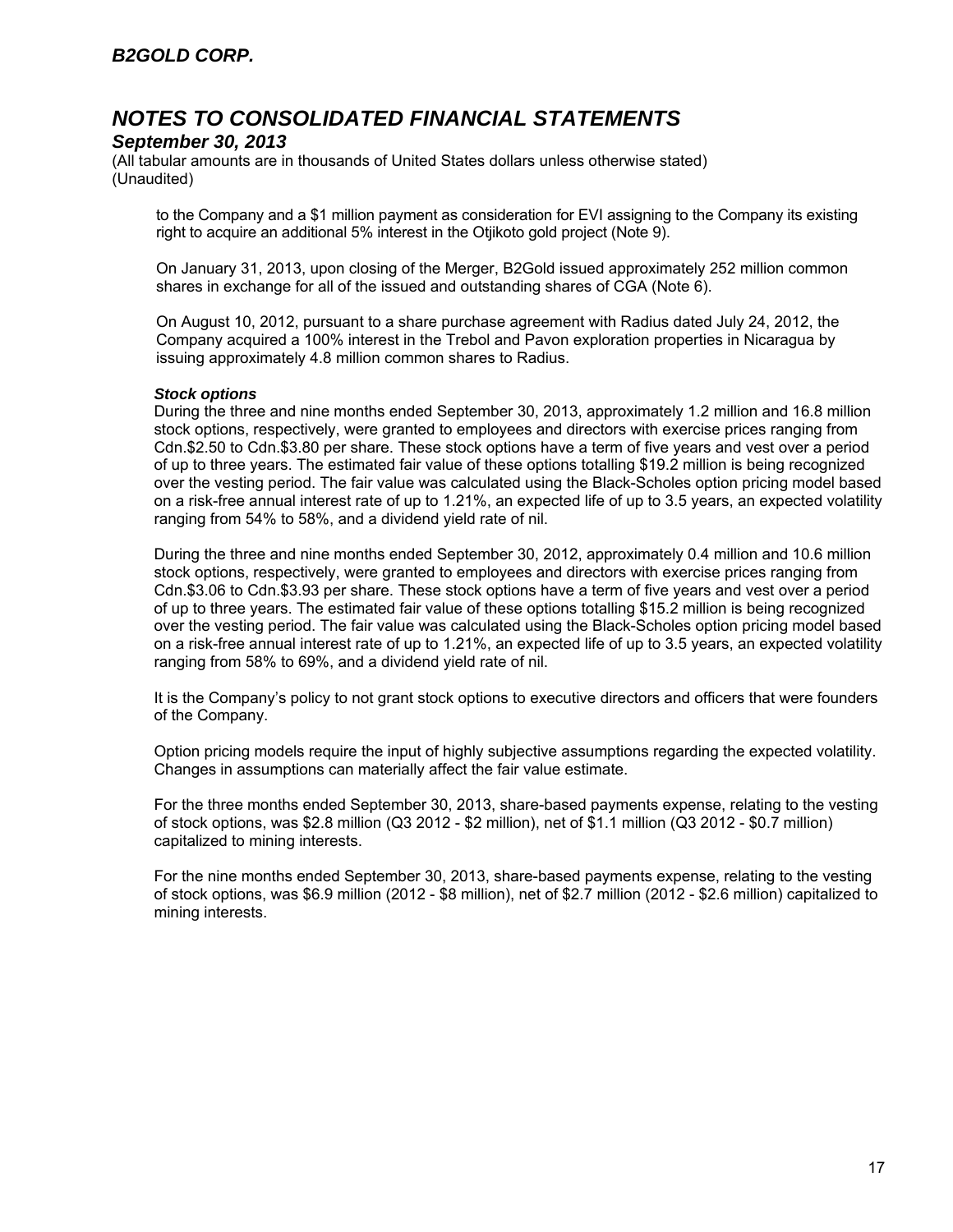### *September 30, 2013*

(All tabular amounts are in thousands of United States dollars unless otherwise stated) (Unaudited)

A summary of changes to stock options outstanding:

|                                                                                    | Number of<br>outstanding<br>options<br>(1000's) | <b>Weighted-</b><br>average<br>exercise price<br>$(in$ $Cdn.S)$ |
|------------------------------------------------------------------------------------|-------------------------------------------------|-----------------------------------------------------------------|
| Outstanding at December 31, 2011<br>Granted<br>Exercised                           | 15,282<br>11.116<br>(3,586)                     | 1.90<br>3.16<br>1.43                                            |
| Forfeited or expired                                                               | (278)                                           | 3.16                                                            |
| Outstanding at December 31, 2012<br>Granted<br>Exercised<br>Cancelled or forfeited | 22,534<br>16.825<br>(1,600)<br>(443)            | 2.58<br>3.02<br>1.50<br>3.01                                    |
| Outstanding at September 30, 2013                                                  | 37,316                                          | 2.82                                                            |

Stock options outstanding and exercisable as at September 30, 2013 are as follows:

| <b>Range of</b><br>exercise<br>prices<br>$(in$ $Cdn.S)$ | <b>Number of</b><br>outstanding<br>options<br>('000's) | <b>Weighted-</b><br>average years<br>to expiry | <b>Weighted-</b><br>average<br>exercise price<br>$(in$ $Cdn.S)$ | <b>Number of</b><br>exercisable<br>options<br>(1000's) | <b>Weighted-</b><br>average<br>exercise price<br>$(in$ $Cdn.S)$ |
|---------------------------------------------------------|--------------------------------------------------------|------------------------------------------------|-----------------------------------------------------------------|--------------------------------------------------------|-----------------------------------------------------------------|
|                                                         |                                                        |                                                |                                                                 |                                                        |                                                                 |
| $0.00 - 0.99$                                           | 2.310                                                  | 0.84                                           | 0.80                                                            | 2.310                                                  | 0.80                                                            |
| $1.00 - 1.99$                                           | 853                                                    | 1.66                                           | 1.49                                                            | 757                                                    | 1.44                                                            |
| $2.00 - 2.99$                                           | 6.237                                                  | 2.73                                           | 2.45                                                            | 3,832                                                  | 2.41                                                            |
| $3.00 - 3.99$                                           | 27.841                                                 | 3.93                                           | 3.11                                                            | 7.194                                                  | 3.13                                                            |
| $4.00 - 4.99$                                           | 75                                                     | 1.95                                           | 4.00                                                            | 75                                                     | 4.00                                                            |
|                                                         | 37.316                                                 | 3.48                                           | 2.82                                                            | 14,168                                                 | 2.47                                                            |
|                                                         |                                                        |                                                |                                                                 |                                                        |                                                                 |

### *Restricted share unit plan*

On May 6, 2011, the Company's Board of Directors approved a Restricted Share Unit Plan (the "RSU Plan") whereby restricted share units ("RSU") may be granted to directors, executive officers and employees of the Company. Adoption of the RSU Plan was part of the Company's continuing effort to build upon and enhance long term shareholder value. The RSU Plan reflects the Company's commitment to a long term incentive compensation structure that aligns the interests of its directors, executive officers and employees with the interests of its shareholders. Once vested, each RSU is redeemable for one common share entitling the holder to receive the common share for no additional consideration. The Company has reserved 8 million common shares for issuance under the RSU Plan.

During the three and nine months ended September 30, 2013, the Company granted approximately 0.4 million and 3.3 million RSU, respectively, to executive officers and employees of the Company. One-third of the RSU vested immediately on the day of grant, another one-third will vest one year from the grant date with the remainder vesting two years from the grant date. The total estimated fair value of the RSU granted was approximately \$9.5 million based on the market value of the Company's shares at the grant date. The fair value of each RSU is recorded as a share-based payments expense (and either charged to operations or capitalized to mining interests) over the vesting period.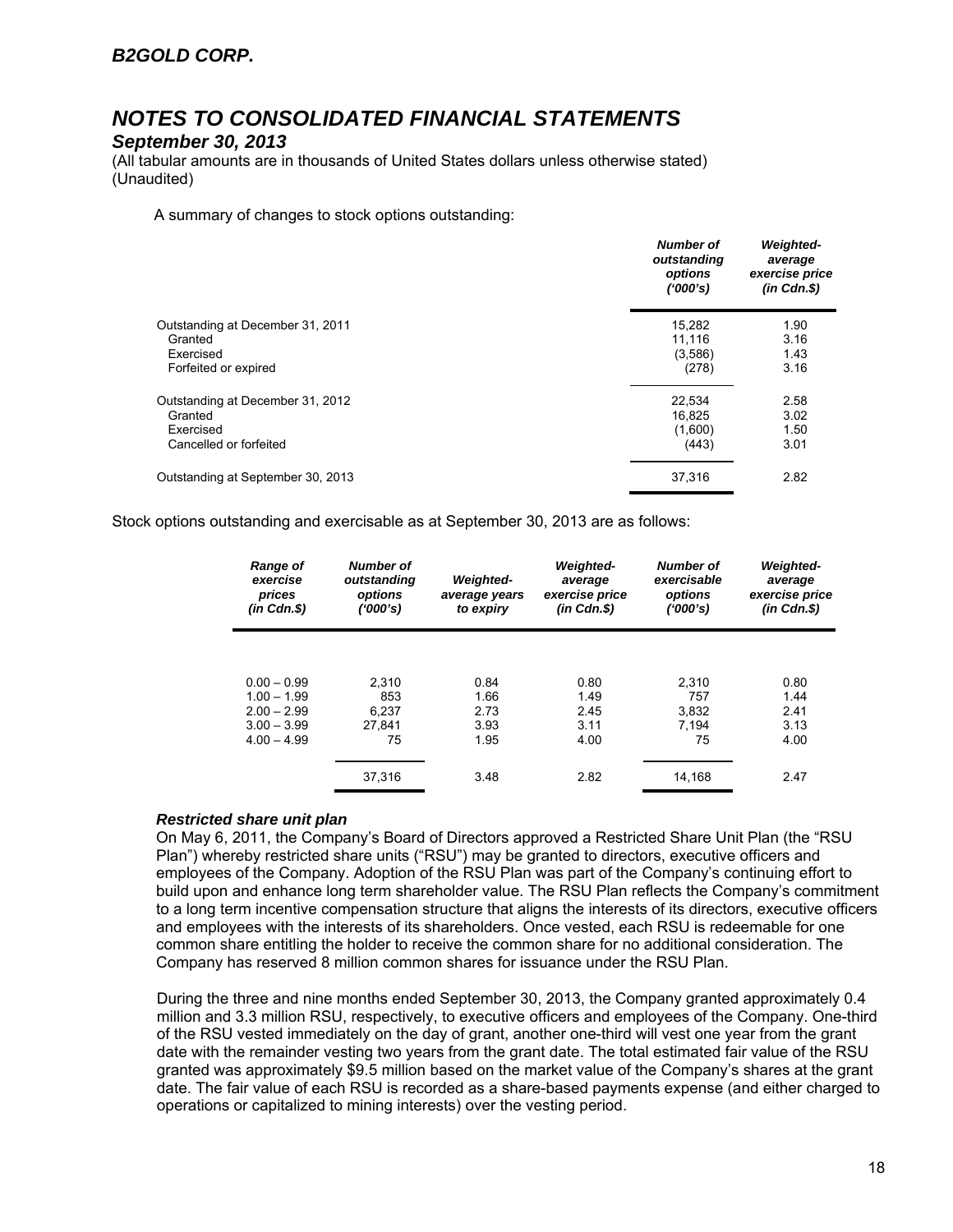### *September 30, 2013*

(All tabular amounts are in thousands of United States dollars unless otherwise stated) (Unaudited)

For the three months ended September 30, 2013, share-based payments expense, relating to the vesting of RSU, was \$1.8 million (Q3 2012 - \$0.9 million), net of \$0.2 million (Q3 2012 - \$0.1 million) capitalized to mining interests.

For the nine months ended September 30, 2013, share-based payments expense, relating to the vesting of RSU, was \$6.7 million (2012 - \$4.1 million), net of \$1.1 million (2012 - \$0.7 million) capitalized to mining interests.

A summary of changes to RSU outstanding:

|                                                                                      | <b>Number of</b><br>outstanding<br>RSU<br>(1000's) |
|--------------------------------------------------------------------------------------|----------------------------------------------------|
| Outstanding at December 31, 2011<br>Granted<br>Vested and converted to common shares | 2.401<br>(798)                                     |
| Outstanding at December 31, 2012<br>Granted<br>Vested and converted to common shares | 1,603<br>3.348<br>(1,987)                          |
| Outstanding at September 30, 2013                                                    | 2,964                                              |

### *Incentive plan*

On June 29, 2007, the Company established the B2Gold Incentive Plan (the "Incentive Plan") for the benefit of directors, officers, employees and service providers of the Company and issued to the trustees of the Incentive Plan options to acquire 4.955 million common shares. On October 12, 2007, following the exercise of these options, an aggregate of 4.955 million common shares were issued to and paid for by the trustees of the Incentive Plan. These shares were held in trust by the trustees pursuant to the terms of the Incentive Plan. The Company is required under IFRS to consolidate the trust. The Company recognizes a share-based compensation expense with respect to these incentive shares, when these shares are granted to the ultimate beneficiaries by the trust.

On May 28, 2012, 0.5 million common shares were awarded from the trust under the Incentive Plan to a senior employee, George Johnson, of the Company. In connection with the award, the Company recorded a share-based payments expense of \$1.6 million (the market value of the shares on the date of the award). At September 30, 2013, approximately 3.5 million common shares remain held in the Company's Incentive Plan trust.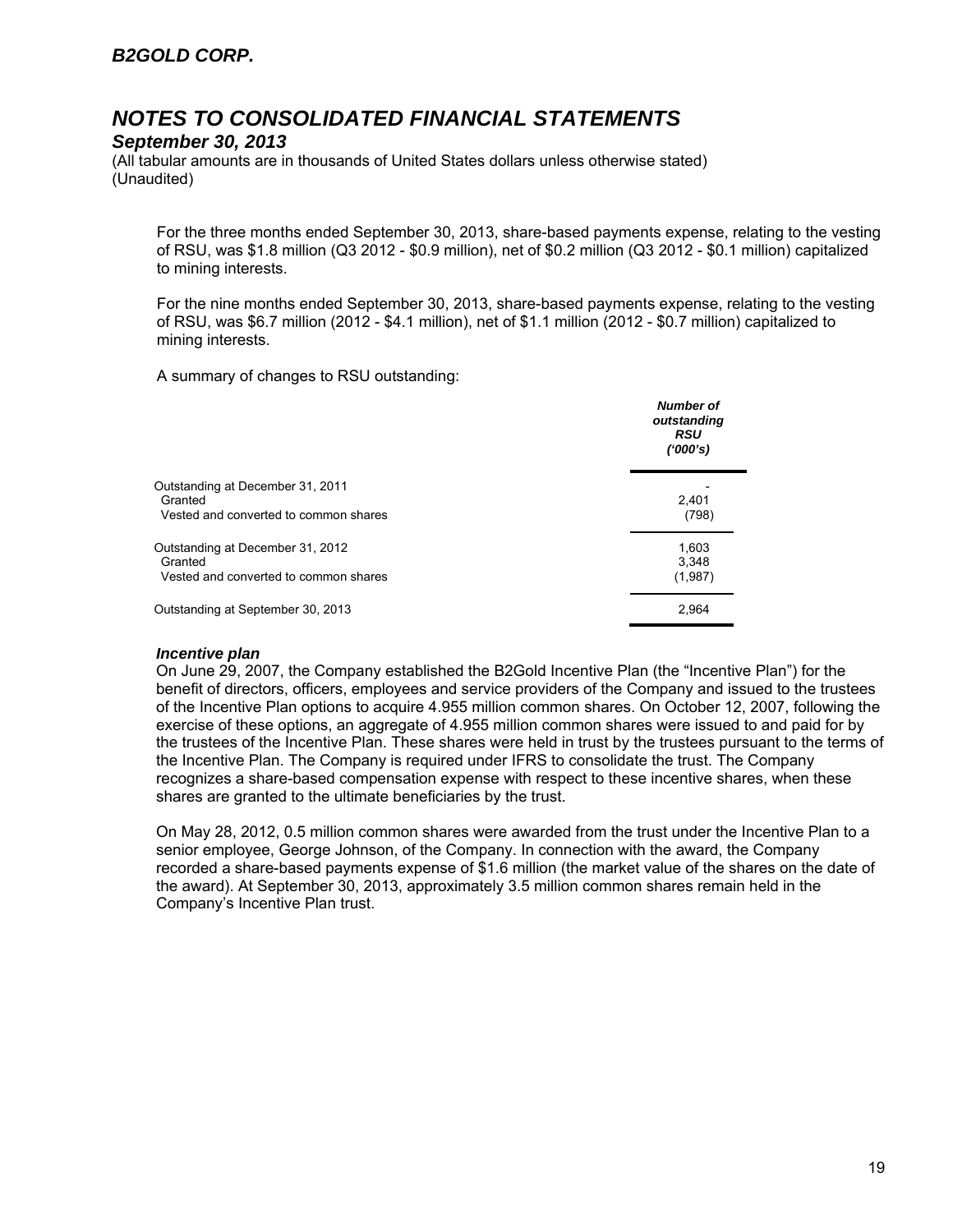## *September 30, 2013*

(All tabular amounts are in thousands of United States dollars unless otherwise stated) (Unaudited)

### *Earnings per share*

The following is the calculation of diluted net income for the period:

|                                                      | For the three<br>months<br>ended<br>Sept. 30, 2013 | For the three<br>months<br>ended<br>Sept. 30, 2012 | For the nine<br>months<br>ended<br>Sept. 30, 2013 | For the nine<br>months<br>ended<br>Sept. 30, 2012 |
|------------------------------------------------------|----------------------------------------------------|----------------------------------------------------|---------------------------------------------------|---------------------------------------------------|
| Net income for the period                            | 7.949                                              | 14.476                                             | 41,083                                            | 40,959                                            |
| Gain on fair value of convertible notes<br>(Note 11) | (8,633)                                            |                                                    | (8,633)                                           |                                                   |
| Diluted net income/(loss) for the period             | (684)                                              | 14.476                                             | 32,450                                            | 40,959                                            |

The following is the calculation of diluted weighted average number of shares outstanding for the period:

|                                                                                                                                                        | For the three<br>months<br>ended<br>Sept. 30, 2013 | For the three<br>months<br>ended<br>Sept. 30, 2012 | For the nine<br>months<br>ended<br>Sept. 30, 2013 | For the nine<br>months<br>ended<br>Sept. 30, 2012 |
|--------------------------------------------------------------------------------------------------------------------------------------------------------|----------------------------------------------------|----------------------------------------------------|---------------------------------------------------|---------------------------------------------------|
| Basic weighted average number of shares<br>outstanding (in thousands)                                                                                  | 647.787                                            | 387.095                                            | 631.128                                           | 383.057                                           |
| Effect of dilutive securities:<br>Stock options<br>Restricted share units<br>$\overline{\phantom{0}}$<br>Convertible notes<br>$\overline{\phantom{a}}$ | 2.837<br>1.059<br>27.476                           | 6.724<br>536                                       | 3.004<br>1,108<br>9.158                           | 6,788<br>542                                      |
| Diluted weighted average number of shares<br>outstanding (in thousands)                                                                                | 679,159                                            | 394.355                                            | 644.398                                           | 390.387                                           |

The following is the basic and diluted earnings per share:

|                                                                                               | For the three  | For the three  | For the nine   | For the nine   |
|-----------------------------------------------------------------------------------------------|----------------|----------------|----------------|----------------|
|                                                                                               | months         | months         | months         | months         |
|                                                                                               | ended          | ended          | ended          | ended          |
|                                                                                               | Sept. 30, 2013 | Sept. 30, 2012 | Sept. 30, 2013 | Sept. 30, 2012 |
| Earnings per share (attributable to<br>shareholders of the Company):<br>Basic<br>Diluted<br>- | 0.01<br>0.00   | 0.04<br>0.04   | 0.07<br>0.05   | 0.11<br>0.10   |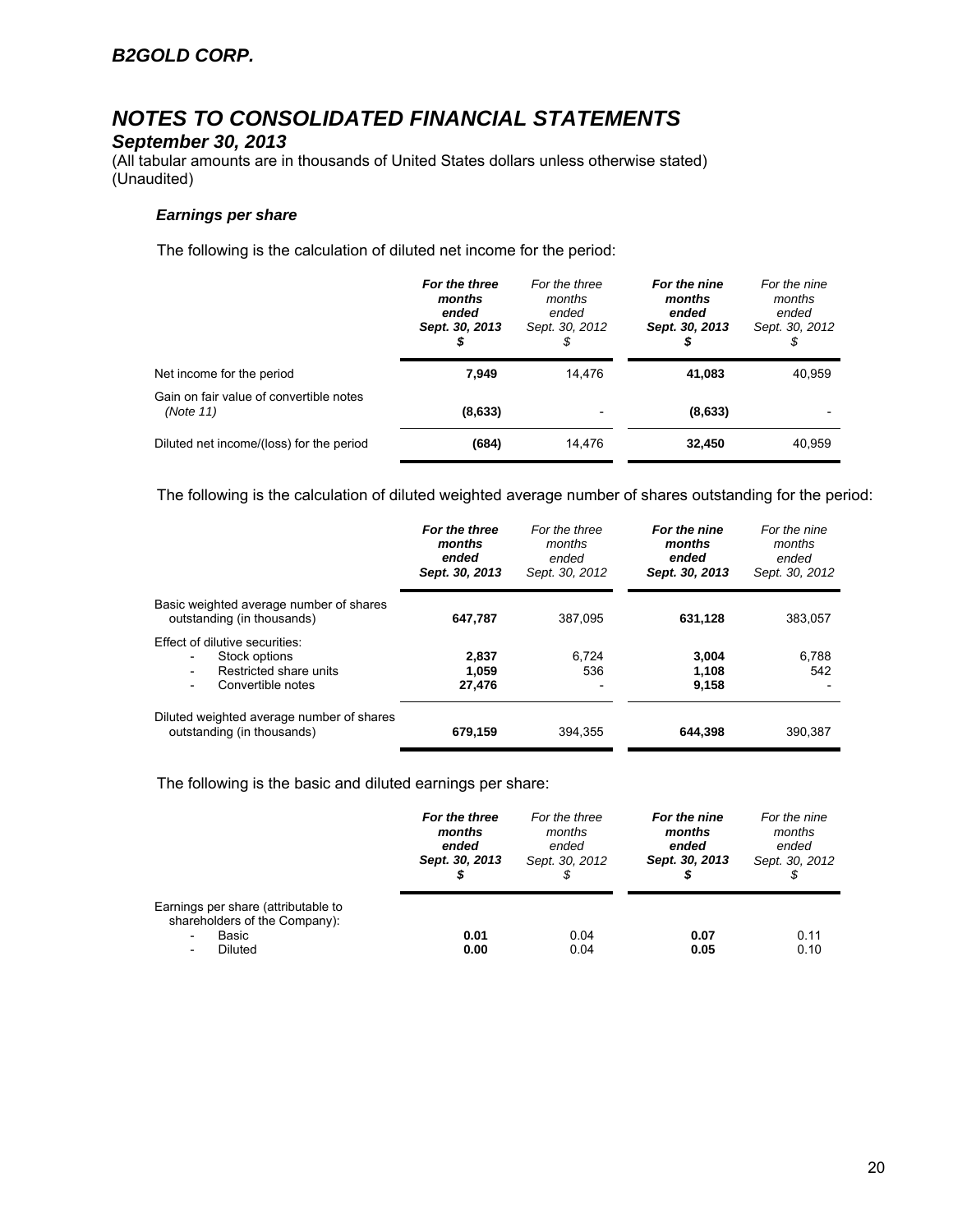## *September 30, 2013*

(All tabular amounts are in thousands of United States dollars unless otherwise stated) (Unaudited)

## *14 Deferred revenue and gold commitments*

As a result of the acquisition of CGA, the Company assumed its gold forward contracts relating to the Masbate project for 50,225 ounces of gold with settlements scheduled between January 31, 2013 and December 31, 2013 at an average price of \$913 per ounce. The fair value of these contracts (required to be recognized as part of the Company's acquisition accounting as the fixed terms of the contracts were unfavourable compared to market terms for similar contracts) was estimated to be negative \$37.4 million on January 16, 2013. The fair value was calculated using spot and forward prices and volatilities.

The acquired gold forward contracts are excluded from the scope of IAS 39 "Financial Instruments: Recognition and Measurement", as they are non-financial instruments that qualify for the own use exemption and do not contain any embedded derivatives which would require to be accounted for separately from the executory host contracts. As a result, these contracts are not subsequently re-measured at fair value after initial recognition and are reduced through a corresponding adjustment to revenue consistent with the timing of revenue recognition criteria being met for the gold deliveries made under the terms of contract. At September 30, 2013, the amount of \$9.3 million was outstanding and was presented on the consolidated balance sheet as deferred revenue, and is expected to be amortized over the remainder of the contract terms in the fourth quarter of 2013.

At September 30, 2013, the following gold forward contracts with respect to the Masbate Mine were outstanding (by maturity dates), having an estimated fair value of negative \$5.1 million.

|                                                                  | Q4<br>2013          |
|------------------------------------------------------------------|---------------------|
| Gold forward contracts:<br>- Ounces<br>- Average price per ounce | 12,661<br>927<br>\$ |

In addition, under the terms of the Senior Credit Facility (Note 11), the Company is required to maintain gold contracts, within certain parameters, over the term of the facility in order to manage the risk of volatility in the Company's future operating income and reduce risk in respect of debt service obligations. As a result, the Company entered into a series of rand denominated gold forward contracts in the second quarter of 2013 for 117,984 ounces of gold with settlements scheduled between January 30, 2015 and December 31, 2018 at an average price of 14,912 rand per ounce. These contracts are excluded from the scope of IAS 39, accounted for as executory contracts as they were entered into and continue to be held for the purpose of delivery in accordance with the Company's expected production schedule. No fair value gains and losses on these commodity contracts have been recorded in the financial statement. The effect of these contracts will be to provide a fixed price in rand for a portion of gold sales. At September 30, 2013, the following gold forward contracts with respect to the Otjikoto Project were outstanding (by maturity dates).

|                                                                            | 2015             | 2016             | 2017             | 2018             | Total             |
|----------------------------------------------------------------------------|------------------|------------------|------------------|------------------|-------------------|
| Gold forward contracts:<br>- Ounces<br>- Average price per ounce<br>(rand) | 30.996<br>14,767 | 30.996<br>14,864 | 30.996<br>14,974 | 24.996<br>15,075 | 117.984<br>14,912 |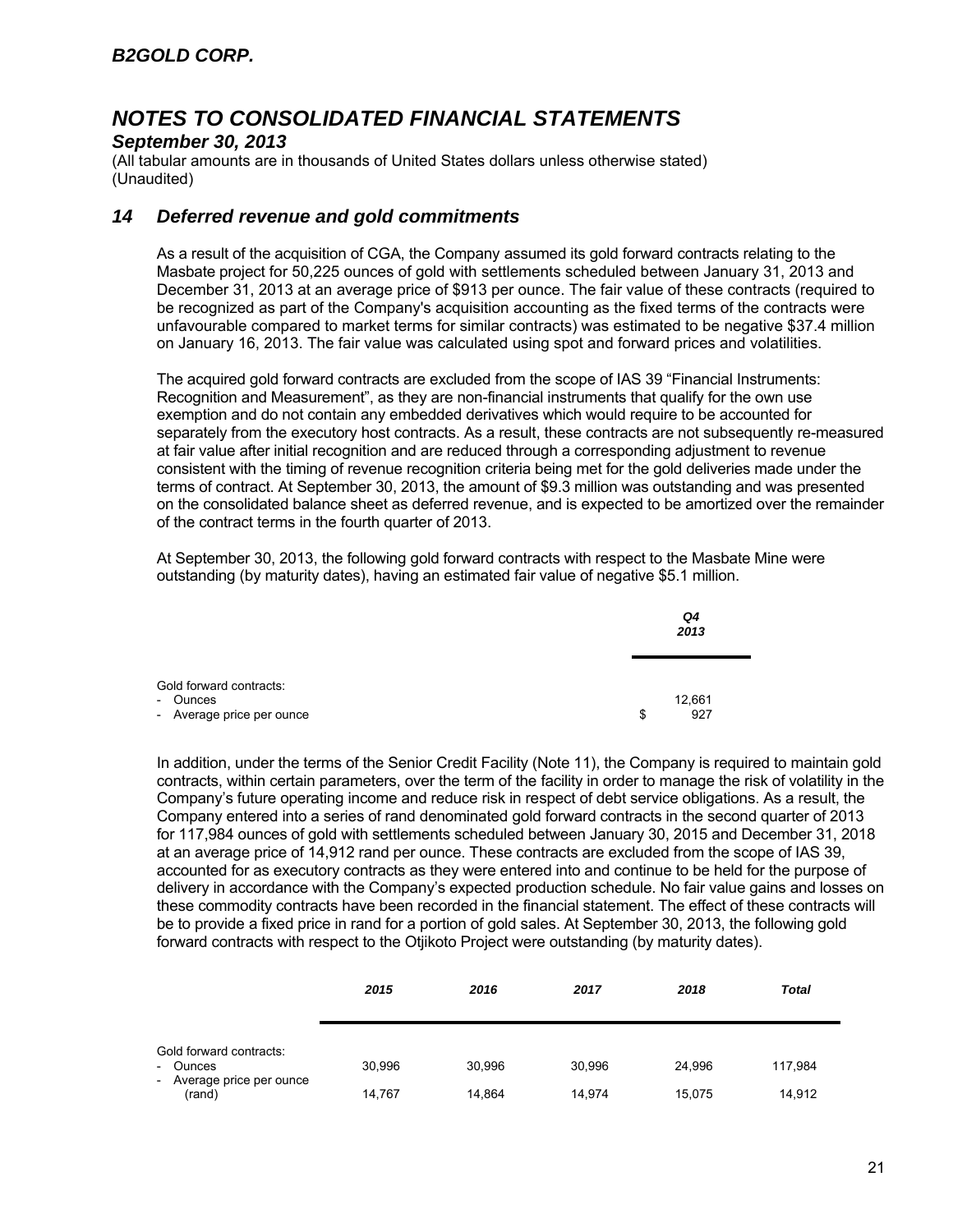### *September 30, 2013*

(All tabular amounts are in thousands of United States dollars unless otherwise stated) (Unaudited)

### *15 Derivative financial instruments*

The Company has entered into foreign currency contracts to manage its foreign currency exposure of forecast expenditures denominated in Namibian dollars relating to the development of its Otjikoto project. As the Namibian dollar is pegged to the South African rand, the Company enters into foreign currency contracts between the South African rand and the United States dollar due to their greater liquidity.

At September 30, 2013, forward currency contracts totalling \$9 million at an average rate of 9.40 rand were outstanding with maturity dates ranging from October 2013 to December 2014. In addition, "zero-cost put/ call" collar contracts totalling \$43.5 million were outstanding with maturity dates ranging from October 2013 to December 2014 with an average floor price of 9.11 rand and an average ceiling price of 10.08 rand.

These derivative instruments were not designated as hedges by the Company and are recorded at their fair value at the end of each reporting period. Changes in the fair value are included in the statement of operations for the period. For the three month and nine month period ended September 30, 2013, the Company recorded an unrealized derivative gain of \$2.2 million and an unrealized derivative loss of \$3.1 million, respectively. In addition, for the three month and nine month period ended September 30, 2013, the Company recorded a realized derivative loss of \$2 million and \$3.2 million, respectively.

The following is a summary, by maturity dates, of the Company's foreign currency contracts outstanding as at September 30, 2013:

|                                                                          |          | 2013           |          | 2014            |          | <b>Total</b>    |
|--------------------------------------------------------------------------|----------|----------------|----------|-----------------|----------|-----------------|
| Rand forward contracts:<br>- Notional amount<br>- Average contract price | \$<br>\$ | 3,000<br>8.83  | \$<br>\$ | 6,000<br>9.68   | \$<br>\$ | 9,000<br>9.40   |
| Rand zero-cost collars:<br>- Floor amount<br>- Average floor price       | \$<br>\$ | 13,500<br>8.63 | \$<br>\$ | 30,000<br>9.33  | \$<br>\$ | 43,500<br>9.11  |
| Ceiling amount<br>$\sim$<br>- Average ceiling price                      | \$<br>\$ | 13,500<br>9.22 | \$<br>\$ | 30,000<br>10.46 | \$<br>\$ | 43,500<br>10.08 |

In the second and third quarters of 2013, as a result of the requirements under the Senior Credit Facility, the Company also entered into a series of "zero-cost put/ call" collar contracts for gold with settlements scheduled between January 30, 2015 and December 31, 2018 with an average floor price of \$1,000 per ounce and an average ceiling price of \$1,721 per ounce. These derivative instruments were not designated as hedges by the Company and recorded at their fair value at the end of each reporting period with changes in fair value recorded in the statement of operations. Adjustments to the market value are included in the statement of operations. For the three month and nine month period ended September 30, 2013, the Company recorded an unrealized derivative loss of \$1.4 million and \$2.6 million, respectively, in the statement of operations.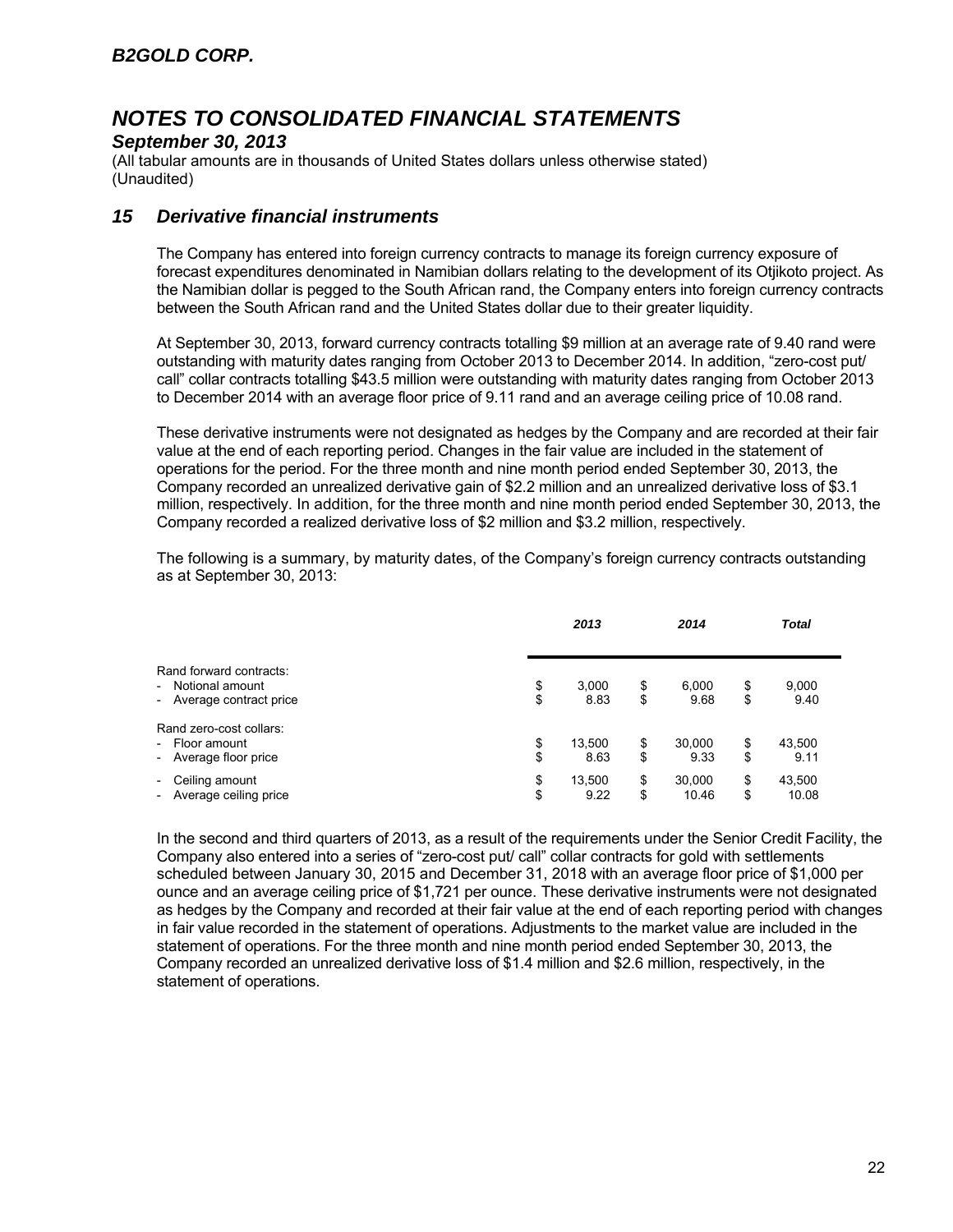### *September 30, 2013*

(All tabular amounts are in thousands of United States dollars unless otherwise stated) (Unaudited)

The following is a summary, by maturity dates, of the Company's gold collar contracts outstanding as at September 30, 2013:

|                                                                             | 2015                  | 2016                  | 2017                  |    | 2018           | <b>Total</b>          |  |
|-----------------------------------------------------------------------------|-----------------------|-----------------------|-----------------------|----|----------------|-----------------------|--|
| Gold zero-cost collars:<br>- Floor amount (ounces)<br>- Average floor price | \$<br>10.200<br>1.000 | \$<br>10.200<br>1.000 | \$<br>10.200<br>1.000 | \$ | 1.400<br>1.000 | \$<br>32.000<br>1,000 |  |
| - Ceiling amount (ounces)<br>- Average ceiling price                        | \$<br>18.300<br>1.721 | \$<br>18.300<br>1.721 | \$<br>18.300<br>1.721 | S  | 2.100<br>1.700 | \$<br>57,000<br>1.721 |  |

## *16 Financial instruments*

The Company's financial assets and liabilities consist of cash and cash equivalents, accounts receivable, loan receivable from EVI (Notes 9 and 10), long-term investments (Note 8), investment in EVI preference shares (Note 9), accounts payable and accrued liabilities, South African rand foreign exchange derivative contracts (Note 15), gold derivative contracts (Note 15), and debt (Note 11).

### *Fair values*

The Company's financial assets and liabilities are classified based on the lowest level of input significant to the fair value measurement based on the fair value hierarchy:

Level 1 – quoted prices in active markets for identical assets or liabilities;

Level 2 – inputs other than quoted prices included in Level 1 that are observable for the asset or liability, either directly (i.e. as prices) or indirectly (i.e. derived from prices); and

Level 3 – inputs for the asset or liability that are not based on observable market data.

As at September 30, 2013, the Company's financial assets and liabilities that are measured and recognized at fair value on a recurring basis are categorized as follows:

|                                                                         |               | As at September 30, 2013 |         | As at December 31, 2012 |
|-------------------------------------------------------------------------|---------------|--------------------------|---------|-------------------------|
|                                                                         | Level 1<br>\$ | Level 2<br>\$            | Level 1 | Level 2<br>\$           |
| Long-term investments (Note 8)<br>Convertible senior subordinated notes | 23.446        |                          | 3.661   |                         |
| (Note 11)<br>Derivative liabilities (Note 15)                           |               | 250,473<br>5,780         |         | 143                     |

The carrying values of accounts receivable, the investment in EVI preference shares and accounts payable and accrued liabilities are representative of their respective fair values due to the short-term nature of these instruments. The carrying value of the Company's Senior Credit Facility is representative of its fair value due to the floating rate nature of this instrument and the insignificant effect of changes in the Company's credit risk on the credit spread of the loan facility. The carrying value of the loan receivable from EVI is representative of its respective fair value as the credit spread on the loan is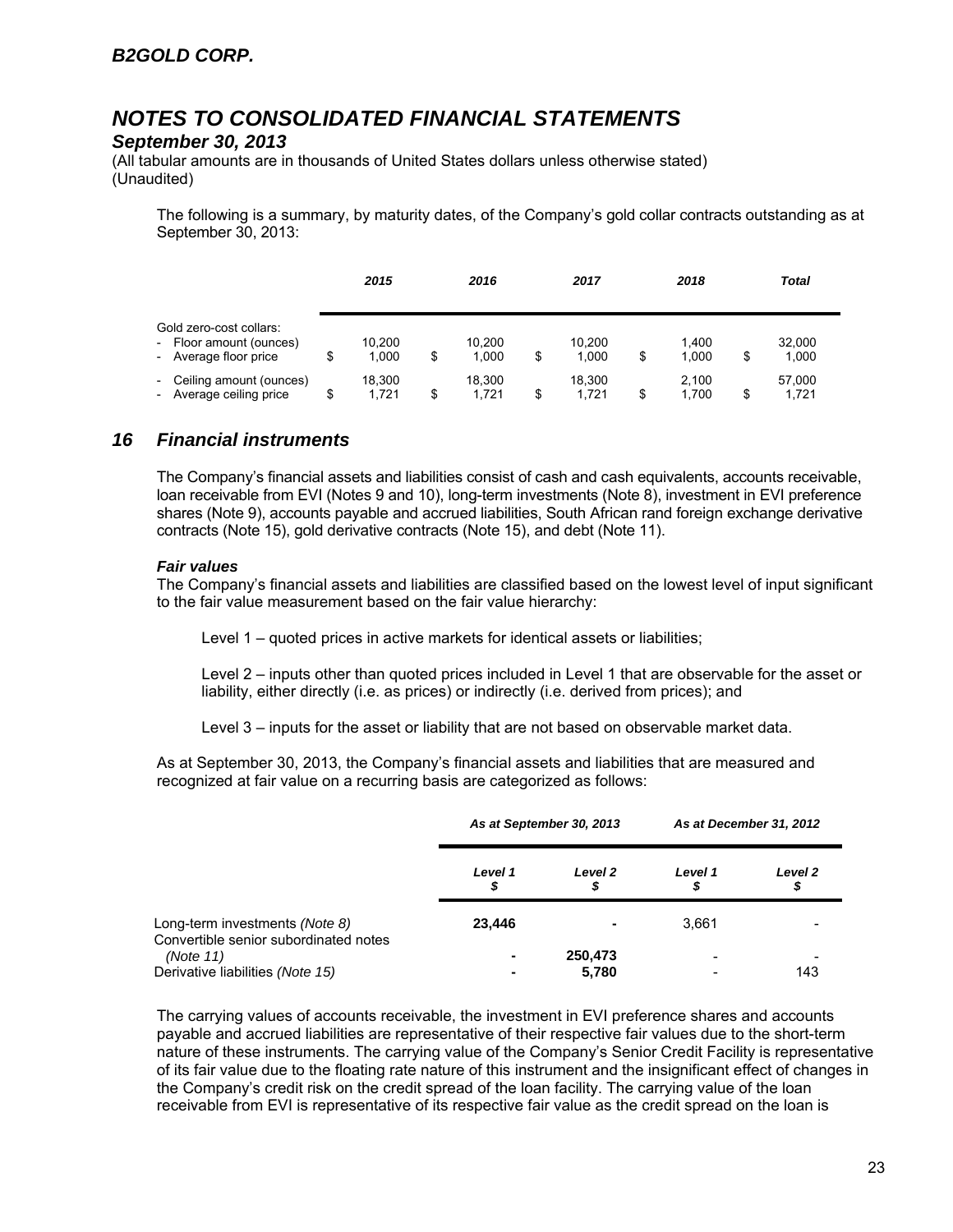## *September 30, 2013*

(All tabular amounts are in thousands of United States dollars unless otherwise stated) (Unaudited)

approximately equal to the risk premium of the counterparty.

### *Capital risk management*

The Company's objectives when managing its capital is to ensure it will be able to continue as a going concern while maximizing the return to shareholders. The selling price of gold, minimizing production costs and a successful exploration environment are key factors in helping the Company reach its capital risk management objectives. The capital structure of the Company includes shareholders' equity and debt.

### *Credit risk*

As at September 30, 2013, the Company's maximum exposure to credit risk was the book value of cash and cash equivalents, accounts receivable, value added and other taxes receivables and the loan receivable from EVI. The Company limits its credit exposure on cash and cash equivalents by holding its deposits mainly with high credit quality financial institutions as determined by credit agencies.

### *Liquidity risk*

As at September 30, 2013, the Company had cash and cash equivalents of \$283.7 million. Cash provided by operating activities before changes in non-cash working capital totalled \$32 million and \$108.6 million for the three and nine months ended September 30, 2013, respectively.

On August 23, 2013, the Company issued convertible senior subordinated notes (Note 11) with an aggregate principal amount of \$258.75 million. The notes bear interest at a rate of 3.25% per annum, payable semi-annually on April 1<sup>st</sup> and October 1<sup>st</sup> of each year commencing from April 1, 2014. The notes will mature on October 1, 2018. The notes are subordinated in right of payment to any existing and future senior indebtedness, including indebtedness under the senior secured credit facility. The notes will rank senior in right of payment to any future subordinated borrowings. The notes are effectively junior to any secured indebtedness and the notes are structurally subordinated to all indebtedness and other liabilities of the Company's subsidiaries. The Company received net proceeds of \$249.7 million, net of transaction costs. Holders of the notes may convert the notes at their option at any time from July 1, 2018 to the maturity date. In addition, the holder has the right to exercise the conversion option from January 1, 2014 to July 1, 2018, under certain circumstances.

On April 16, 2013, the Company announced the closing of a new Senior Credit Facility with a syndicate of banks (Note 11). The Senior Credit Facility is comprised of three tranches of \$50 million each for a total of \$150 million and has replaced the prior \$25 million revolving credit facility with Macquarie Bank Limited. The term of the Senior Credit Facility will be for a period of four years with a final repayment date of March 28, 2017. The Senior Credit Facility is a revolving facility and is being used to fund construction and development costs related to the Otjikoto Project in Namibia and for general corporate purposes. As at September 30, 2013, the Company had drawn down a net total of \$50 million under the Senior Credit Facility, leaving an unused balance of \$100 million at September 30, 2013.

As at September 30, 2013, the Company had the following significant commitments (in addition to those disclosed elsewhere in these financial statements):

- For the purchase of 0.2 million gallons of diesel over the next four years valued at an estimated \$0.7 million. The timing and amount of these costs will depend on diesel consumption but it is expected that the entire \$0.7 million will be incurred in 2013.
- For the purchase of \$6.9 million of equipment for the construction of the mill, crusher and processing tanks at the Otjikoto project in Namibia. The timing and amount of these costs will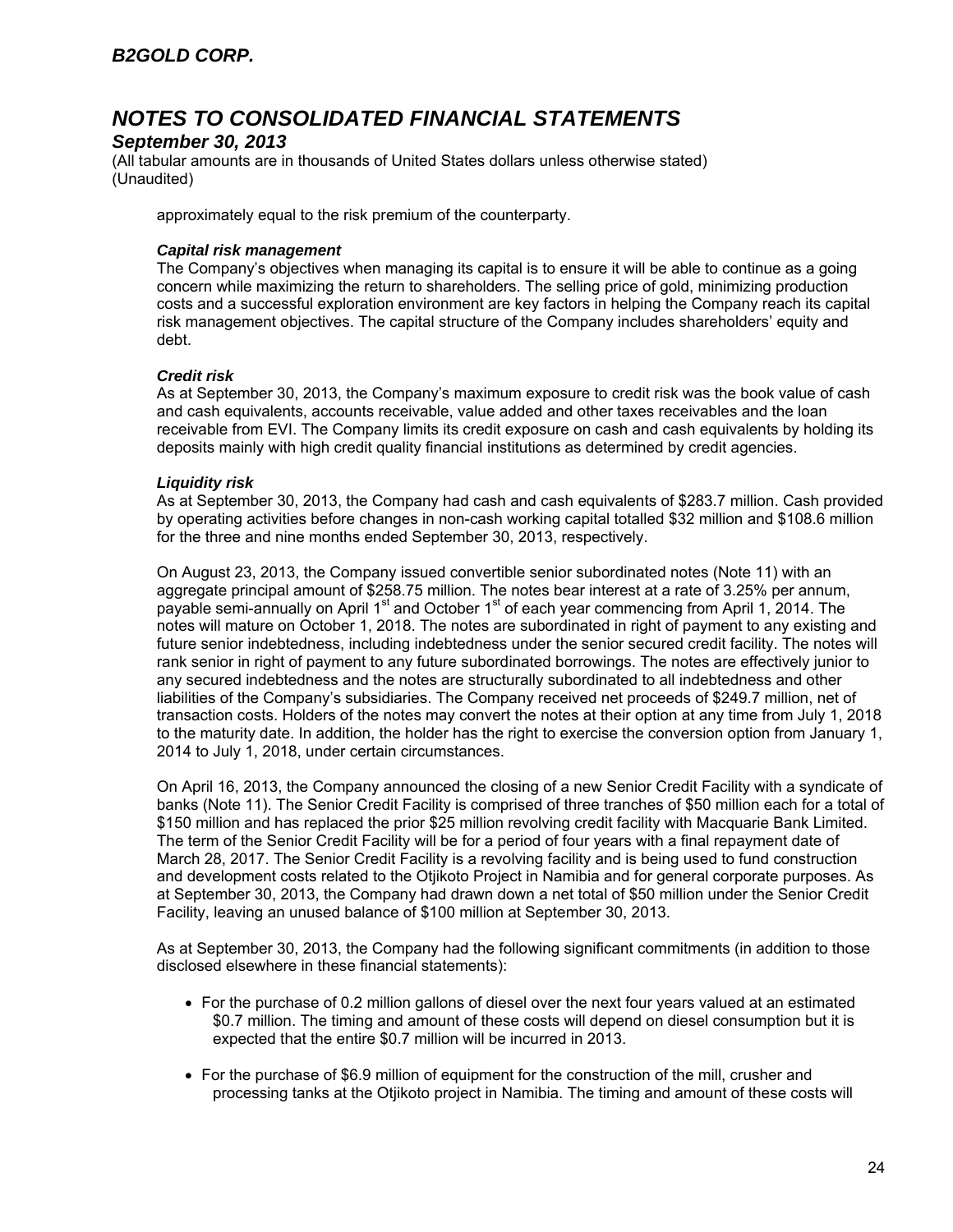## *September 30, 2013*

(All tabular amounts are in thousands of United States dollars unless otherwise stated) (Unaudited)

> depend on delivery of the components but \$4.7 million is expected to be incurred in 2013 and the remaining \$2.2 million in the first half of 2014.

 For further payments of \$21.6 million for the construction of a power plant at the Otjikoto project in Namibia. The timing and amount of these costs will depend on delivery of the components but it is expected that \$14.4 million will be incurred in 2013 and the remaining \$7.2 million in 2014.

### *Market risk*

Market risk includes currency and price risk.

The Company's operations in foreign countries are subject to currency fluctuations and such fluctuations may materially affect the Company's financial position and results. The Company reports its financial results in United States dollars and incurs expenses in United States dollars, Canadian dollars, Nicaraguan córdobas, Colombian pesos, Namibian dollars and Philippine pesos. As the exchange rates between the Canadian dollar, Colombian peso, Namibian dollar and Philippine pesos fluctuate against the United States dollar, the Company will experience foreign exchange gains and losses. The exchange rate between the córdoba and the United States dollar varies according to a pattern set by the Nicaraguan Central Bank. The córdoba has been annually devalued versus the United States dollar by means of a crawling peg mechanism which currently stands at approximately 5%. All of the Company's gold production activities are currently conducted in Nicaragua and the Philippines.

Starting in the second quarter of 2012, the Company entered into foreign currency contracts to manage its foreign currency exposure of forecasted expenditures denominated in Namibian dollars relating to the development of its Otjikoto project (Note 15). As the Namibian dollar is pegged to the South African rand, the Company enters into foreign currency contracts between the South African rand and the United States dollar due to their greater liquidity.

The Company also holds cash and cash equivalents that are denominated in non-United States dollar currencies which are subject to currency risk. As at September 30, 2013, \$278 million of the Company's \$283.7 million in cash and cash equivalents was held in United States dollars.

The Company's operations expose it to changes in the price of gold. A 5% increase/(decrease) in the price of gold would have resulted in an increase/(decrease) in earnings of approximately \$18.9 million for the nine months ended September 30, 2013 based on gold revenue. The Company's earnings also could be affected by the prices of other commodities such as fuel and other consumable items, although to a lesser extent than by the price of gold. The prices of these commodities are affected by numerous factors beyond the Company's control.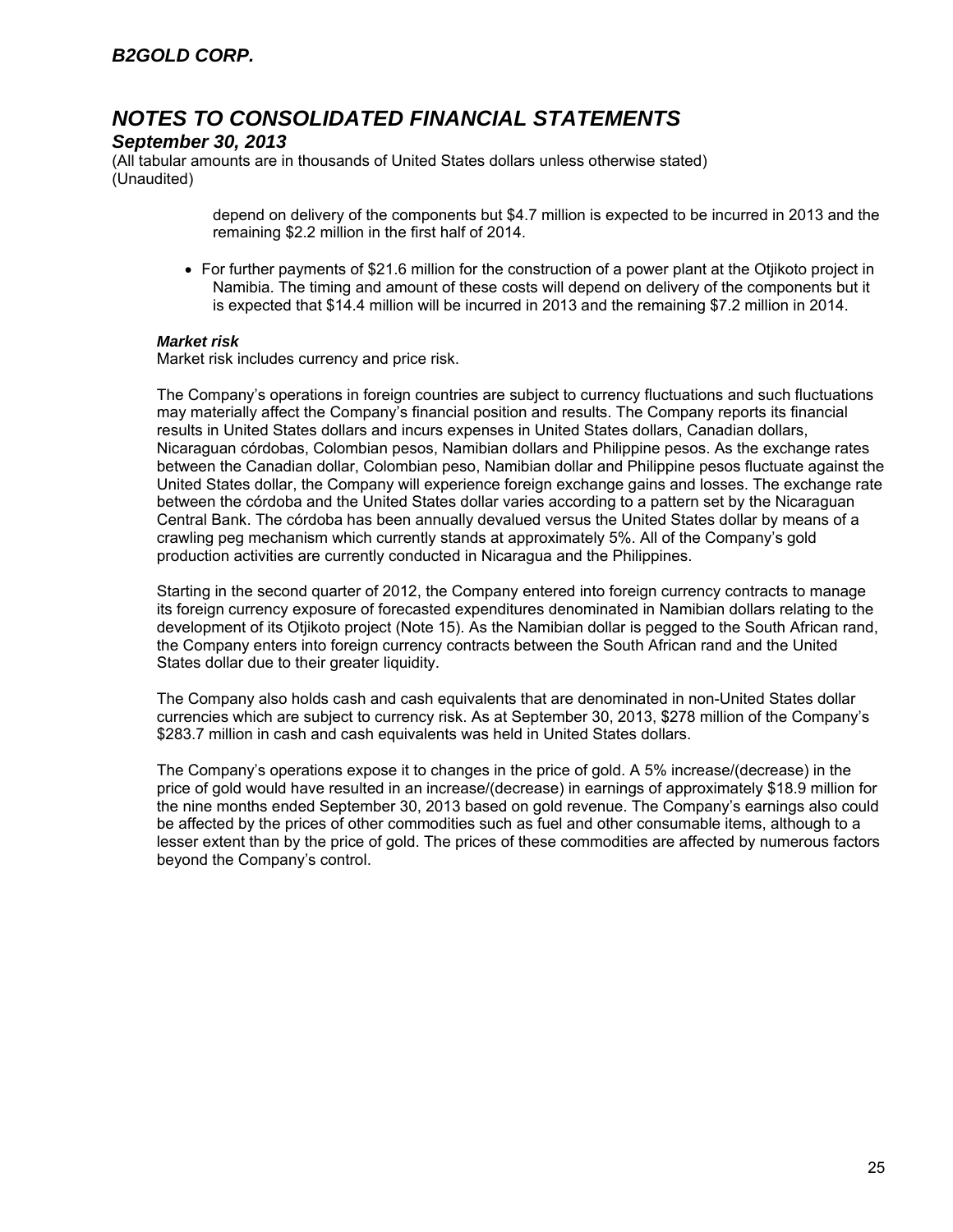## *September 30, 2013*

(All tabular amounts are in thousands of United States dollars unless otherwise stated) (Unaudited)

## *17 Supplementary cash flow information*

Supplementary disclosure of cash flow information is provided in the table below:

|                                                                                                                                                     | For the three<br>months ended<br>September 30,<br>2013<br>\$ | For the three<br>months ended<br>September 30,<br>2012<br>\$ | For the nine<br>months ended<br>September 30,<br>2013<br>\$ | For the nine<br>months ended<br>September 30,<br>2012<br>\$ |
|-----------------------------------------------------------------------------------------------------------------------------------------------------|--------------------------------------------------------------|--------------------------------------------------------------|-------------------------------------------------------------|-------------------------------------------------------------|
| Non-cash investing and financing activities:                                                                                                        |                                                              |                                                              |                                                             |                                                             |
| Common shares issued for CGA acquisition<br>(Note 6)<br>Common shares issued to EVI on assignment                                                   |                                                              |                                                              | 984,870                                                     |                                                             |
| of its right to acquire an additional 5%<br>interest in the Otjikoto property (Note 9)<br>Common shares issued for Trebol and Pavon                 |                                                              |                                                              | 1,000                                                       |                                                             |
| properties<br>Share-based compensation, capitalized to                                                                                              |                                                              | 16,814                                                       |                                                             | 16,814                                                      |
| resource property interests<br>Interest expense, capitalized to resource                                                                            | 1,294                                                        | 822                                                          | 3,767                                                       | 3,281                                                       |
| property interests                                                                                                                                  | 320                                                          |                                                              | 1,051                                                       |                                                             |
| Mining equipment purchased under<br>equipment loan (Note 11)<br>Change in accounts payable and accrued<br>liabilities relating to resource property |                                                              |                                                              | 3,271                                                       |                                                             |
| expenditures                                                                                                                                        | 2,991                                                        | (487)                                                        | 10,800                                                      |                                                             |

## *18 Compensation of key management*

Key management includes the Company's directors, members of the Executive Committee and members of Senior Management. Compensation to key management included:

|                                           | For the three<br>months ended<br>September 30,<br>2013<br>\$ | For the three<br>months ended<br>September 30,<br>2012 | For the nine<br>months ended<br>September 30,<br>2013<br>\$ | For the nine<br>months ended<br>September 30,<br>2012<br>\$ |
|-------------------------------------------|--------------------------------------------------------------|--------------------------------------------------------|-------------------------------------------------------------|-------------------------------------------------------------|
| Salaries and short-term employee benefits | 1,198                                                        | 743                                                    | 5.910                                                       | 2.171                                                       |
| Share-based payments                      | 1,212                                                        | 811                                                    | 4,873                                                       | 5,449                                                       |

Salaries and short-term employee benefits was higher than the 2012 comparative periods due to cash bonuses paid to senior management in April 2013.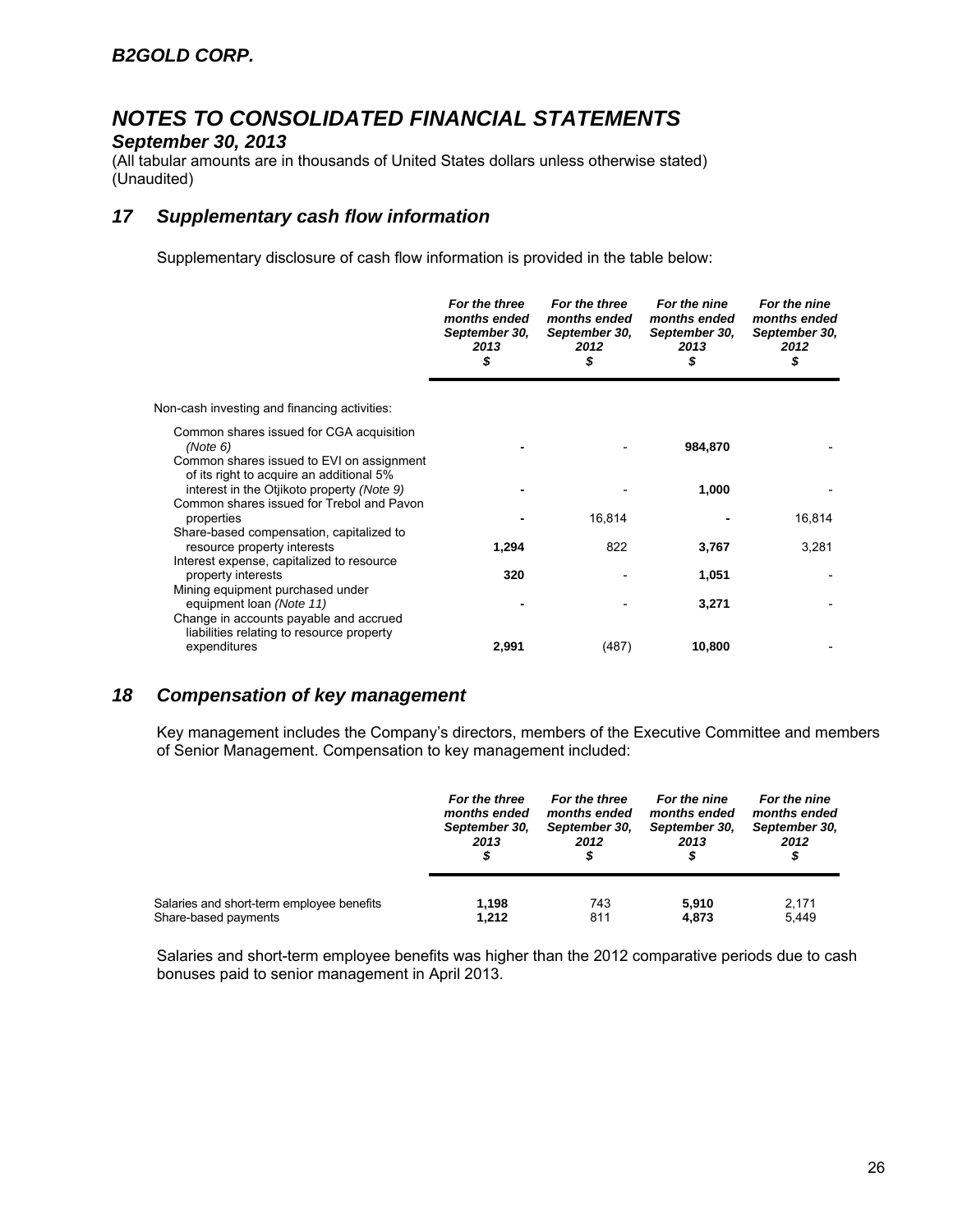## *September 30, 2013*

(All tabular amounts are in thousands of United States dollars unless otherwise stated) (Unaudited)

## *19 Segmented information*

The Company's reportable segments for the three and nine months ended September 30, 2013 and 2012 are summarized in the following tables.

|                                                                                         | Limon<br><b>Mine</b><br>\$ | Libertad<br><b>Mine</b><br>\$ | <b>Masbate</b><br><b>Mine</b><br>\$ | <b>Otjikoto</b><br><b>Project</b><br>\$ | Gramalote<br><b>Project</b><br>\$ | <b>Other</b><br><b>Mineral</b><br><b>Properties</b><br>\$ | Corporate<br>& Other<br>\$   | Total<br>\$ |
|-----------------------------------------------------------------------------------------|----------------------------|-------------------------------|-------------------------------------|-----------------------------------------|-----------------------------------|-----------------------------------------------------------|------------------------------|-------------|
| Gold revenue                                                                            | 17,789                     | 51,434                        | 59,507                              |                                         |                                   |                                                           |                              | 128,730     |
| <b>Production costs</b>                                                                 | 8,902                      | 20,562                        | 32,318                              |                                         |                                   |                                                           | $\qquad \qquad \blacksquare$ | 61,782      |
| Cost of sales $-$<br>inventory fair value<br>adjustments on CGA<br>acquisition (Note 6) |                            |                               |                                     |                                         |                                   |                                                           |                              |             |
| Depreciation &<br>depletion                                                             | 4,678                      | 7,971                         | 8,540                               |                                         |                                   |                                                           | 69                           | 21,258      |
| Net income (loss)                                                                       | 1,734                      | 13,375                        | 12,334                              |                                         |                                   | (9,704)                                                   | (9,790)                      | 7,949       |
| Capital expenditures                                                                    | 5,598                      | 6,889                         | 11,235                              | 57,271                                  | 11,536                            | 1,605                                                     | 118                          | 94,252      |

#### *For the three months ended September 30, 2013*

#### *For the three months ended September 30, 2012*

|                             | Limon<br><b>Mine</b><br>\$ | Libertad<br><b>Mine</b><br>\$ | <b>Masbate</b><br><b>Mine</b><br>\$ | <b>Otjikoto</b><br><b>Project</b><br>\$ | Gramalote<br><b>Project</b> | <b>Other</b><br><b>Mineral</b><br><b>Properties</b><br>\$ | Corporate<br>& Other<br>\$ | <b>Total</b><br>\$ |
|-----------------------------|----------------------------|-------------------------------|-------------------------------------|-----------------------------------------|-----------------------------|-----------------------------------------------------------|----------------------------|--------------------|
| Gold revenue                | 22.154                     | 44,911                        |                                     |                                         |                             |                                                           | $\overline{\phantom{a}}$   | 67,065             |
| Production costs            | 9,418                      | 14,493                        |                                     |                                         |                             |                                                           | $\overline{\phantom{0}}$   | 23,911             |
| Depreciation &<br>depletion | 2.356                      | 5.899                         | $\overline{\phantom{0}}$            | $\overline{\phantom{a}}$                |                             |                                                           | $\overline{\phantom{a}}$   | 8,255              |
| Net income (loss)           | 5,254                      | 15,263                        |                                     |                                         | $\overline{\phantom{a}}$    | (152)                                                     | (5,889)                    | 14,476             |
| Capital expenditures        | 6,495                      | 10,238                        | $\overline{\phantom{a}}$            | 2,731                                   | 10,043                      | 3,988                                                     | 28                         | 33,523             |
|                             |                            |                               |                                     |                                         |                             |                                                           |                            |                    |

 1 Included in the net loss on Other Mineral Properties is a \$9.6 million write-off relating to the Cebollati property. See Note 9 for futher details.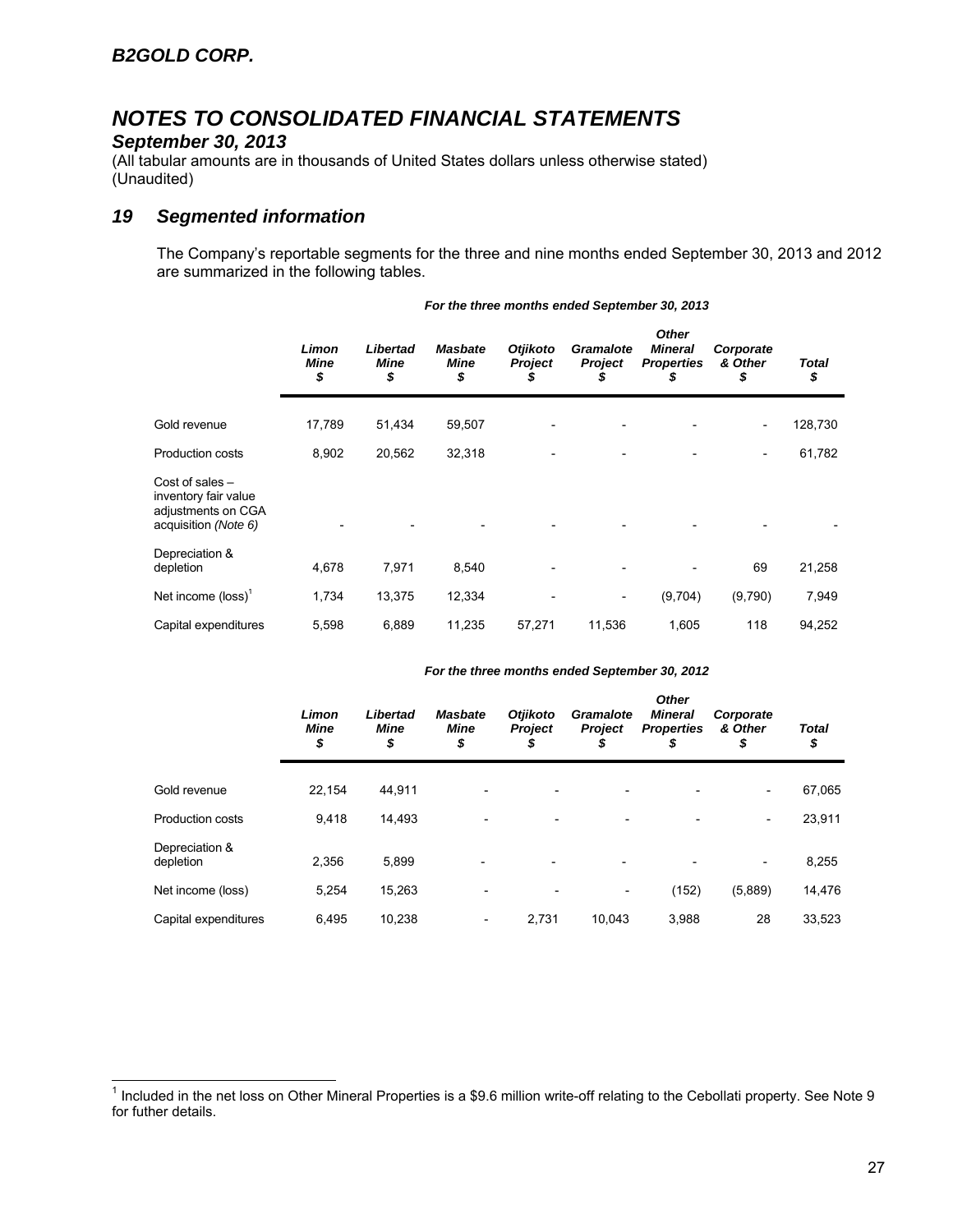# *September 30, 2013*

(All tabular amounts are in thousands of United States dollars unless otherwise stated) (Unaudited)

|                                                                                         | Limon<br>Mine<br>\$ | Libertad<br>Mine<br>\$ | <b>Masbate</b><br>Mine<br>\$ | <b>Otjikoto</b><br>Project | Gramalote<br>Project | <b>Other</b><br><b>Mineral</b><br><b>Properties</b><br>\$ | Corporate<br>& Other<br>\$ | Total<br>\$ |
|-----------------------------------------------------------------------------------------|---------------------|------------------------|------------------------------|----------------------------|----------------------|-----------------------------------------------------------|----------------------------|-------------|
| Gold revenue                                                                            | 62,677              | 134,430                | 209,111                      |                            |                      |                                                           | $\overline{\phantom{a}}$   | 406,218     |
| <b>Production costs</b>                                                                 | 29,019              | 56,752                 | 109,784                      |                            |                      |                                                           | $\overline{\phantom{a}}$   | 195,555     |
| Cost of sales $-$<br>inventory fair value<br>adjustments on CGA<br>acquisition (Note 6) |                     | $\blacksquare$         | 32,869                       |                            |                      |                                                           | $\overline{\phantom{a}}$   | 32,869      |
| Depreciation &<br>depletion                                                             | 12,439              | 19,643                 | 22,244                       |                            |                      |                                                           | 157                        | 54,483      |
| Net income $(\text{loss})^2$                                                            | 9,878               | 33,007                 | 14,172                       |                            |                      | (9, 977)                                                  | (5,997)                    | 41,083      |
| Capital expenditures                                                                    | 15,991              | 29,841                 | 25,565                       | 127,007                    | 44,081               | 5,033                                                     | 397                        | 247,915     |

#### *For the nine months ended September 30, 2013*

 *For the nine months ended September 30, 2012* 

|                             | Limon<br><b>Mine</b><br>\$ | Libertad<br>Mine<br>\$ | <b>Masbate</b><br><b>Mine</b><br>\$ | <b>Otiikoto</b><br><b>Project</b><br>\$ | Gramalote<br><b>Project</b><br>\$ | <b>Other</b><br><b>Mineral</b><br><b>Properties</b><br>\$ | Corporate<br>& Other<br>\$ | <b>Total</b><br>\$ |
|-----------------------------|----------------------------|------------------------|-------------------------------------|-----------------------------------------|-----------------------------------|-----------------------------------------------------------|----------------------------|--------------------|
| Gold revenue                | 59.259                     | 129,009                |                                     |                                         |                                   |                                                           | $\overline{\phantom{a}}$   | 188,268            |
| <b>Production costs</b>     | 26.682                     | 40.316                 |                                     | ۰                                       | $\overline{\phantom{0}}$          |                                                           | $\overline{\phantom{a}}$   | 66,998             |
| Depreciation &<br>depletion | 6,732                      | 15,577                 |                                     |                                         |                                   |                                                           | -                          | 22,309             |
| Net income (loss)           | 12.696                     | 49,941                 |                                     |                                         | -                                 | (215)                                                     | (21, 463)                  | 40,959             |
| Capital expenditures        | 20,375                     | 36,930                 | -                                   | 14,974                                  | 18,887                            | 11,132                                                    | 65                         | 102,363            |

 2 Included in the net loss on Other Mineral Properties is a \$9.6 million write-off relating to the Cebollati property. See Note 9 for futher details.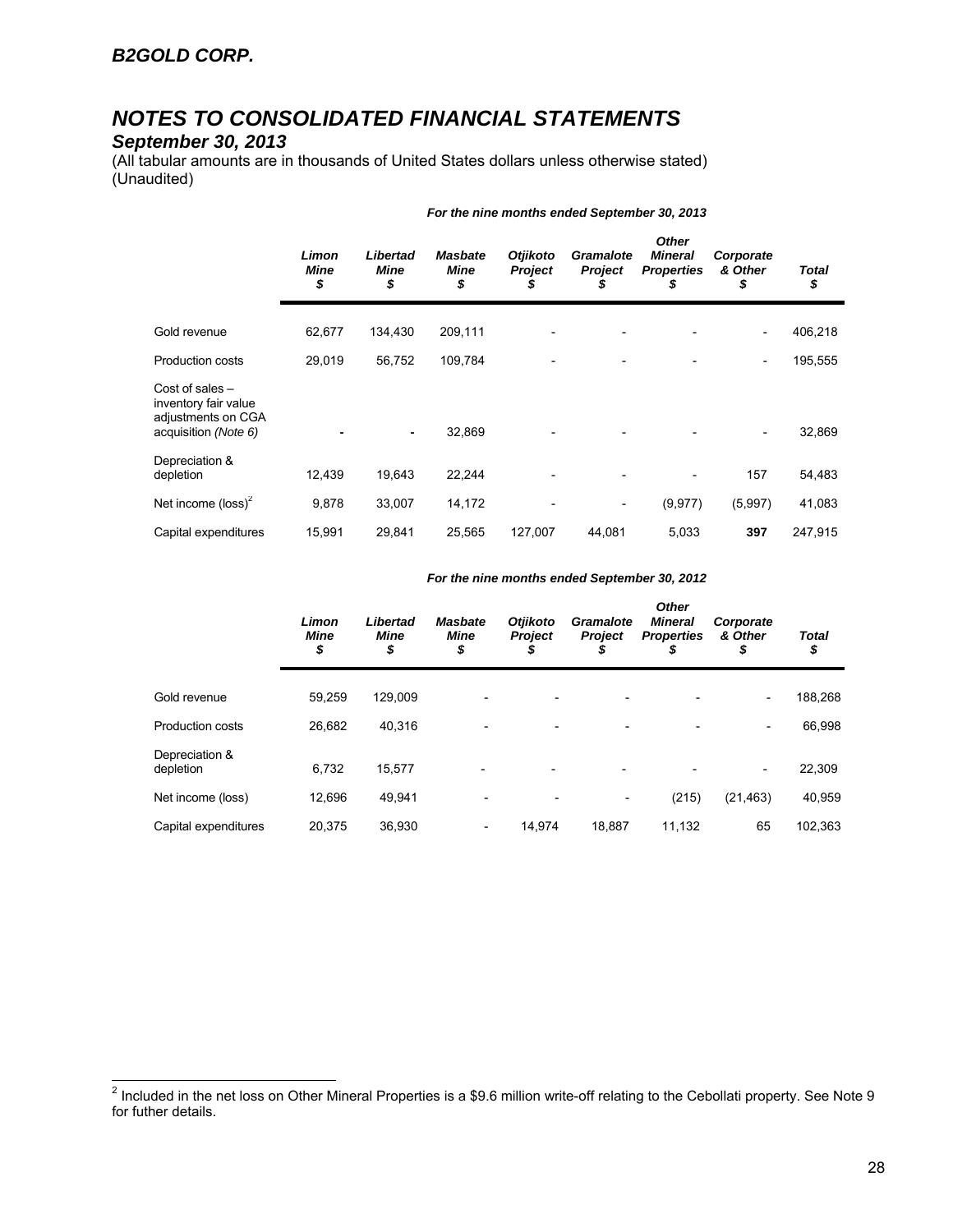## *B2GOLD CORP.*

# *NOTES TO CONSOLIDATED FINANCIAL STATEMENTS*

### *September 30, 2013*

(All tabular amounts are in thousands of United States dollars unless otherwise stated) (Unaudited)

The Company's mining interests are located in the following geographical locations.

|                  | As at<br>September 30,<br>2013<br>\$ | As at<br>December 31,<br>2012<br>\$ |
|------------------|--------------------------------------|-------------------------------------|
| Mining interests |                                      |                                     |
| Philippines      | 934,741                              |                                     |
| Nicaragua        | 295,159                              | 274,091                             |
| Namibia          | 232,595                              | 118,798                             |
| Colombia         | 174,330                              | 129,538                             |
| Uruguay          |                                      | 9,051                               |
| Costa Rica       | 2,608                                | 2,601                               |
| Canada           | 878                                  | 645                                 |
|                  | 1,640,311                            | 534,724                             |

### *20 Subsequent event*

#### *Acquisition of Volta Resources Inc.*

On October 28, 2013, the Company and Volta Resources Inc. ("Volta") announced that they had signed a binding letter agreement pursuant to which B2Gold has agreed to acquire (the "Transaction") all of the outstanding common shares of Volta at the agreed exchange ratio of 0.15 B2Gold shares for each Volta share held (the "Consideration"), which represents a purchase price of approximately Cdn.\$0.42 per Volta share and a total equity value for Volta of approximately \$63 million based on the fully-diluted in-themoney Volta shares outstanding and a premium of 106% based on each respective company's share price on the TSX on October 25, 2013. The Consideration represents an 81% premium based on B2Gold and Volta's respective volume weighted average share prices on the TSX for the 20 trading day period ending October 25, 2013.

The acquisition of Volta by B2Gold will add to B2Gold's development portfolio an 81% interest in the Kiaka gold project in Burkina Faso, Africa and a 100% interest in two additional exploration projects in Burkina Faso. The Kiaka gold project is an advanced stage gold project.

The Transaction will be carried out by way of court-approved plan of arrangement and will require the approval of at least 66⅔% of the votes cast in person or by proxy of the shareholders of Volta at a special meeting of Volta shareholders to be held no later than January 15, 2014. The Transaction is also subject to, among other things, the negotiation and execution of a definitive agreement to give effect to the Transaction following completion of the confirmatory legal and financial due diligence on Volta on or before November 14, 2013, the receipt of all necessary regulatory, governmental and court approvals, and the satisfaction of certain other closing conditions customary for a transaction of this nature.

The binding agreement includes customary deal protections provisions. Volta has agreed not to solicit any alternative transactions and to pay B2Gold a break fee equal to Cdn.\$2 million in certain circumstances. In addition, Volta has granted B2Gold a right to match any competing offer. Closing of the Transaction is set to occur by no later than January 31, 2014.

Upon completion of the Transaction, B2Gold will appoint one nominee of Volta to the B2Gold board of directors, with the existing eight directors of B2Gold continuing as directors.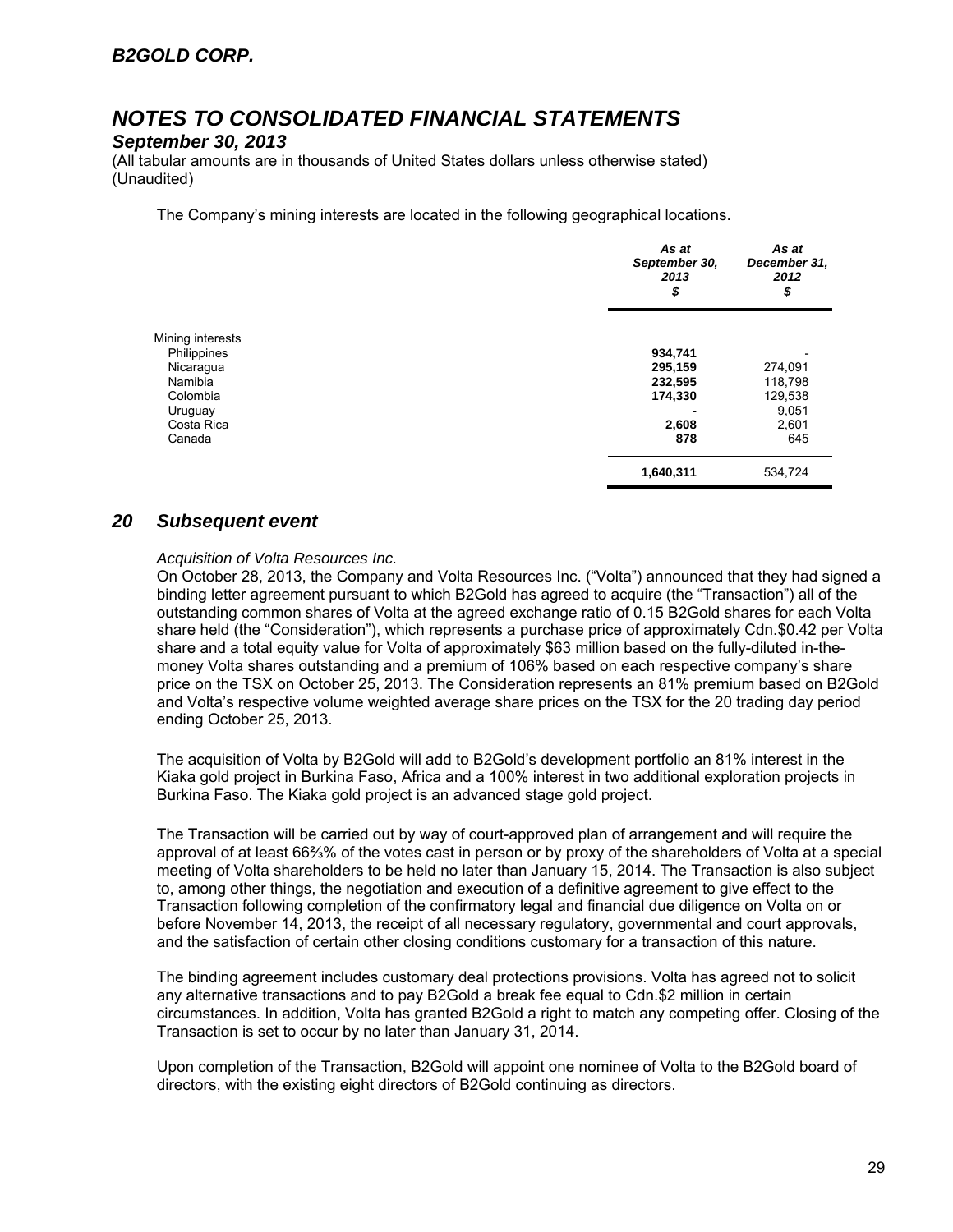*September 30, 2013* 

(All tabular amounts are in thousands of United States dollars unless otherwise stated) (Unaudited)

Upon completion of the Transaction, B2Gold will have approximately 675 million common shares issued and outstanding, with former Volta shareholders holding approximately 3.4% of the fully-diluted in-themoney shares outstanding of the combined company.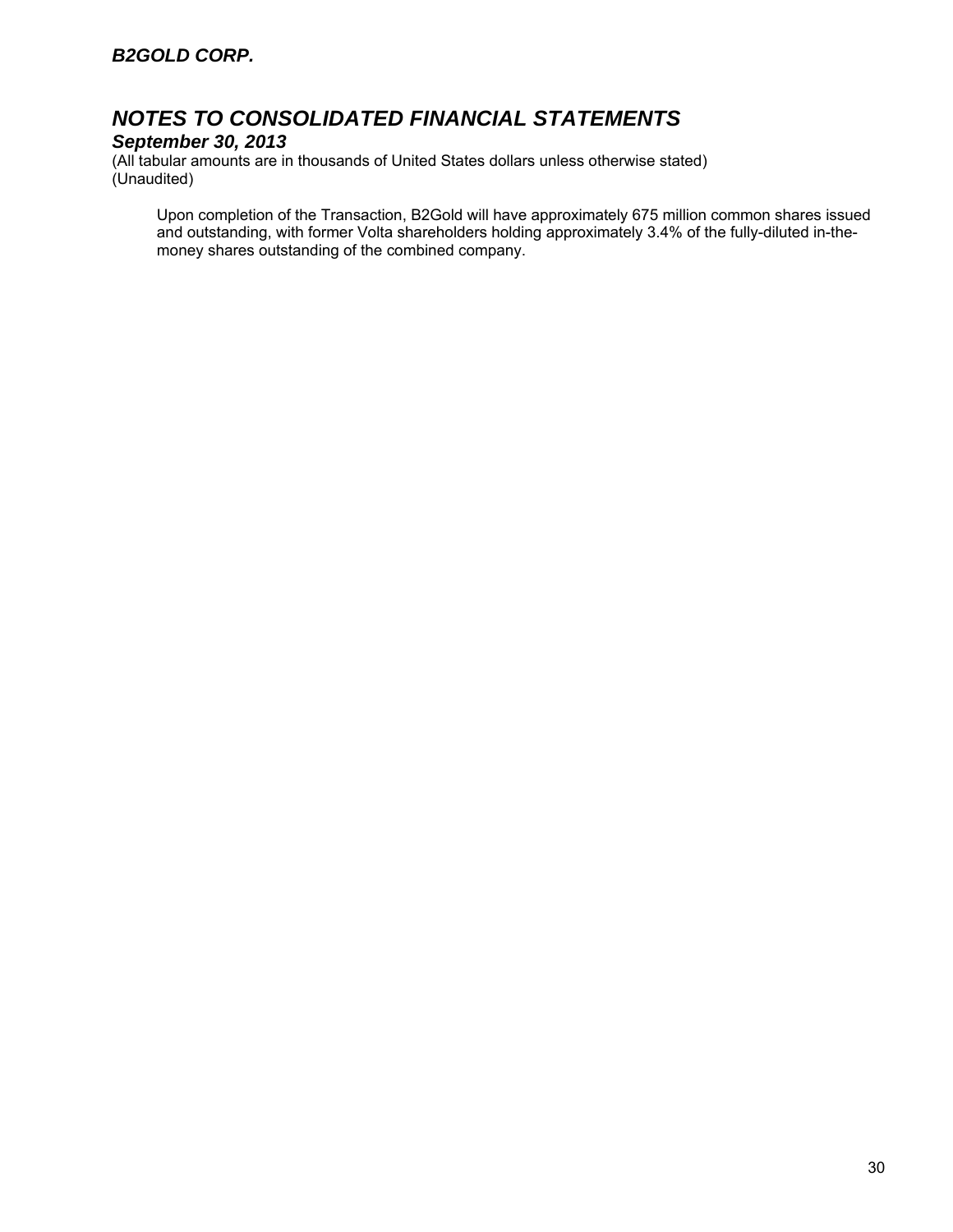# *MINING INTERESTS SCHEDULE (NOTE 21)*

*For the nine months ended September 30, 2013* 

**(All tabular amounts are in thousands of United States dollars) (Unaudited)**

|                                                  | Cost                                          |                  |                          |                                                 |                                         |                                        | <b>Accumulated depreciation</b> | Net carrying value       |                                                |                         |                        |
|--------------------------------------------------|-----------------------------------------------|------------------|--------------------------|-------------------------------------------------|-----------------------------------------|----------------------------------------|---------------------------------|--------------------------|------------------------------------------------|-------------------------|------------------------|
|                                                  | <b>Opening</b><br>balance at<br>Dec. 31, 2012 | <b>Additions</b> | Disposals/<br>write-offs | <b>Cumulative</b><br>translation<br>adjustments | Closing<br>balance at<br>Sept. 30, 2013 | Opening<br>balance at<br>Dec. 31, 2012 | Depreciation                    | Disposals/<br>write-offs | <b>Closing</b><br>balance at<br>Sept. 30, 2013 | As at<br>Sept. 30, 2013 | As at<br>Dec. 31, 2012 |
|                                                  | \$                                            | \$               | \$                       | \$                                              | \$                                      | \$                                     | \$                              | \$                       | \$                                             | \$                      | \$                     |
| Property, plant & equipment                      |                                               |                  |                          |                                                 |                                         |                                        |                                 |                          |                                                |                         |                        |
| Masbate Mine                                     | $\blacksquare$                                | 554,583          |                          |                                                 | 554,583                                 | $\overline{\phantom{a}}$               | (26, 030)                       |                          | (26, 030)                                      | 528,553                 |                        |
| Masbate undeveloped mineral<br>interests         | ä,                                            | 389,673          |                          |                                                 | 389,673                                 |                                        |                                 |                          | ä,                                             | 389,673                 |                        |
| Libertad (including Jabali)                      | 215,941                                       | 33,852           |                          |                                                 | 249,793                                 | (51, 673)                              | (19,956)                        |                          | (71, 629)                                      | 178,164                 | 164,268                |
| Limon                                            | 105,727                                       | 16,634           |                          |                                                 | 122,361                                 | (27, 349)                              | (12, 349)                       |                          | (39, 698)                                      | 82,663                  | 78,378                 |
|                                                  | 321,668                                       | 994,742          |                          |                                                 | 1,316,410                               | (79, 022)                              | (58, 335)                       |                          | (137, 357)<br>ä,                               | 1,179,053               | 242,646                |
| Mineral properties "exploration &<br>evaluation" |                                               |                  |                          |                                                 |                                         |                                        |                                 |                          |                                                |                         |                        |
| Otjikoto                                         | 118,798                                       | 139,439          | $\overline{\phantom{a}}$ | (25, 642)                                       | 232,595                                 |                                        |                                 |                          |                                                | 232,595                 | 118,798                |
| Mocoa                                            | 27,539                                        | 568              |                          | ٠                                               | 28,107                                  |                                        |                                 |                          |                                                | 28,107                  | 27,539                 |
| Trebol & Pavon                                   | 24,333                                        | 1,868            |                          |                                                 | 26,201                                  |                                        |                                 |                          |                                                | 26,201                  | 24,333                 |
| Pajo                                             | ÷.                                            | 16,515           |                          |                                                 | 16,515                                  |                                        |                                 |                          |                                                | 16,515                  |                        |
| Cebollati                                        | 9,051                                         | 513              | (9, 564)                 |                                                 |                                         |                                        |                                 |                          |                                                | $\sim$                  | 9,051                  |
| Calibre                                          | 7,112                                         | 1,019            |                          | $\overline{\phantom{a}}$                        | 8,131                                   |                                        |                                 |                          |                                                | 8,131                   | 7,112                  |
|                                                  | 186,833                                       | 159,922          | (9, 564)                 | (25, 642)                                       | 311,549                                 |                                        |                                 |                          | $\sim$<br>٠                                    | 311,549                 | 186,833                |
| Corporate & other                                |                                               |                  |                          |                                                 |                                         |                                        |                                 |                          |                                                |                         |                        |
| Bellavista                                       | 2,601                                         | $\overline{7}$   |                          |                                                 | 2,608                                   |                                        |                                 |                          | ÷,                                             | 2,608                   | 2,601                  |
| Office, furniture & equipment                    | 1,173                                         | 390              |                          |                                                 | 1,563                                   | (528)                                  | (157)                           |                          | (685)<br>ä,                                    | 878                     | 645                    |
|                                                  | 3,774                                         | 397              | ä,                       | $\sim$                                          | 4,171                                   | (528)                                  | (157)                           |                          | (685)<br>ä,                                    | 3,486                   | 3,246                  |
| Investments (incorporated joint<br>ventures)     |                                               |                  |                          |                                                 |                                         |                                        |                                 |                          |                                                |                         |                        |
| Gramalote                                        | 100,798                                       | 44,224           |                          |                                                 | 145,022                                 |                                        |                                 |                          |                                                | 145,022                 | 100,798                |
| Quebradona                                       | 1,201                                         | $\sim$           |                          |                                                 | 1,201                                   |                                        |                                 |                          | $\sim$                                         | 1,201                   | 1,201                  |
|                                                  | 101,999                                       | 44,224           | ä,                       | $\sim$                                          | 146,223                                 |                                        |                                 |                          | $\blacksquare$<br>ä,                           | 146,223                 | 101,999                |
|                                                  | 614,274                                       | 1,199,285        | (9, 564)                 | (25, 642)                                       | 1,778,353                               | (79, 550)                              | (58, 492)                       |                          | (138, 042)<br>$\sim$                           | 1,640,311               | 534,724                |